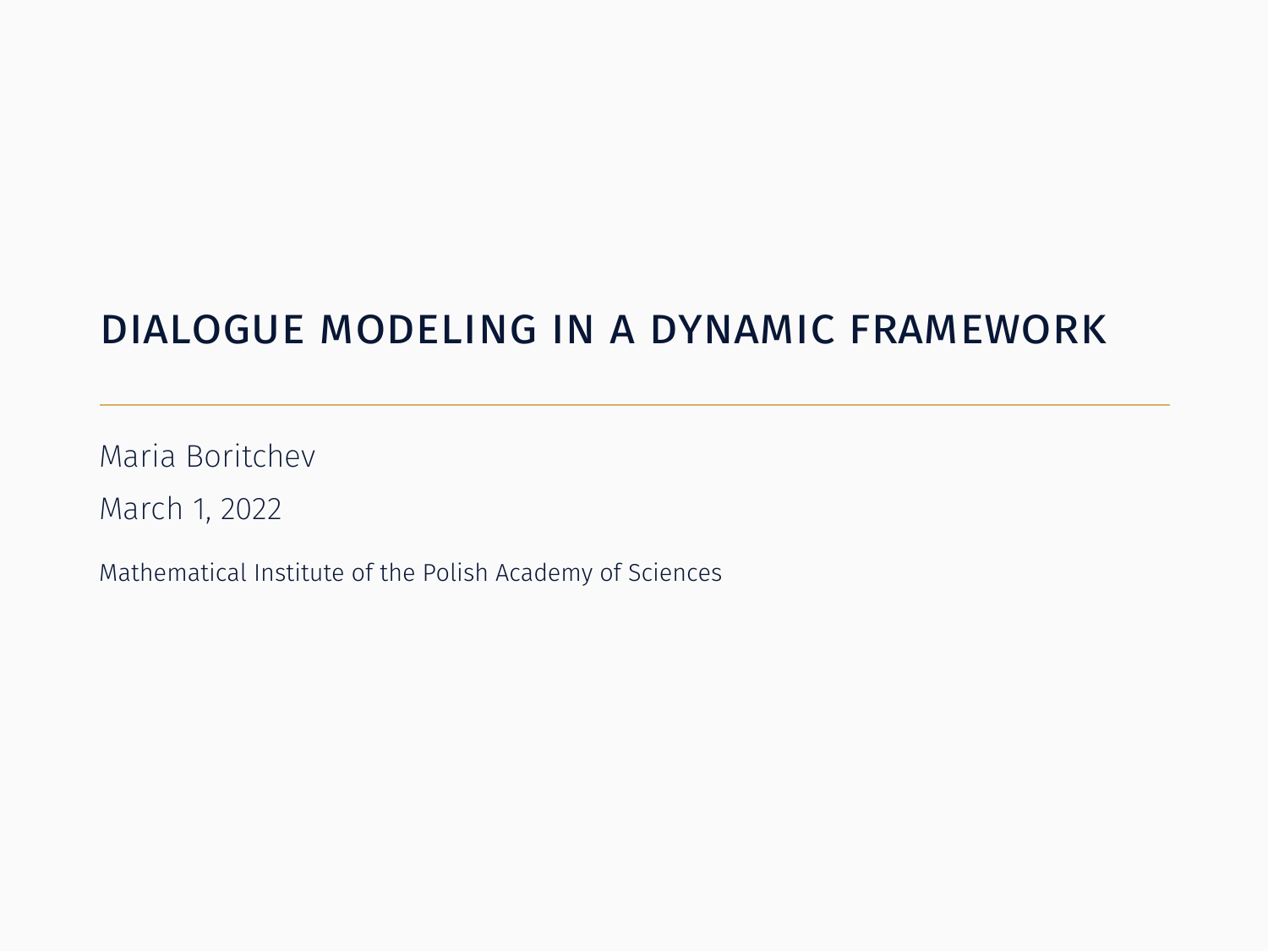$A_1$  Charlie is a unicorn.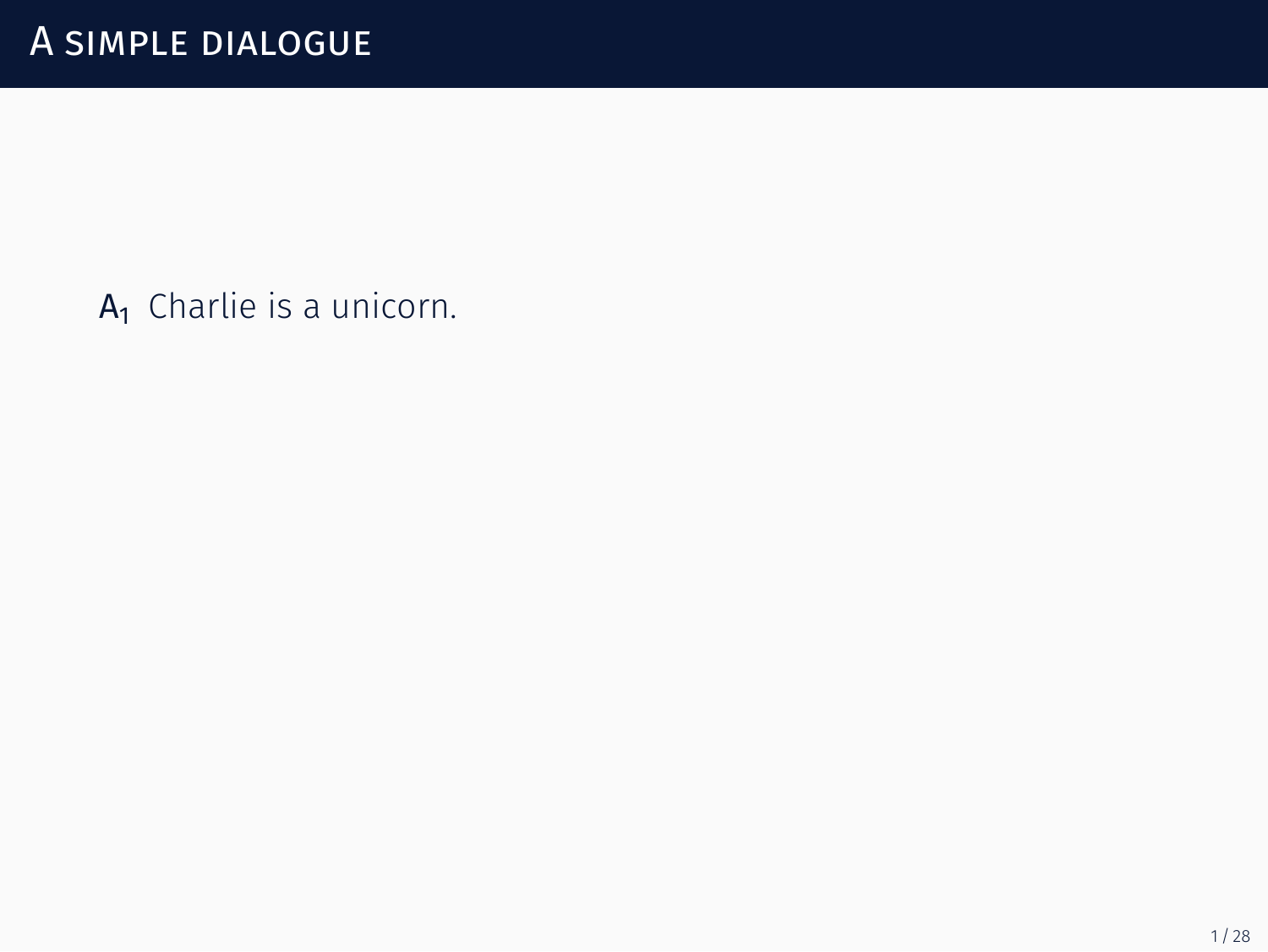A<sub>1</sub> Charlie is a unicorn.

Semantics: compositionality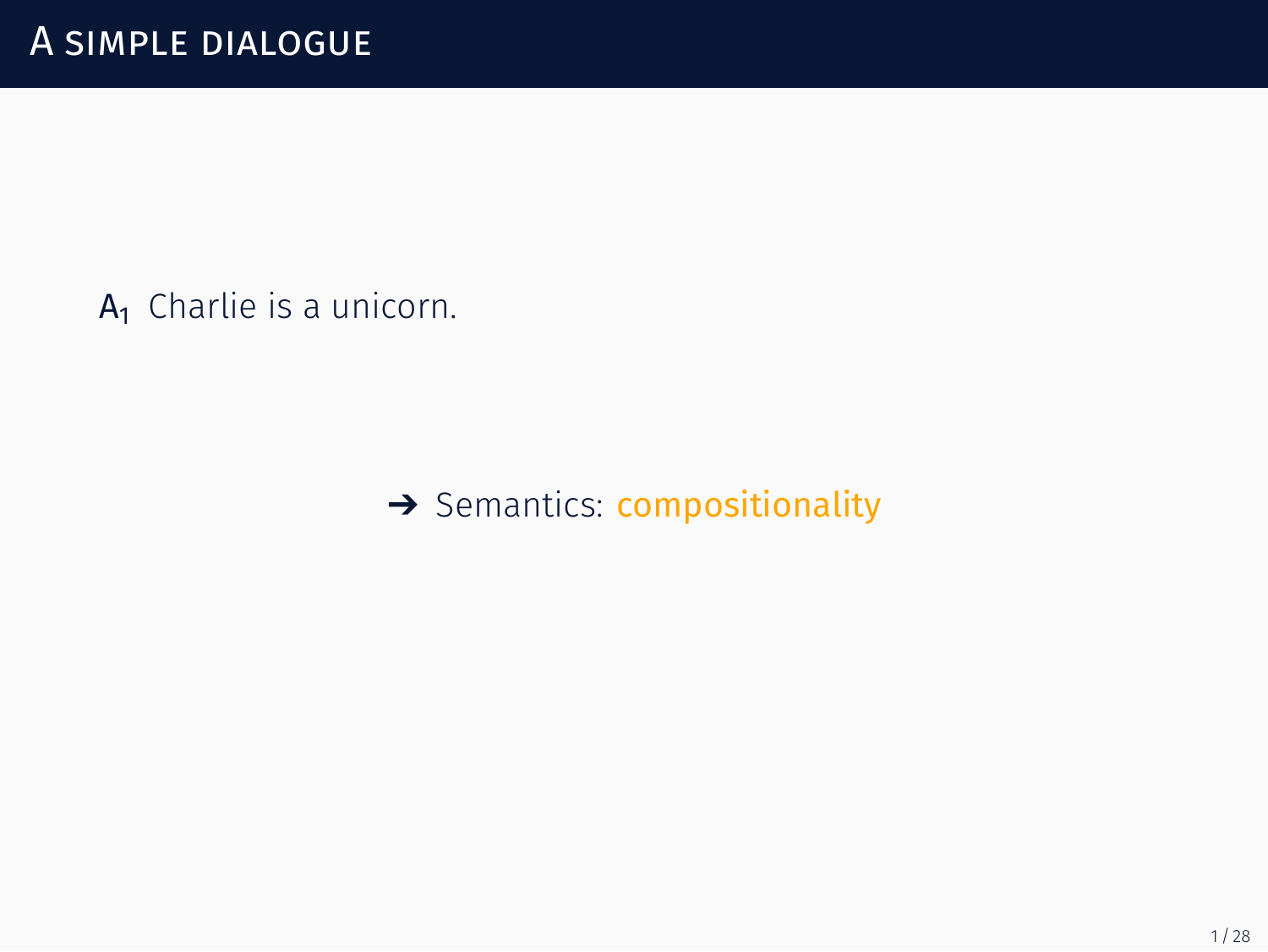- $A_1$  Charlie is a unicorn.
- B<sub>2</sub> She prefers coffee or tea?

→ Semantics: compositionality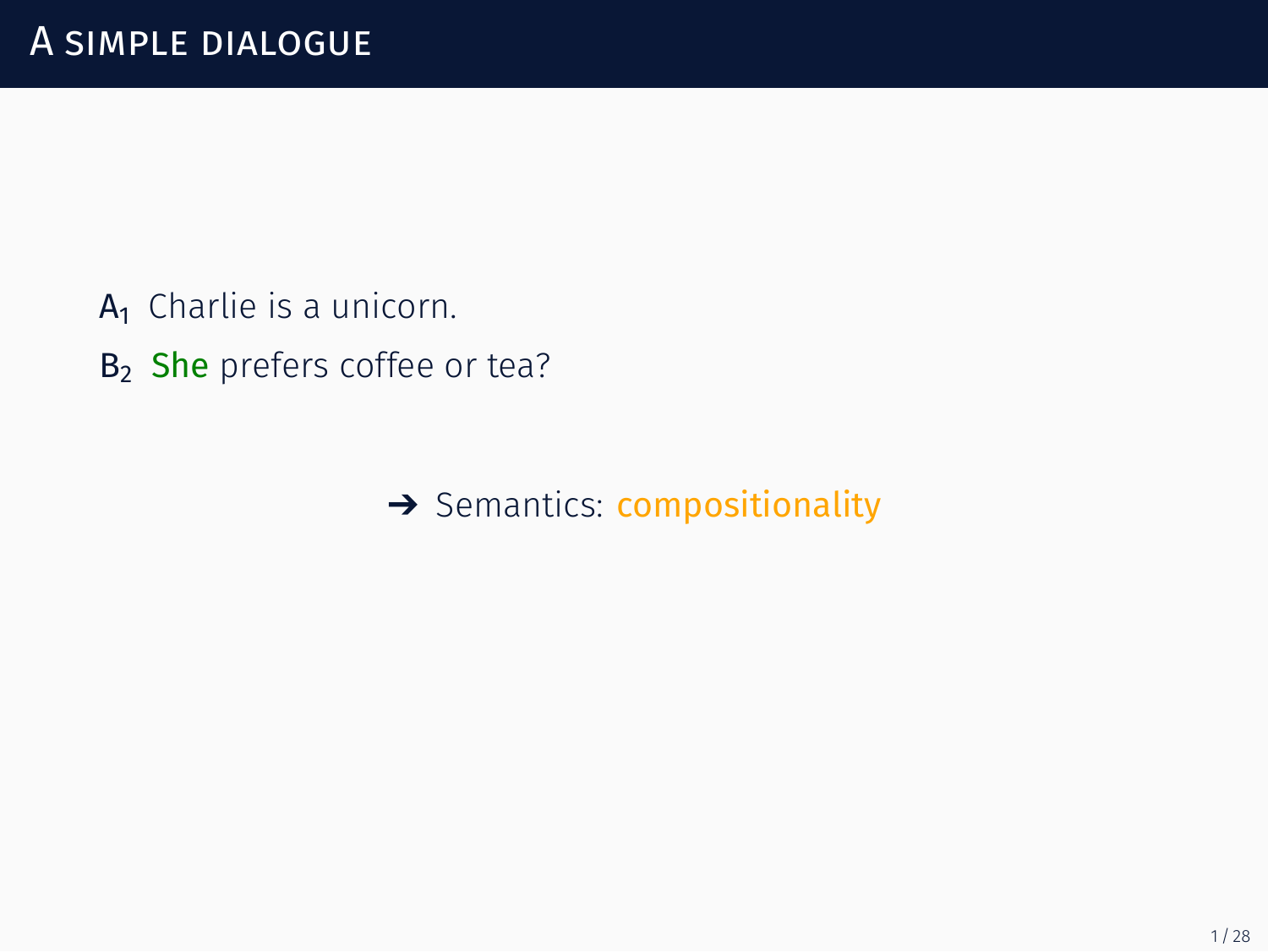- $A_1$  Charlie is a unicorn.
- B<sub>2</sub> She prefers coffee or tea?

- $\rightarrow$  Semantics: compositionality
- $\rightarrow$  Context: dynamicity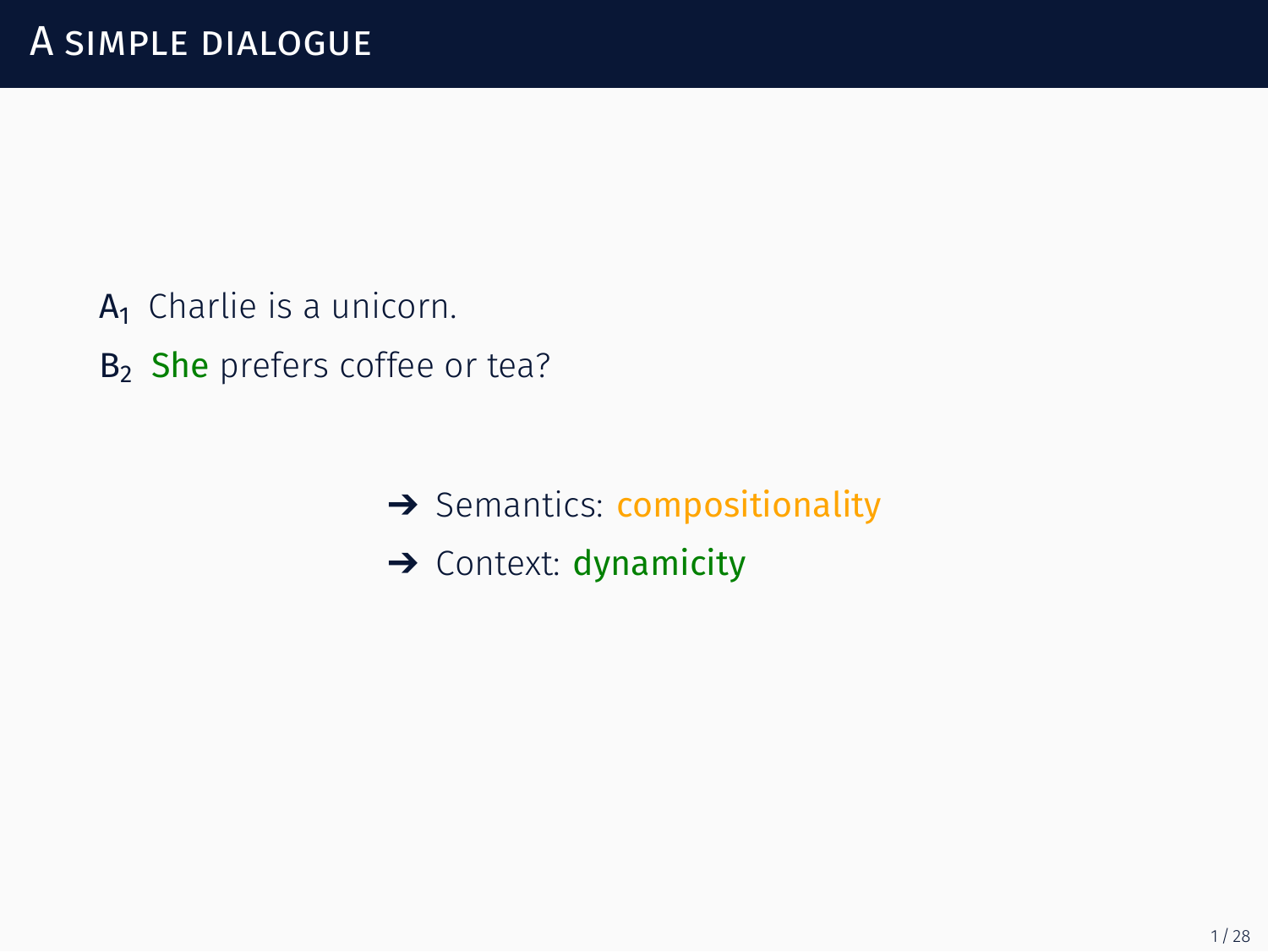- $A_1$  Charlie is a unicorn.
- B<sub>2</sub> She prefers coffee or tea?
- A<sub>3</sub> Yes.

- $\rightarrow$  Semantics: compositionality
- $\rightarrow$  Context: dynamicity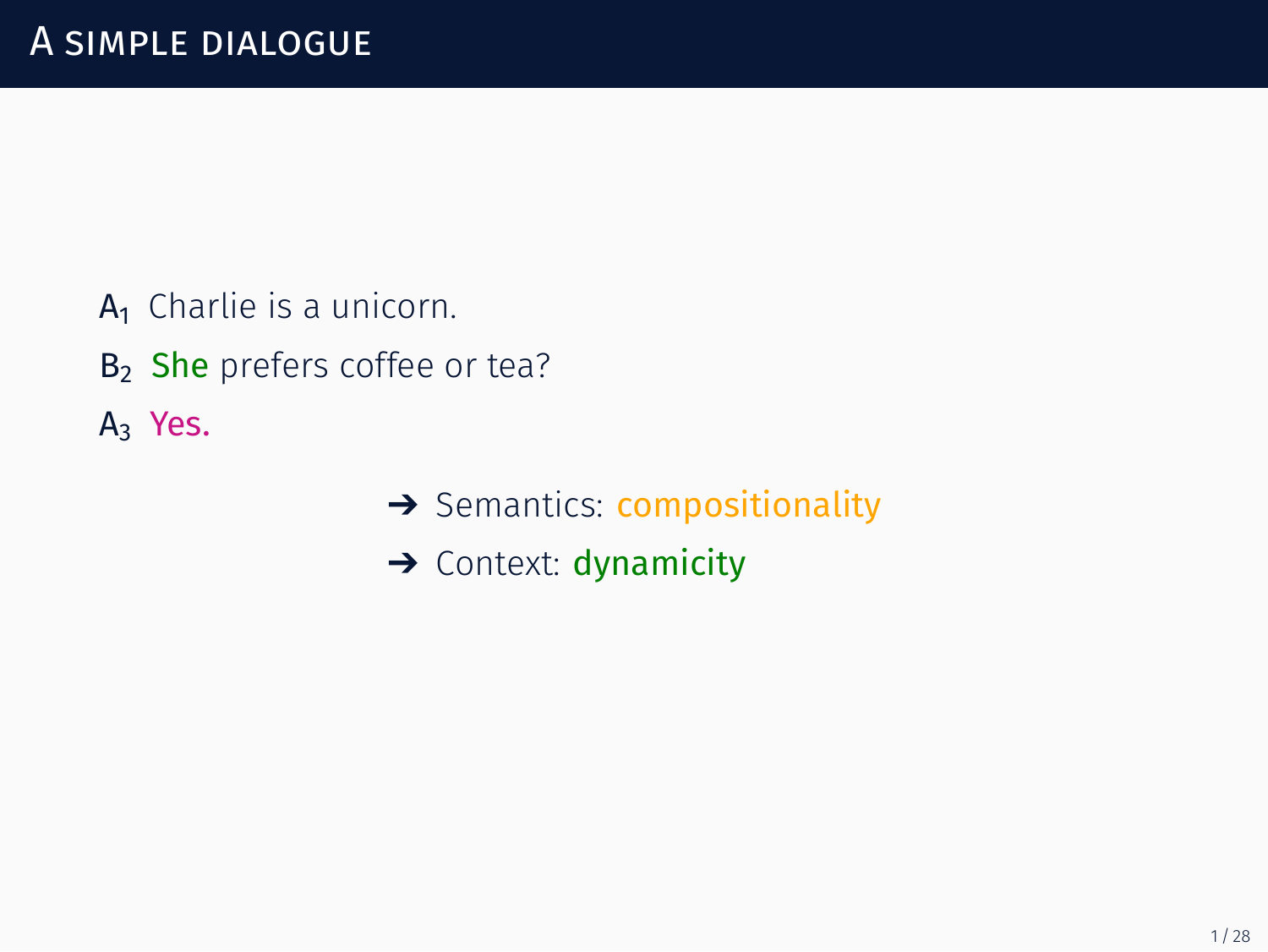- $A_1$  Charlie is a unicorn.
- B<sub>2</sub> She prefers coffee or tea?
- A<sub>3</sub> Yes.

- $\rightarrow$  Semantics: compositionality
- $\rightarrow$  Context: dynamicity
- → Coherence: logic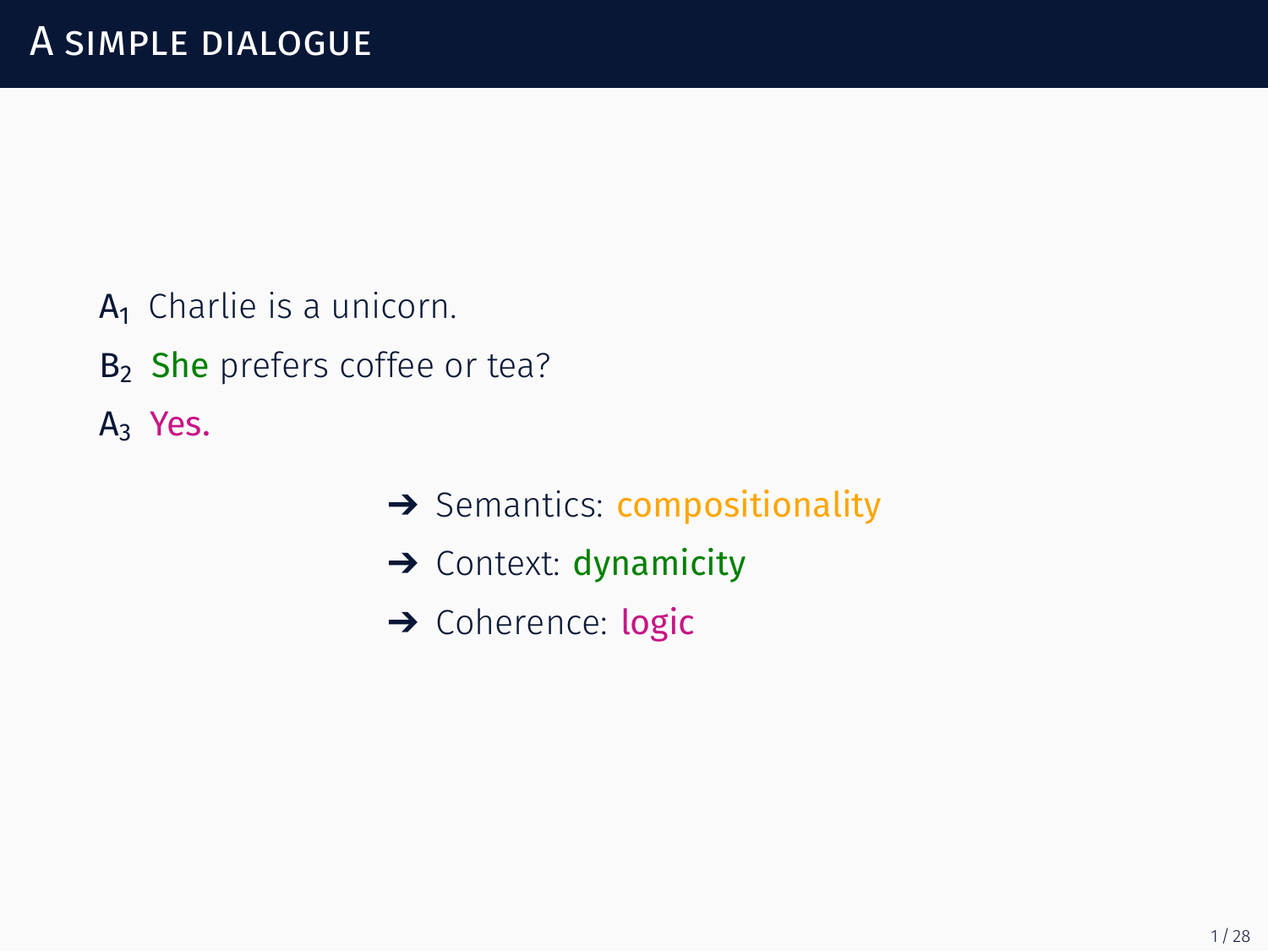### NEGOTIATION PHASES

Picturing questions and answers – a formal approach to SLAM, Maria Boritchev, Maxime Amblard, (In)coherence of discourse – Formal and Conceptual issues of Language, Springer, 2021.

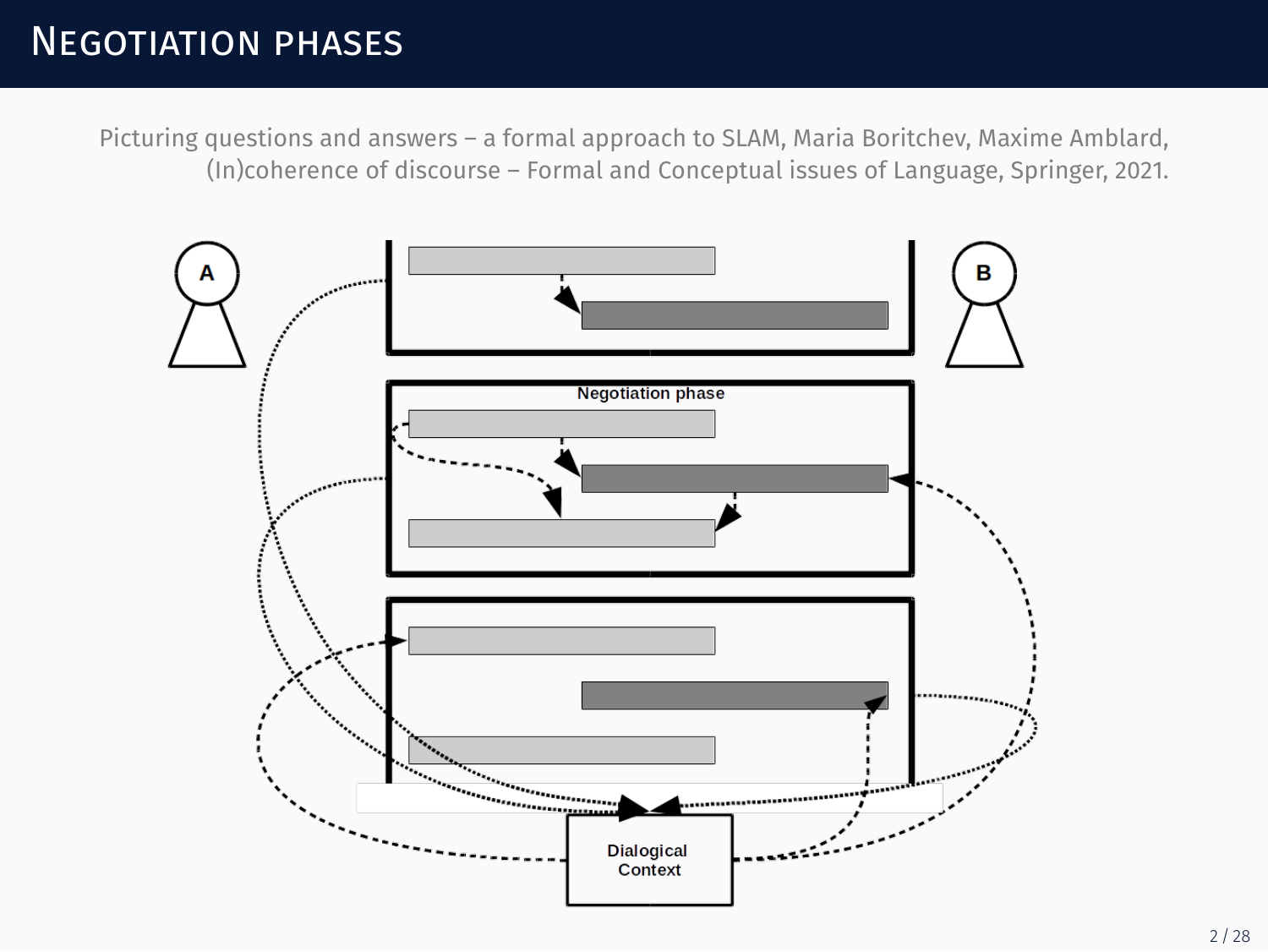### Example (Simple answer, Strategic Conversation Corpus, [[Asher et al., 2016](#page-73-0)])

tomas.kostan is the game on tonight?

ljaybrad123 yes it is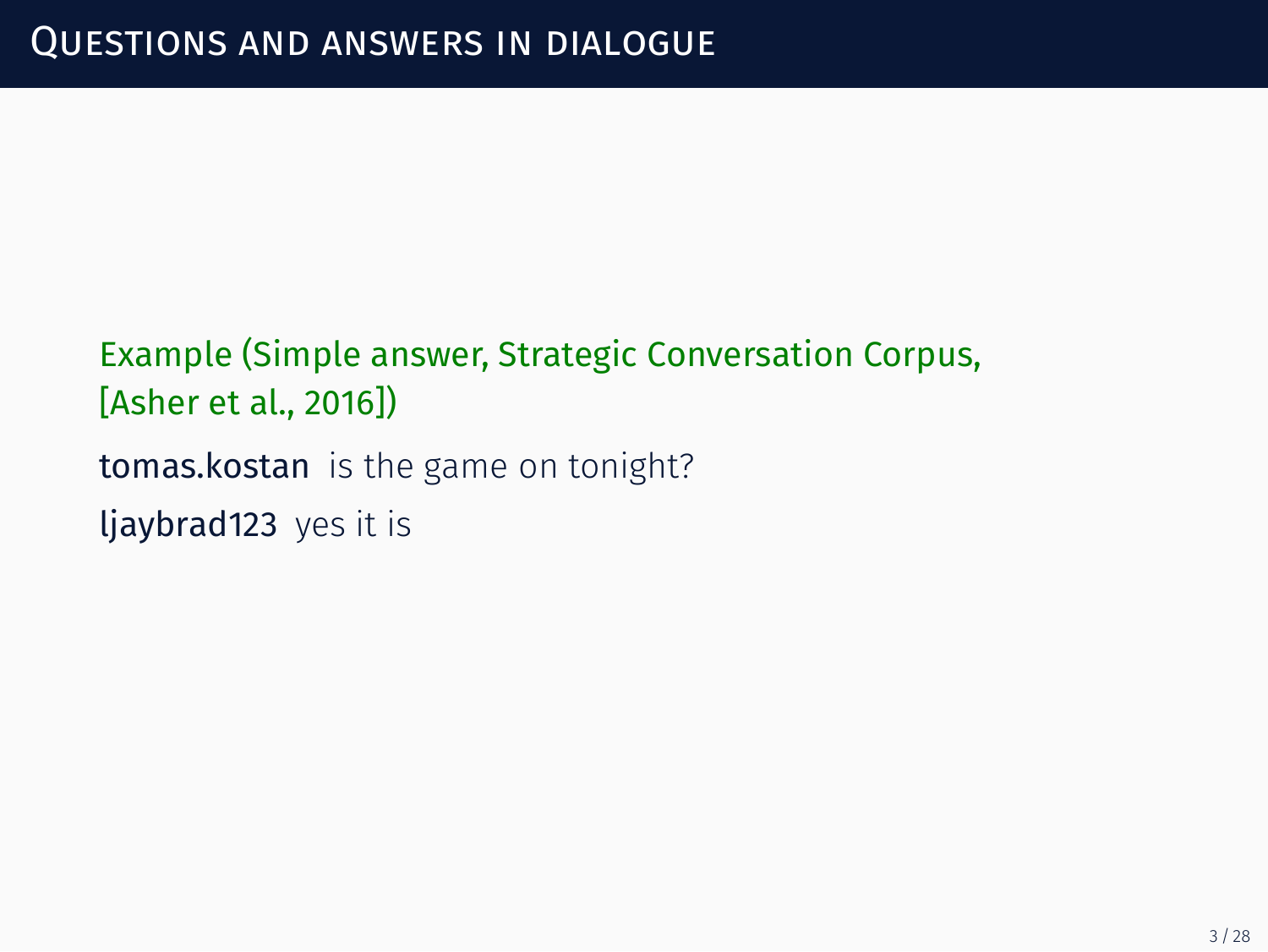- Example (Complex answer, Saarbrücken Corpus of Spoken English, [[Norrick, 2017\]](#page-74-0))
- Neal did you see any of the great conductors?
- Albertine well, I'll tell you what ah ...
	- there was ah-...opera there- that was
	- but anyway, there is an Afro-American who did the ...
	- who did that part so BEAUTIfully.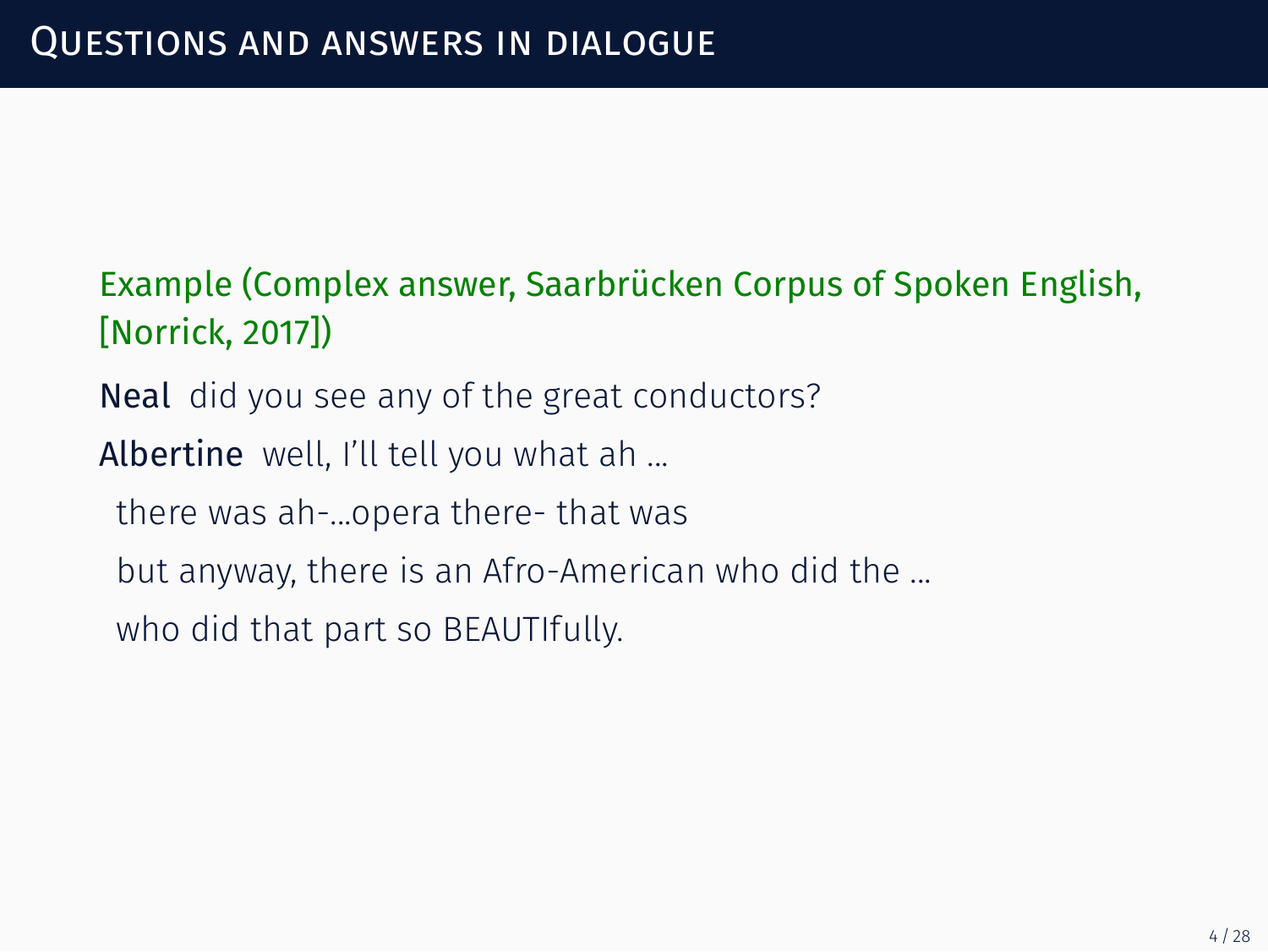We want to:

- *•* Produce formal models for semantics of natural languages (logical, compositional, dynamic)
- Produce formal models for semantics of dialogue (negotiation phases)
- That would behave well on non-controlled data (lexicality, flexibility)

Towards:

- **→** Development of more realistic chatbots
- ➔ Hybrid approaches: combining machine learning techniques and logic representations
- → Dialogue studies: clinical applications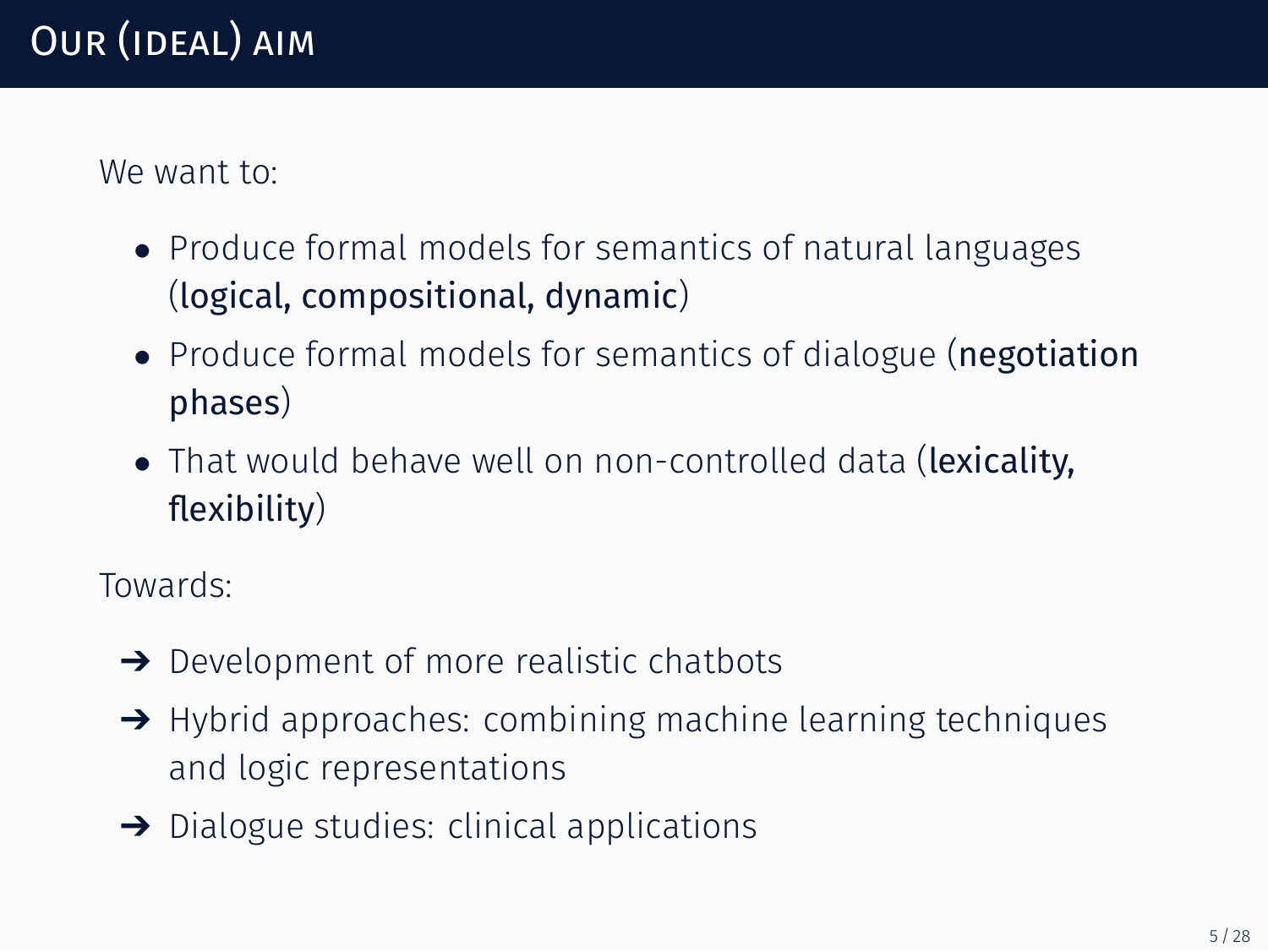[Dialogue annotation](#page-12-0)

[Formal semantics of dialogue](#page-16-0)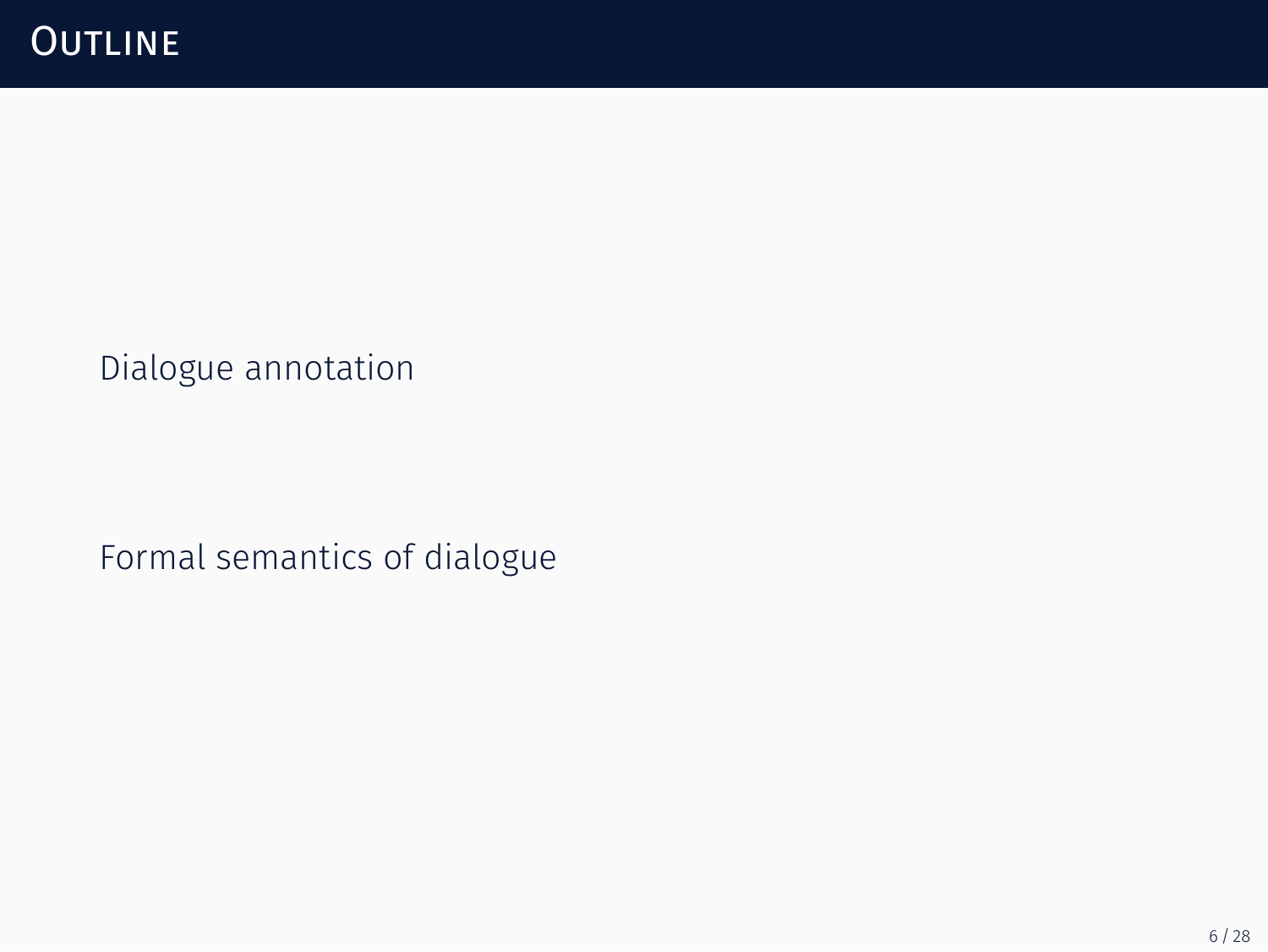# <span id="page-12-0"></span>DIALOGUE ANNOTATION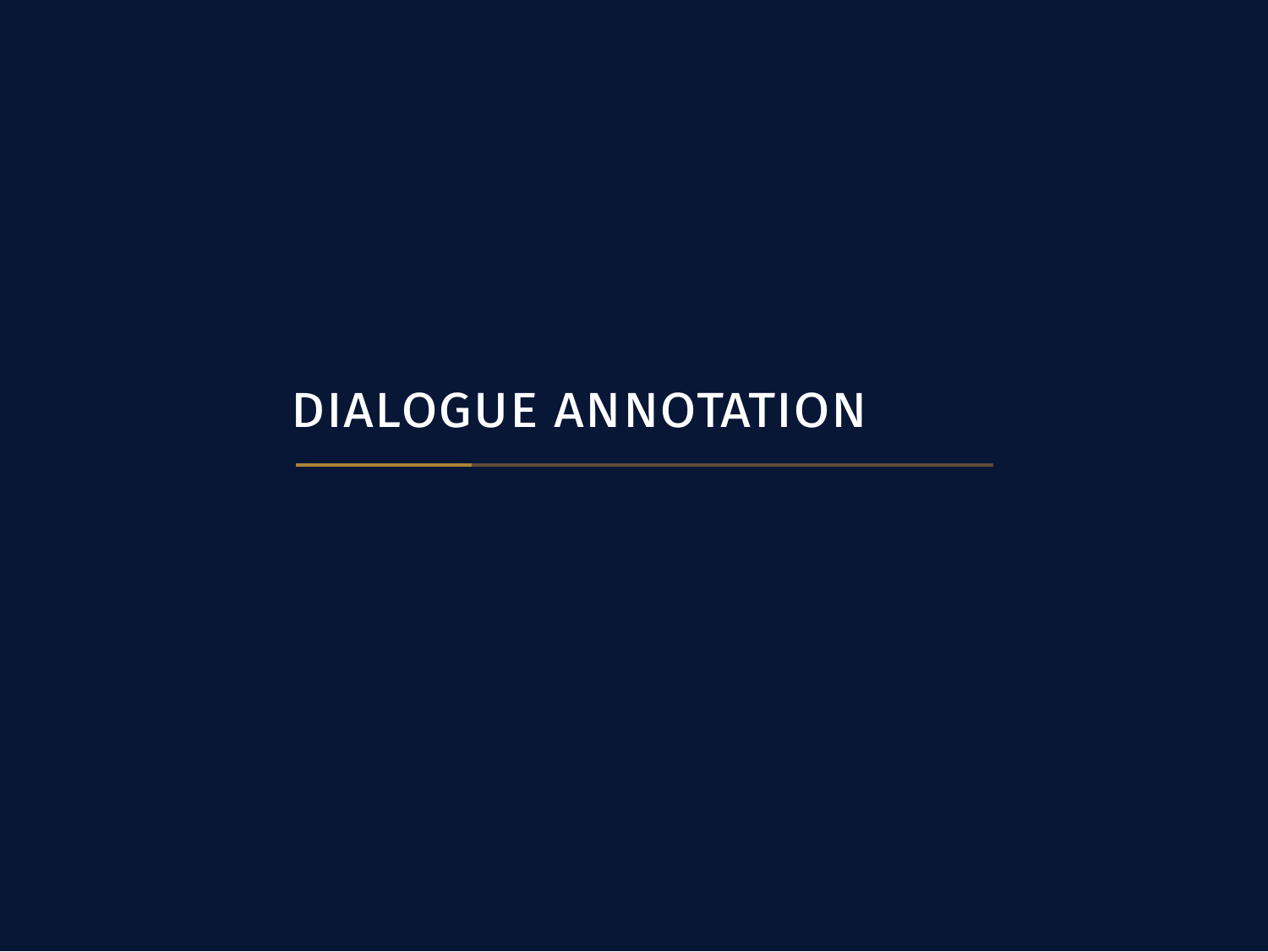Toward Dialogue Modeling: A Semantic Annotation Scheme for Questions and Answers, Maria-Andrea Cruz-Blandón, Gosse Minnema, Aria Nourbakhsh, Maria Boritchev, Maxime Amblard, LAW XIII 2019 – The 13th Linguistic Annotation Workshop, 2019.

| Tag       | Name                  |
|-----------|-----------------------|
| YN        | yes/no-question       |
| <b>WH</b> | wh-question           |
| DO        | disjunctive question  |
| CS        | completion suggestion |
| PO.       | phatic question       |

Table: Set of question tags.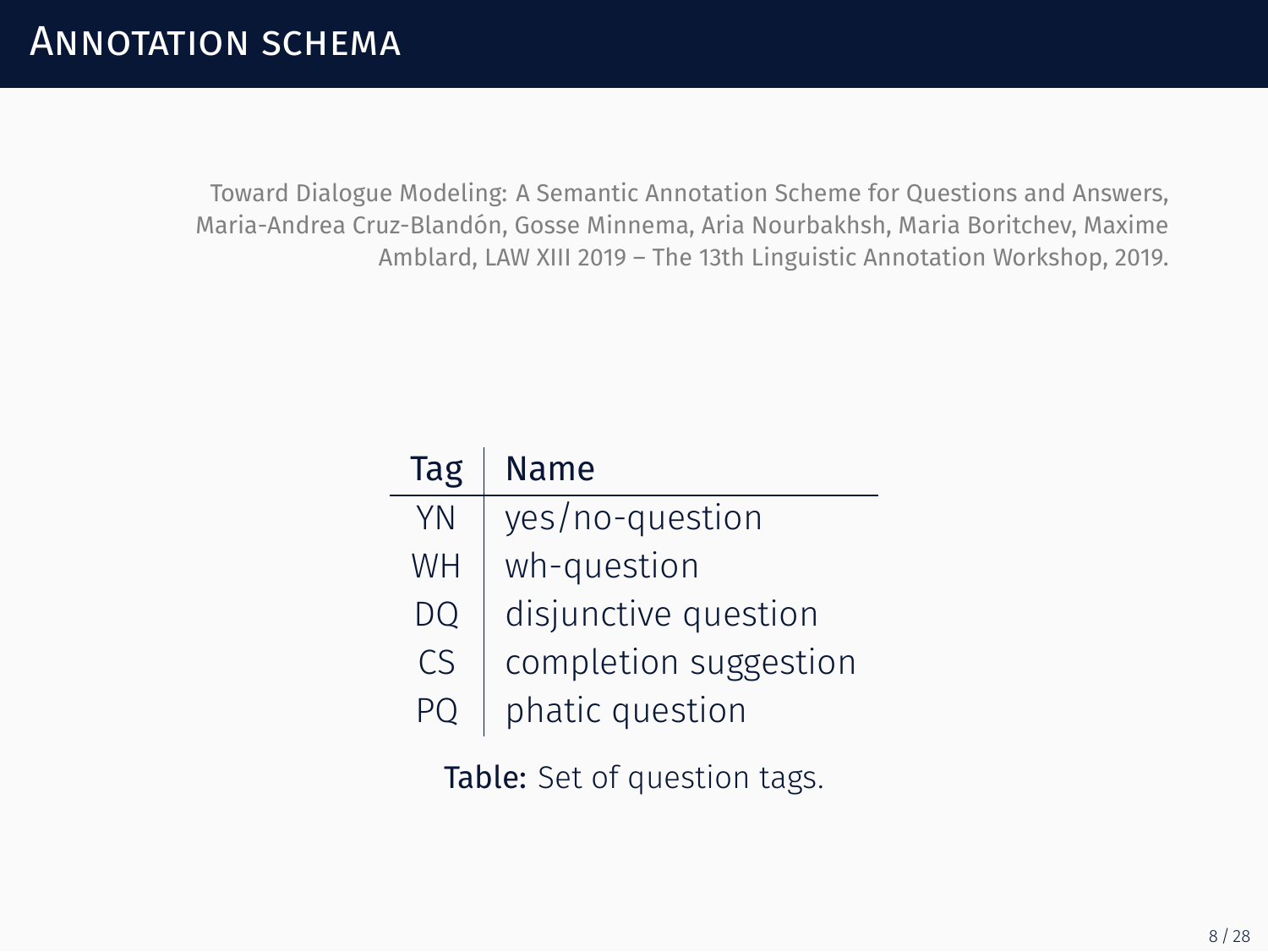English Saarbrücken Corpus of Spoken English (SCoSE), corpus of face-to-face conversations

### Spanish CallFriend corpus for Spanish, corpus of phone conversations

Dutch Spoken Dutch Corpus (CGN), corpus of phone conversations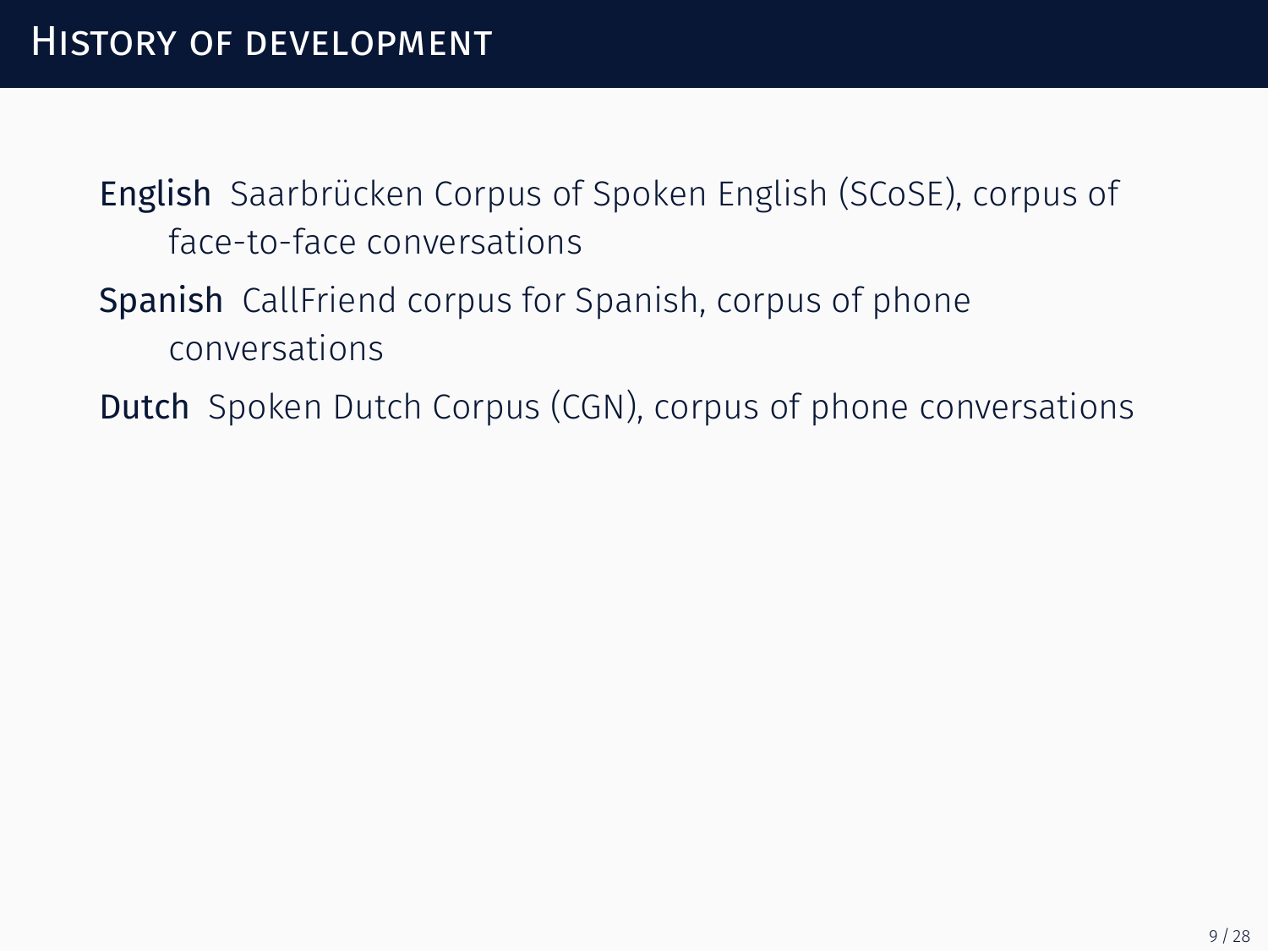English Saarbrücken Corpus of Spoken English (SCoSE), corpus of face-to-face conversations

### Spanish CallFriend corpus for Spanish, corpus of phone conversations

Dutch Spoken Dutch Corpus (CGN), corpus of phone conversations

|              | YN    | <b>WH</b>   | D <sub>O</sub> | CS      | PO.   |
|--------------|-------|-------------|----------------|---------|-------|
| <b>SCoSE</b> | 42.2% | 23.5%       | $1.2\%$        | $1.7\%$ | 31.5% |
| CallFriend   |       | 39.9% 33.0% | $1.6\%$        | $1.1\%$ | 24.5% |
| <b>CGN</b>   | 64.4% | 26.4%       | $1.2\%$        | $0\%$   | 8.1%  |

Table: Statistic distribution of question tags (in percentage) across English, Spanish, and Dutch corpora.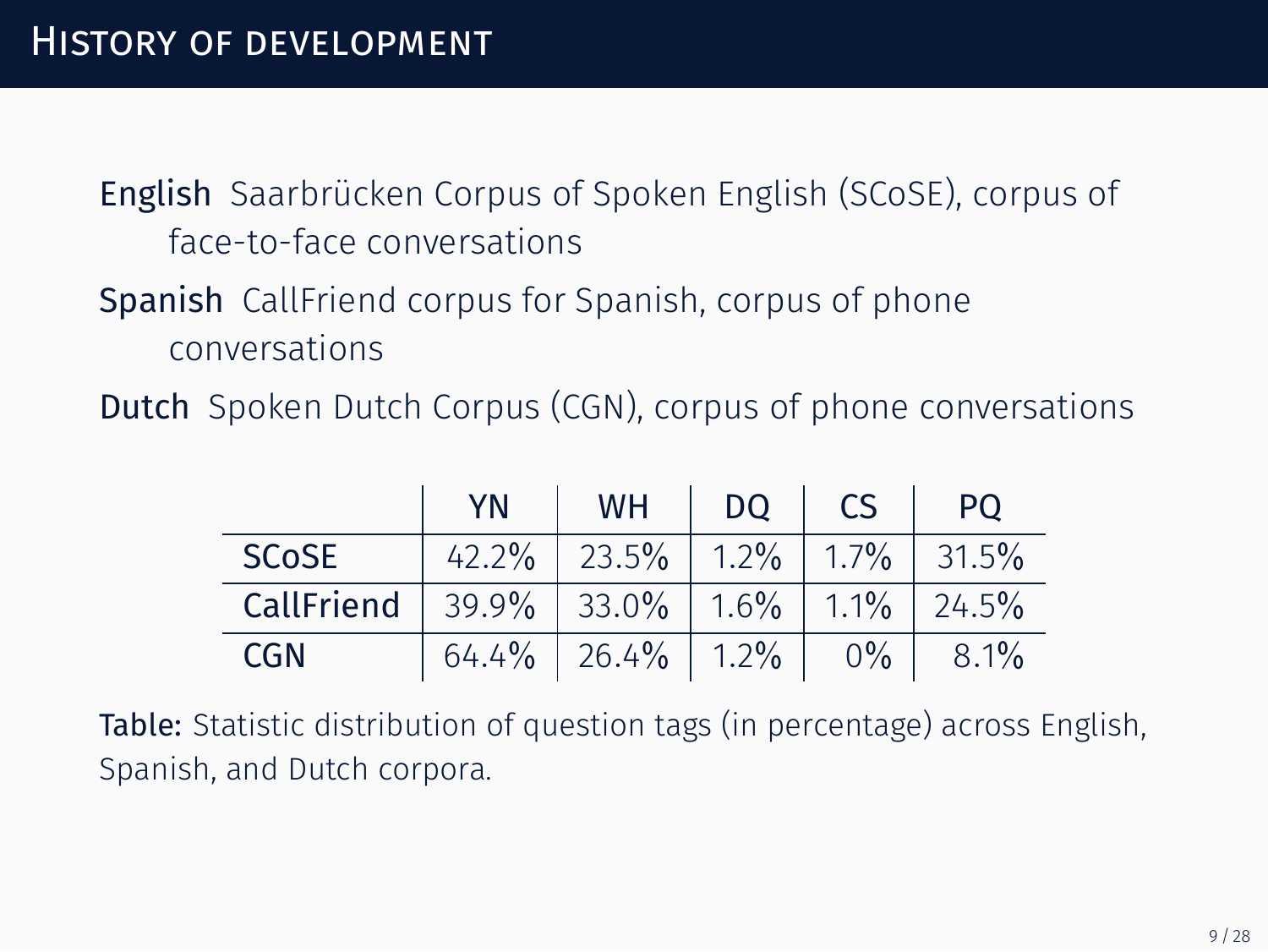## <span id="page-16-0"></span>FORMAL SEMANTICS OF DIALOGUE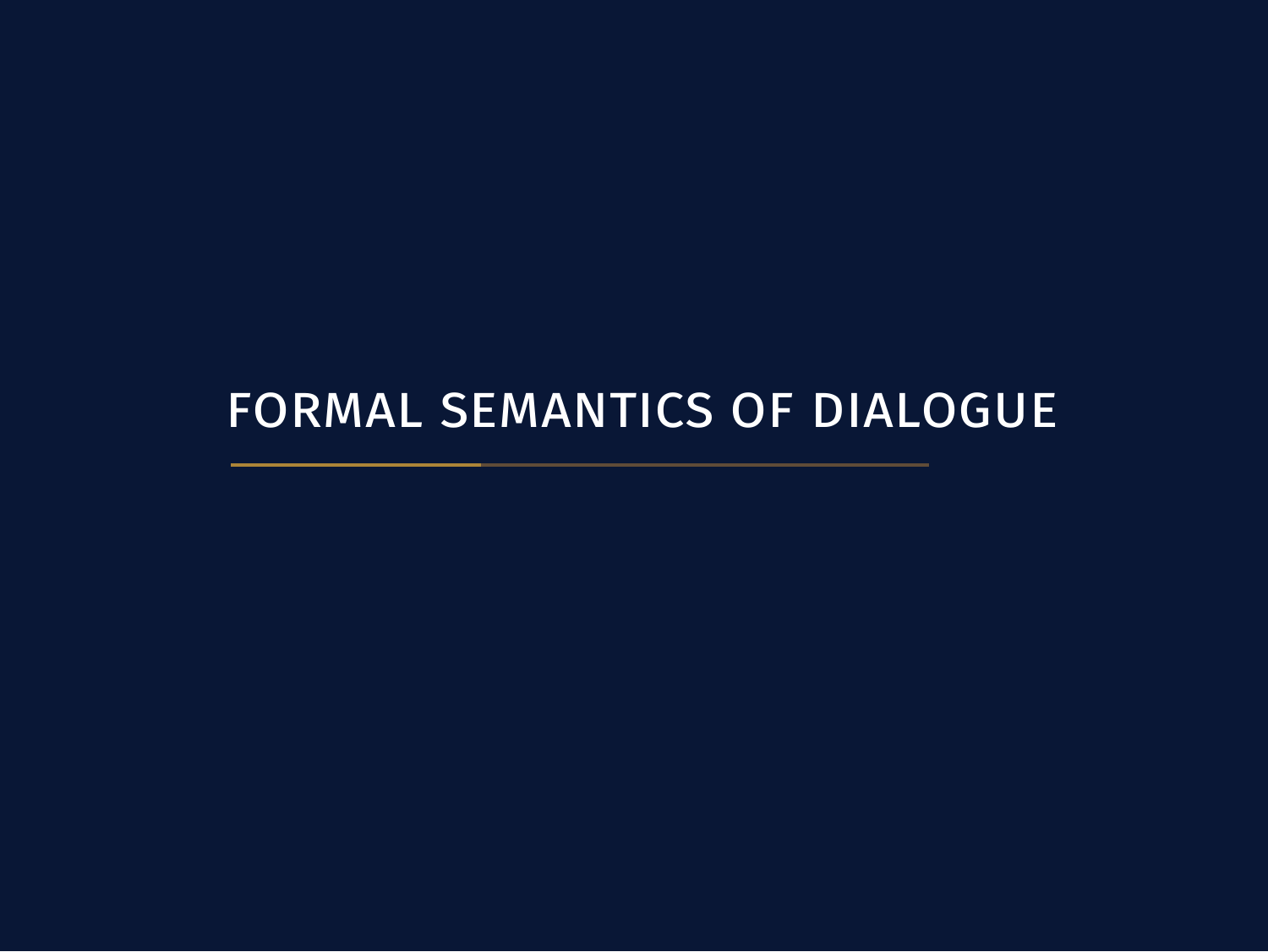CSDS Compositional Style Dynamic Semantics, [[de Groote, 2006](#page-73-1)]

NDES Neo-Davidsonian Event Semantics, [\[Parsons, 1995](#page-74-2)], Quantifcational Event Semantics [\[Champollion, 2011\]](#page-73-2), [\[Winter and Zwarts, 2011](#page-74-3)]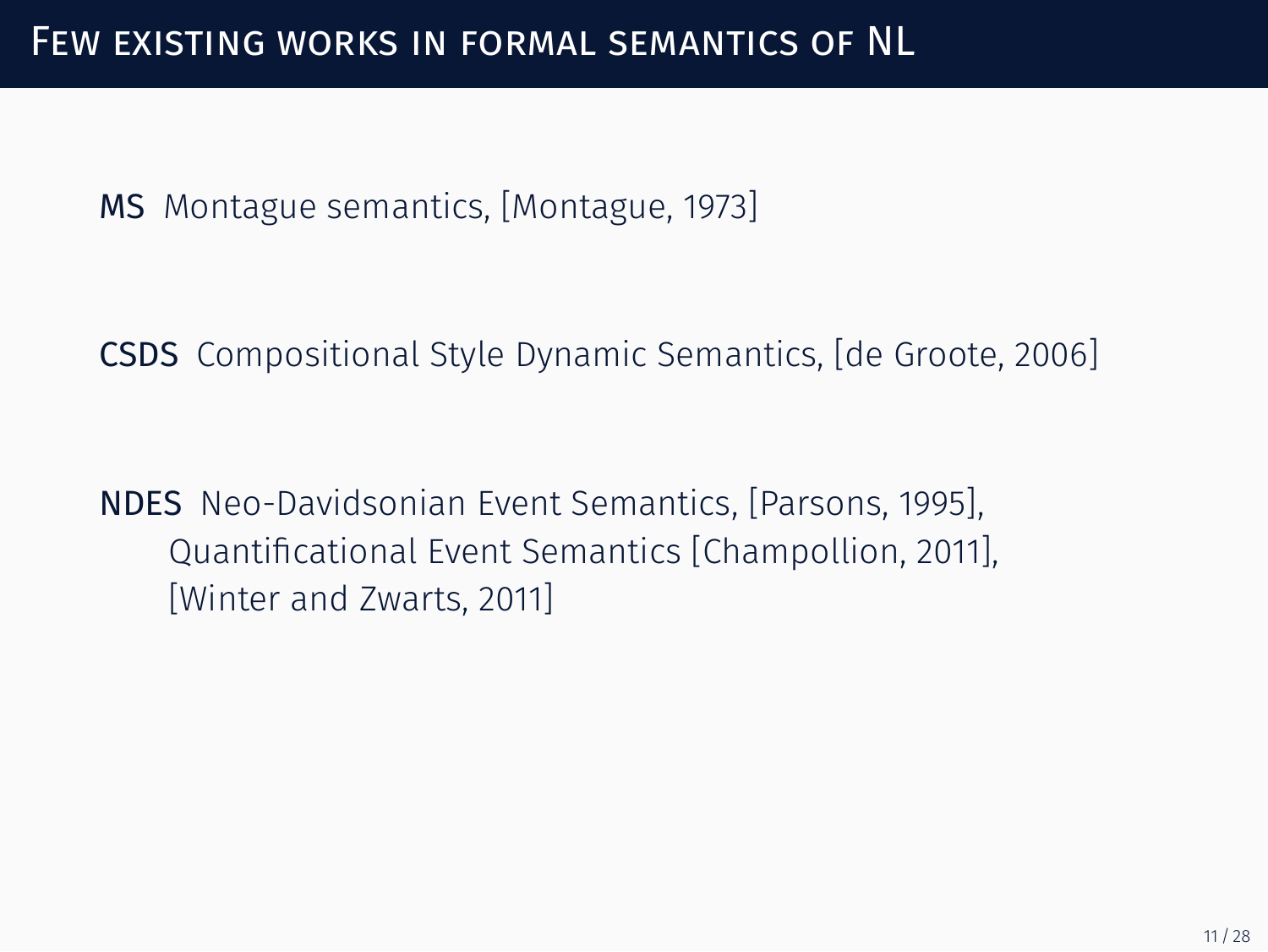**→ Sentence** 

CSDS Compositional Style Dynamic Semantics, [[de Groote, 2006](#page-73-1)]

NDES Neo-Davidsonian Event Semantics, [\[Parsons, 1995](#page-74-2)], Quantifcational Event Semantics [\[Champollion, 2011\]](#page-73-2), [\[Winter and Zwarts, 2011](#page-74-3)]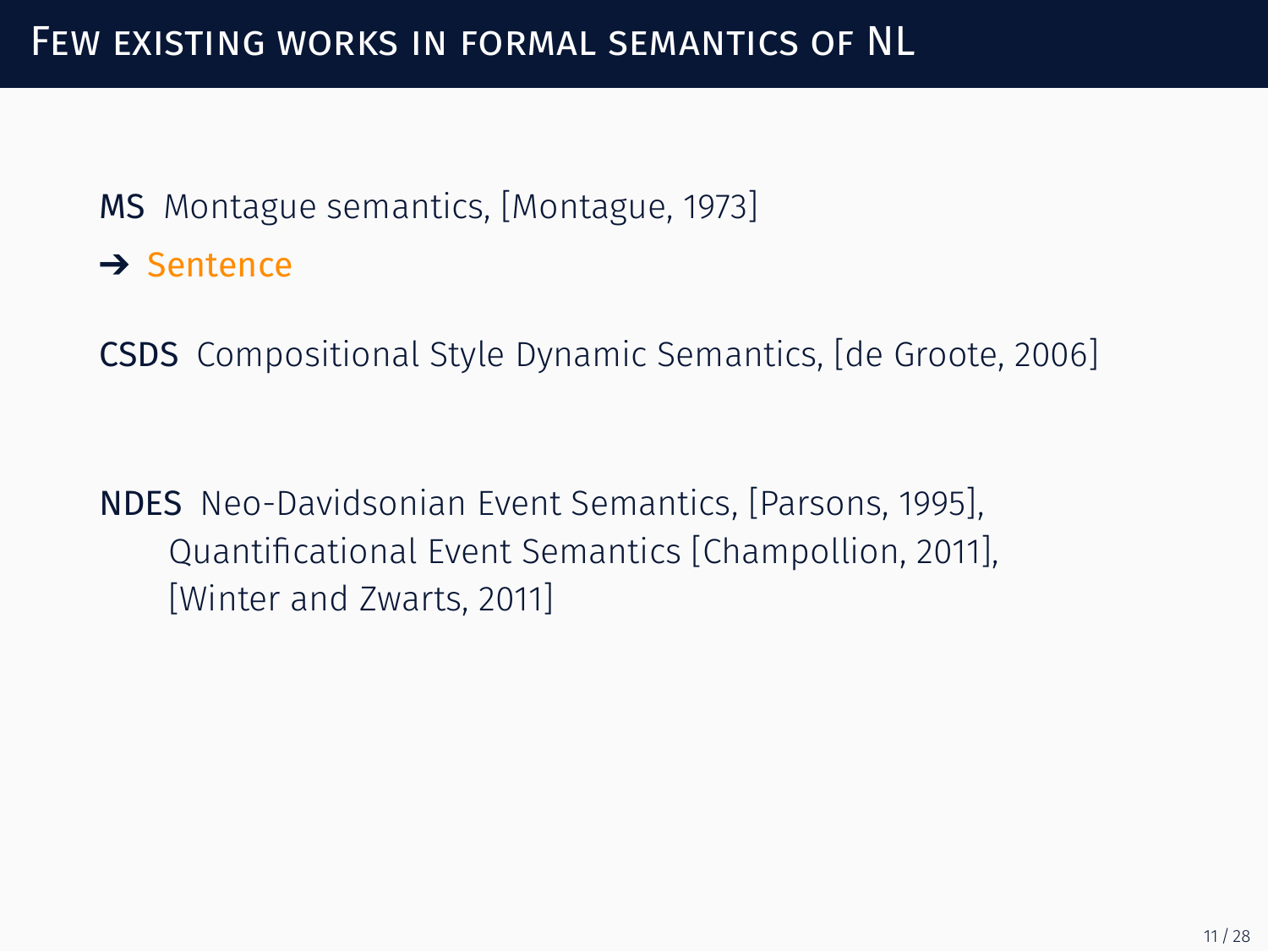**→ Sentence** 

CSDS Compositional Style Dynamic Semantics, [[de Groote, 2006](#page-73-1)]

**→** Sentence in context

NDES Neo-Davidsonian Event Semantics, [\[Parsons, 1995](#page-74-2)], Quantifcational Event Semantics [\[Champollion, 2011\]](#page-73-2), [\[Winter and Zwarts, 2011](#page-74-3)]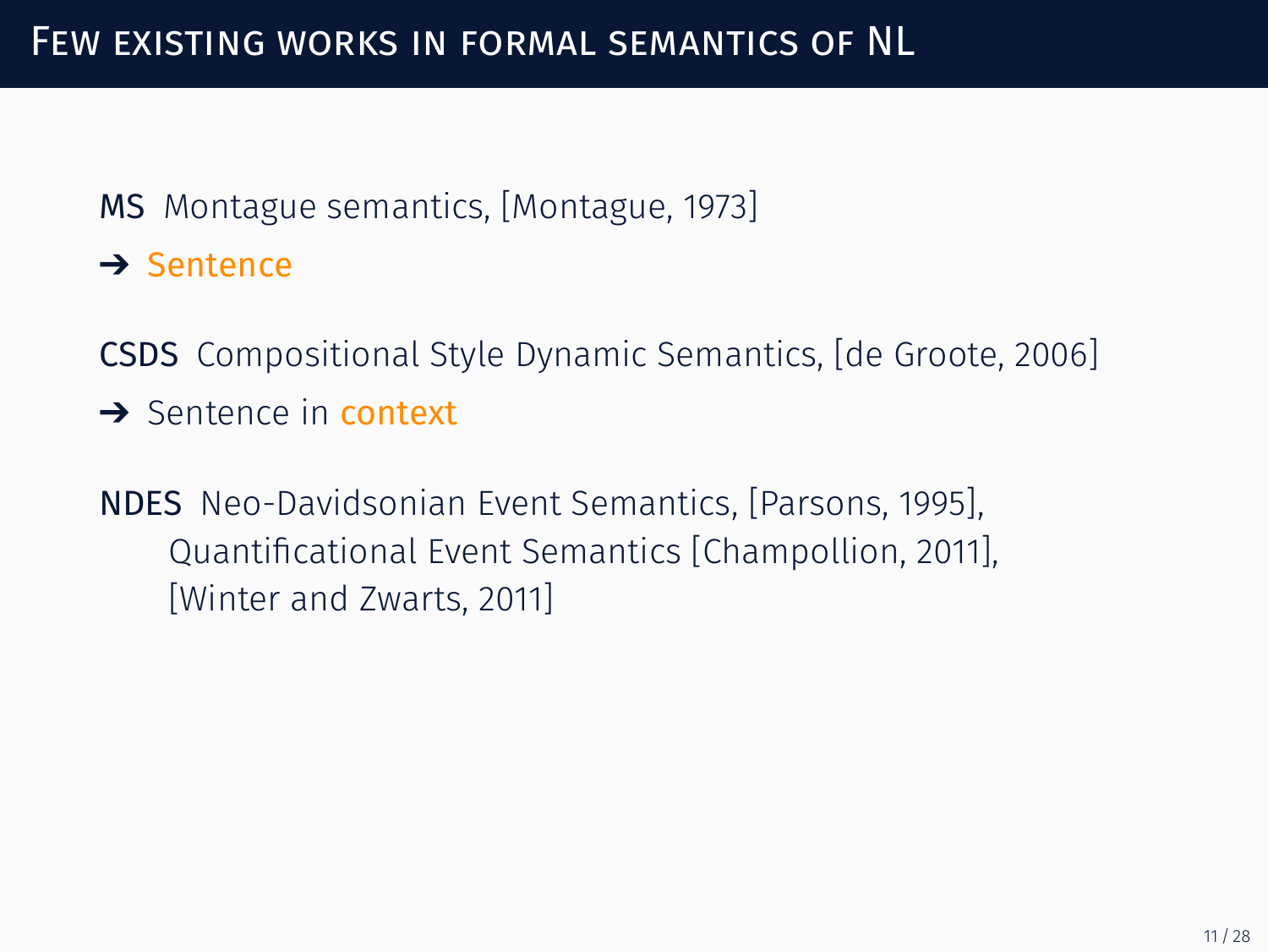**→ Sentence** 

CSDS Compositional Style Dynamic Semantics, [[de Groote, 2006](#page-73-1)]

- **→** Sentence in context
- NDES Neo-Davidsonian Event Semantics, [\[Parsons, 1995](#page-74-2)], Quantifcational Event Semantics [\[Champollion, 2011\]](#page-73-2), [\[Winter and Zwarts, 2011](#page-74-3)]
- $\rightarrow$  Sentence and its semantic constituents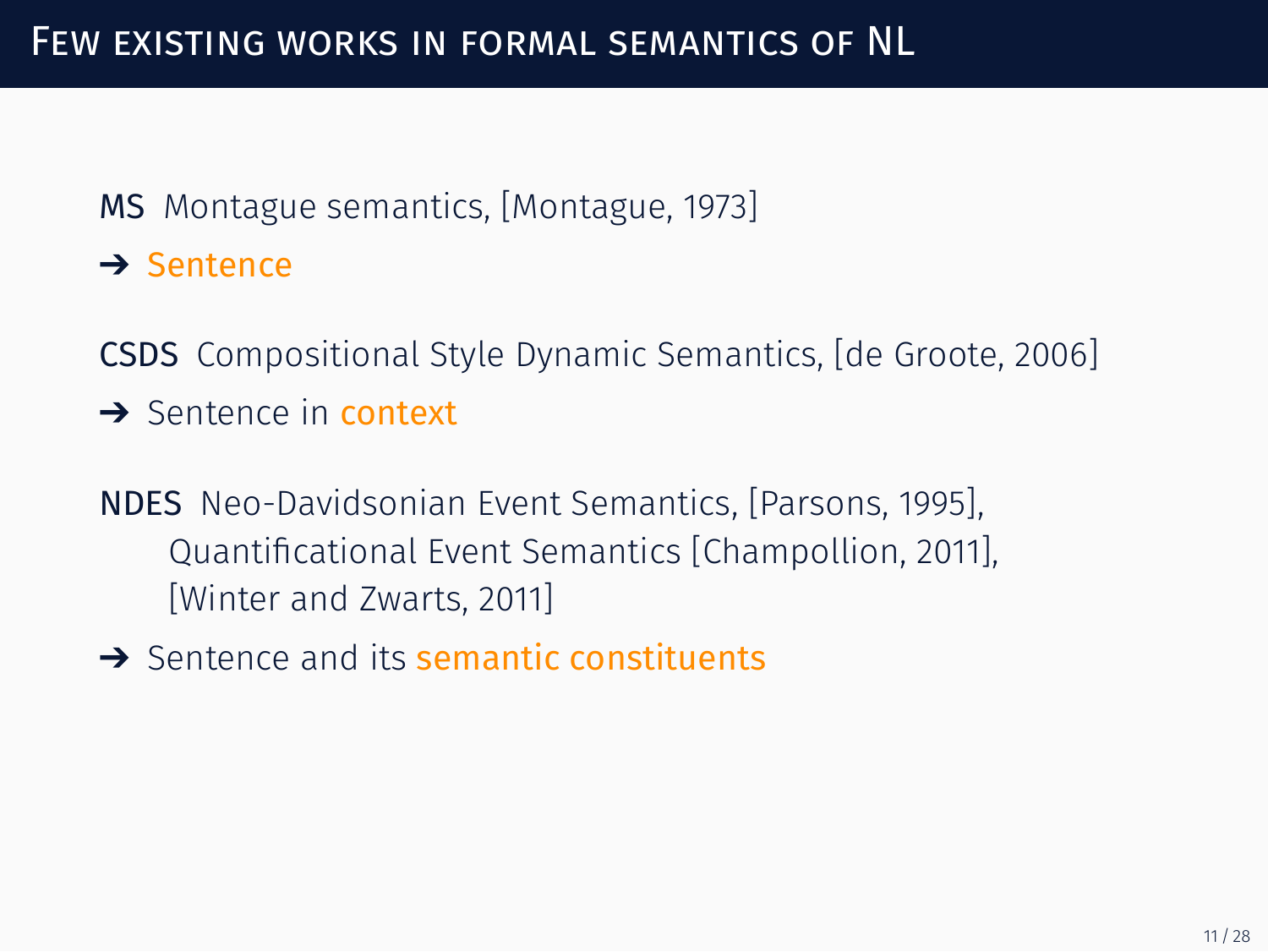**→ Sentence** 

CSDS Compositional Style Dynamic Semantics, [[de Groote, 2006](#page-73-1)]

- **→** Sentence in context
- NDES Neo-Davidsonian Event Semantics, [\[Parsons, 1995](#page-74-2)], Quantifcational Event Semantics [\[Champollion, 2011\]](#page-73-2), [\[Winter and Zwarts, 2011](#page-74-3)]
- $\rightarrow$  Sentence and its semantic constituents
- IS Inquisitive Semantics, [\[Ciardelli et al., 2018](#page-73-3)]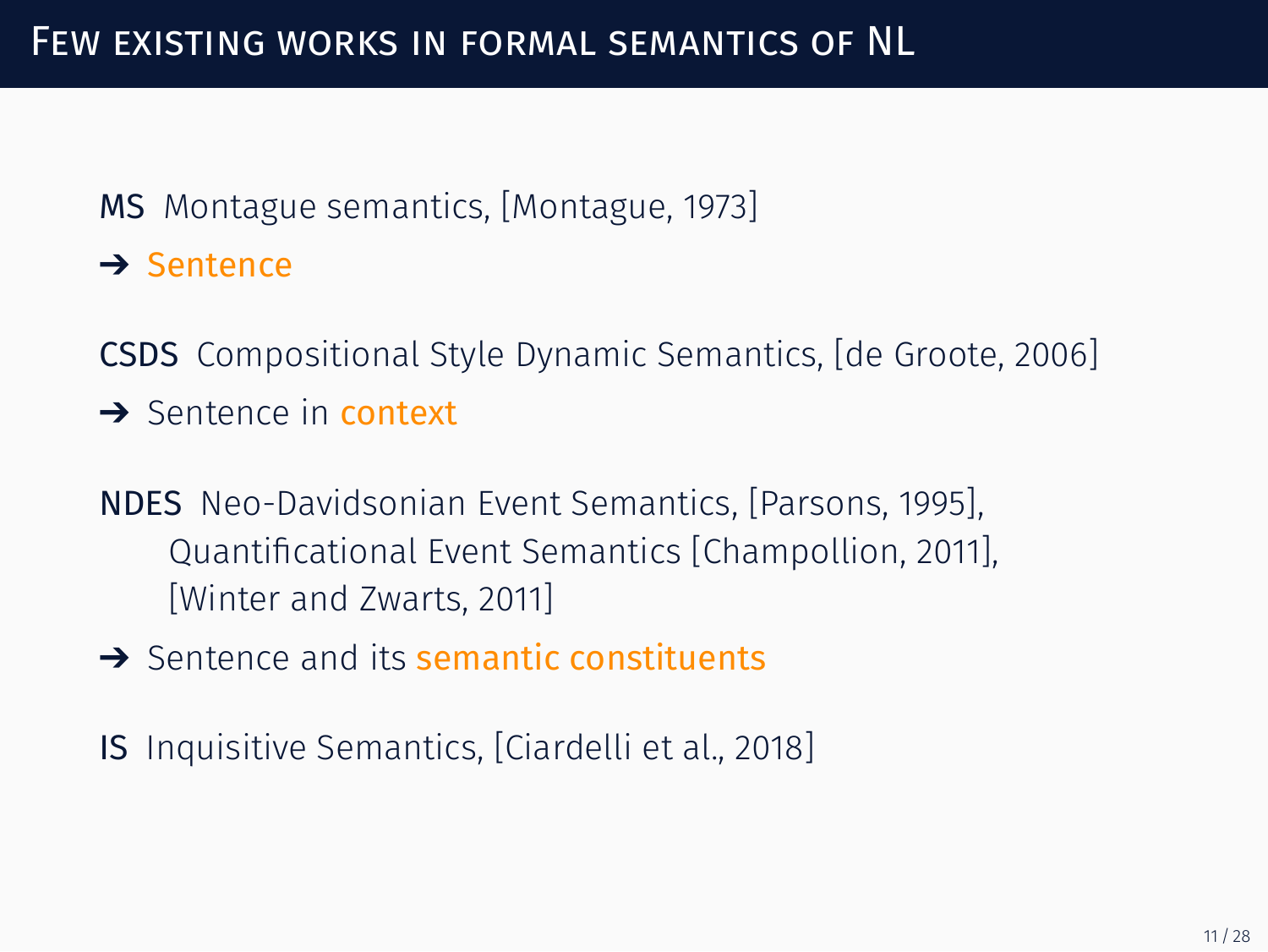**→ Sentence** 

CSDS Compositional Style Dynamic Semantics, [[de Groote, 2006](#page-73-1)]

- **→** Sentence in context
- NDES Neo-Davidsonian Event Semantics, [\[Parsons, 1995](#page-74-2)], Quantifcational Event Semantics [\[Champollion, 2011\]](#page-73-2), [\[Winter and Zwarts, 2011](#page-74-3)]
- $\rightarrow$  Sentence and its semantic constituents
- IS Inquisitive Semantics, [\[Ciardelli et al., 2018](#page-73-3)]
- **→ Declarative and interrogative sentences**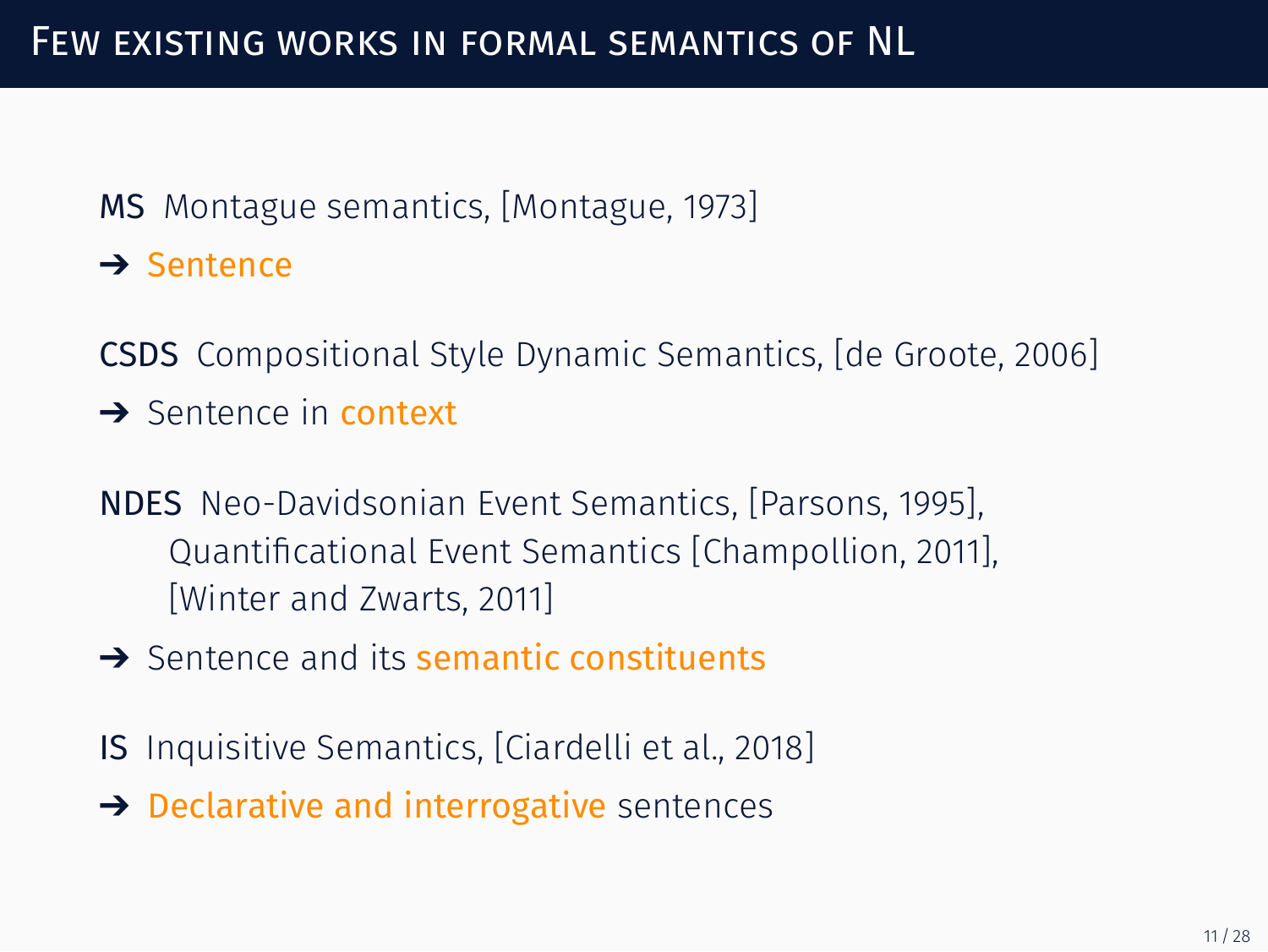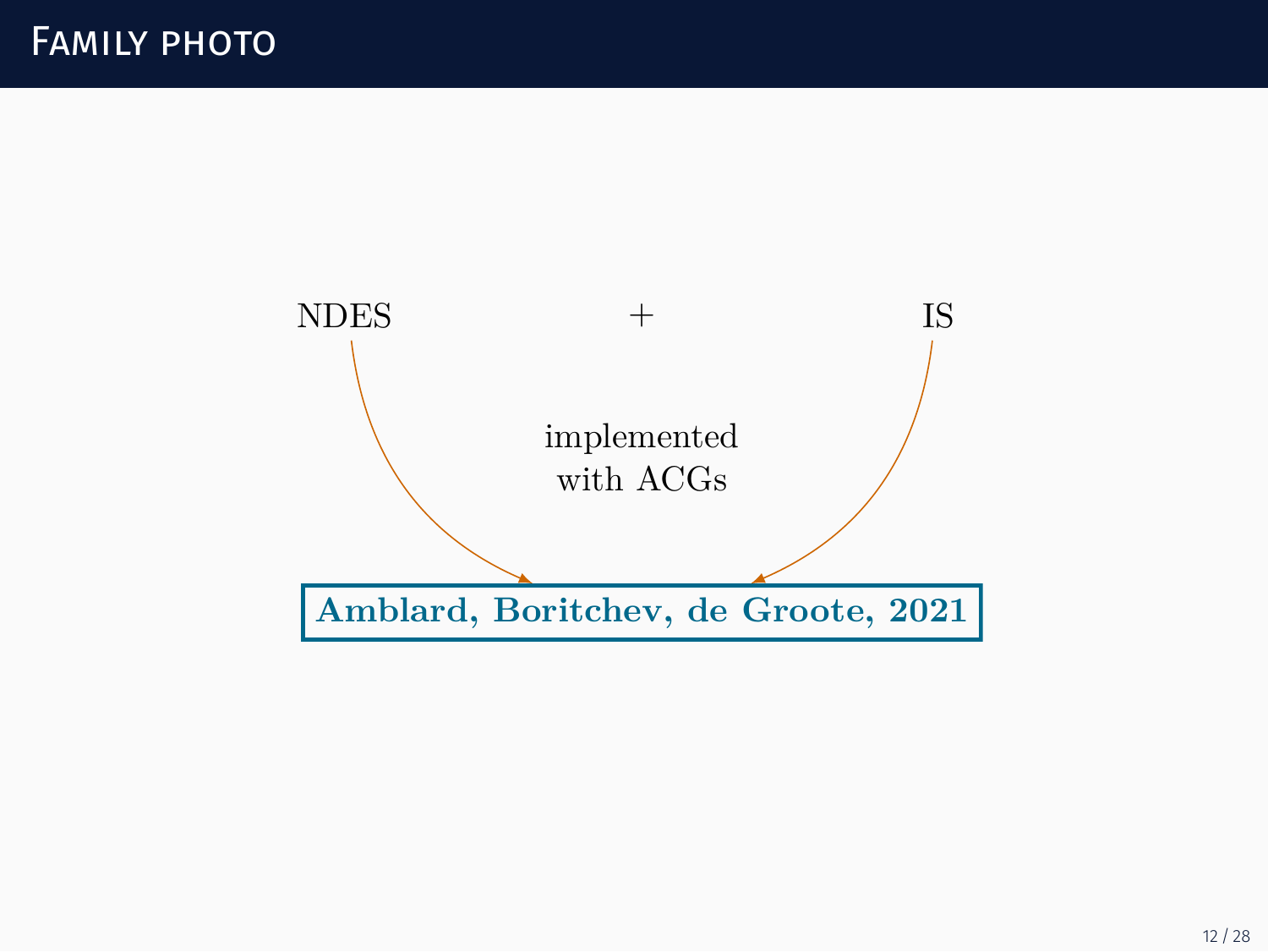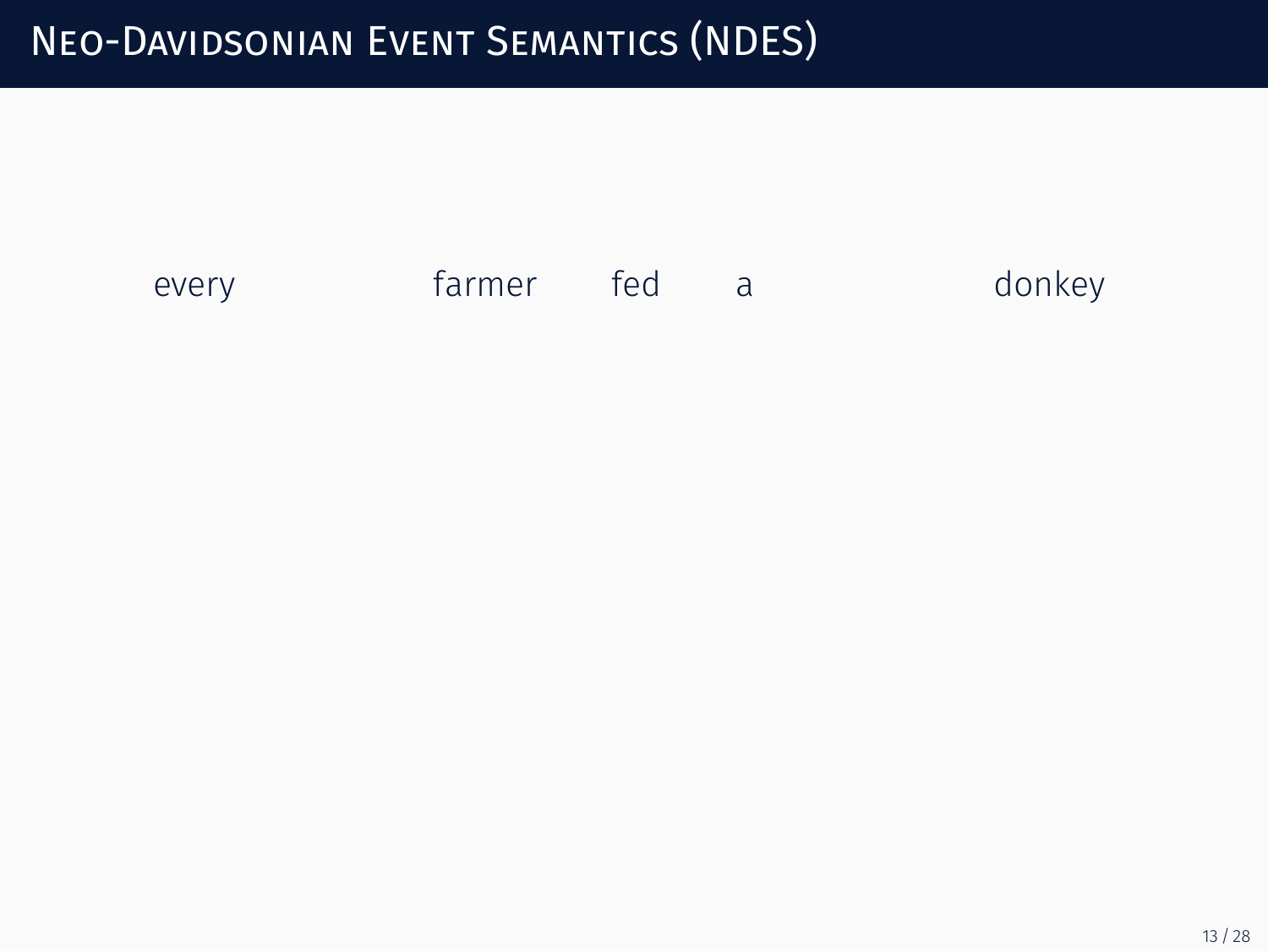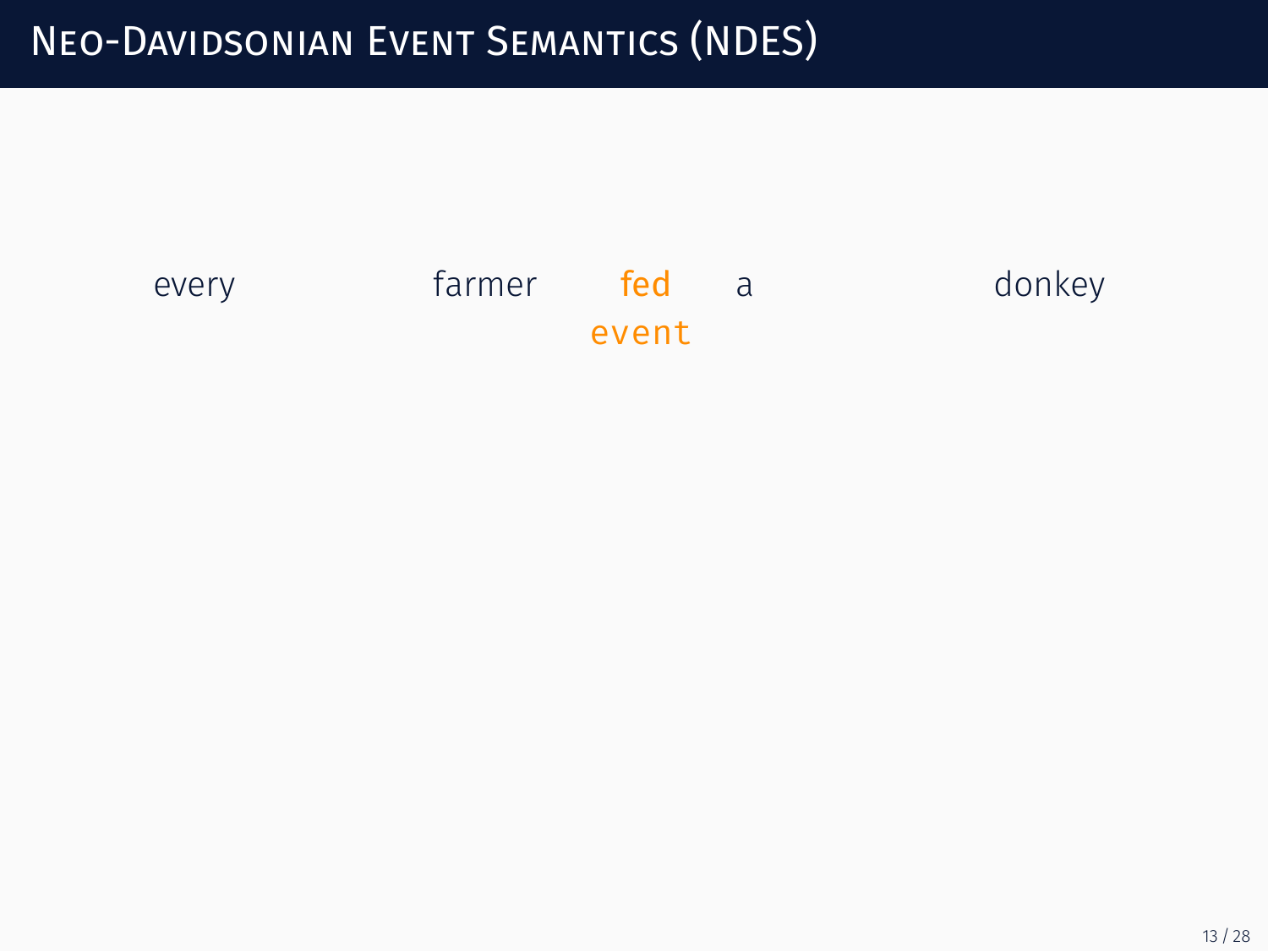### every farmer fed a donkey Agent event Patient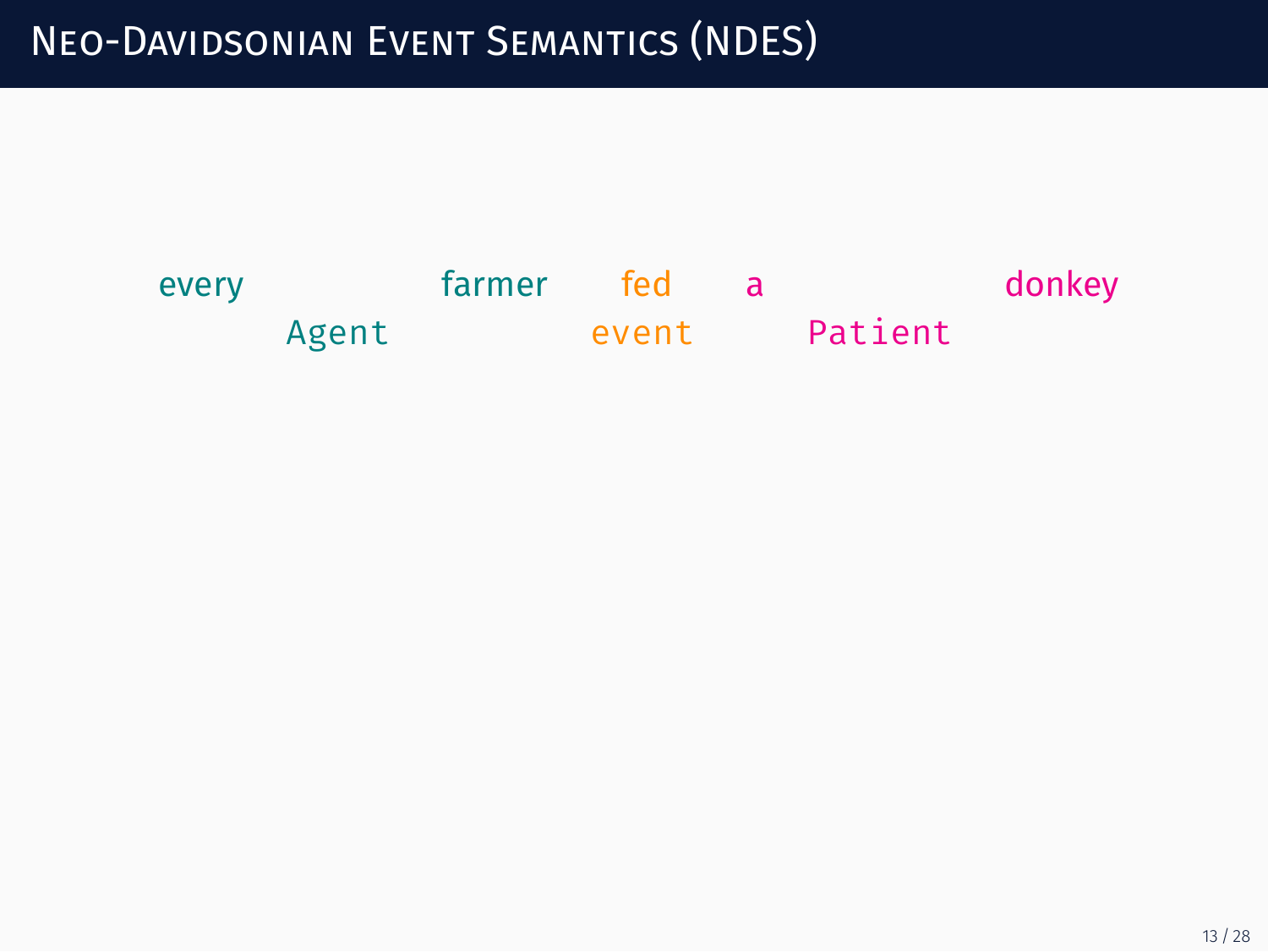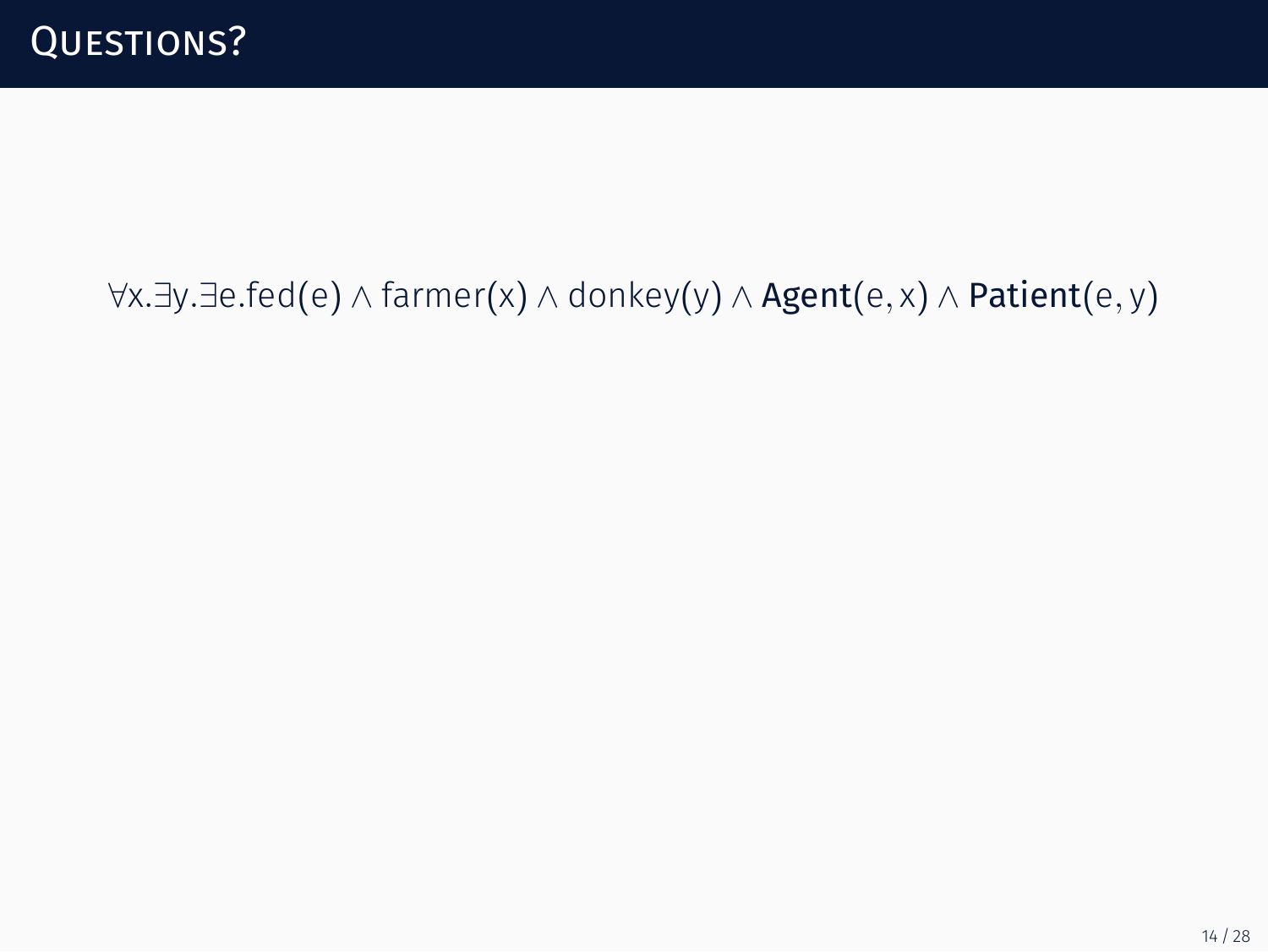Who fed a donkey? Whom did every farmer feed?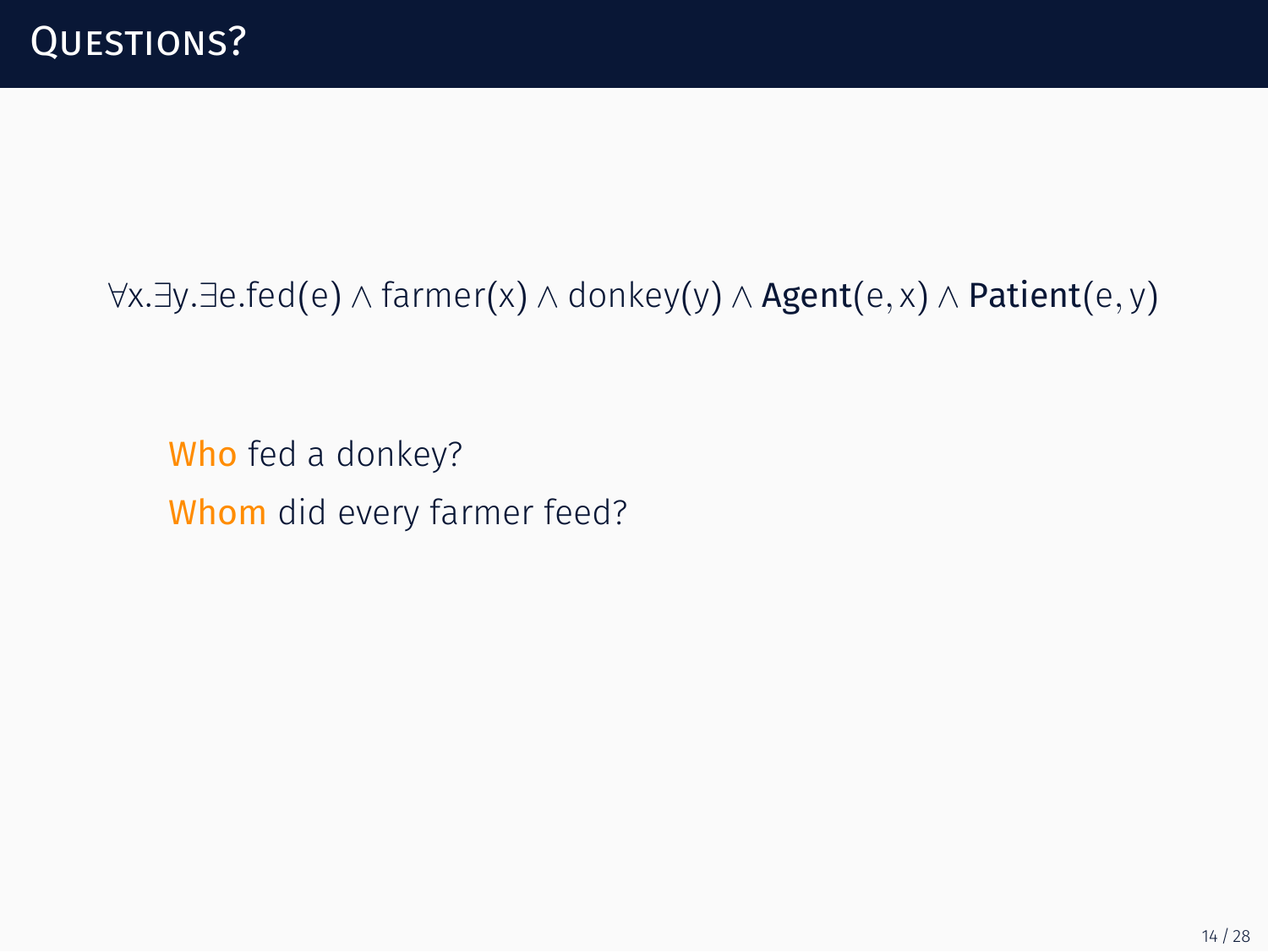Who fed a donkey? Whom did every farmer feed?

WHICH is the agent of the feeding event whose patient is a donkey? WHICH is the **patient** of the feeding event whose agent is every farmer?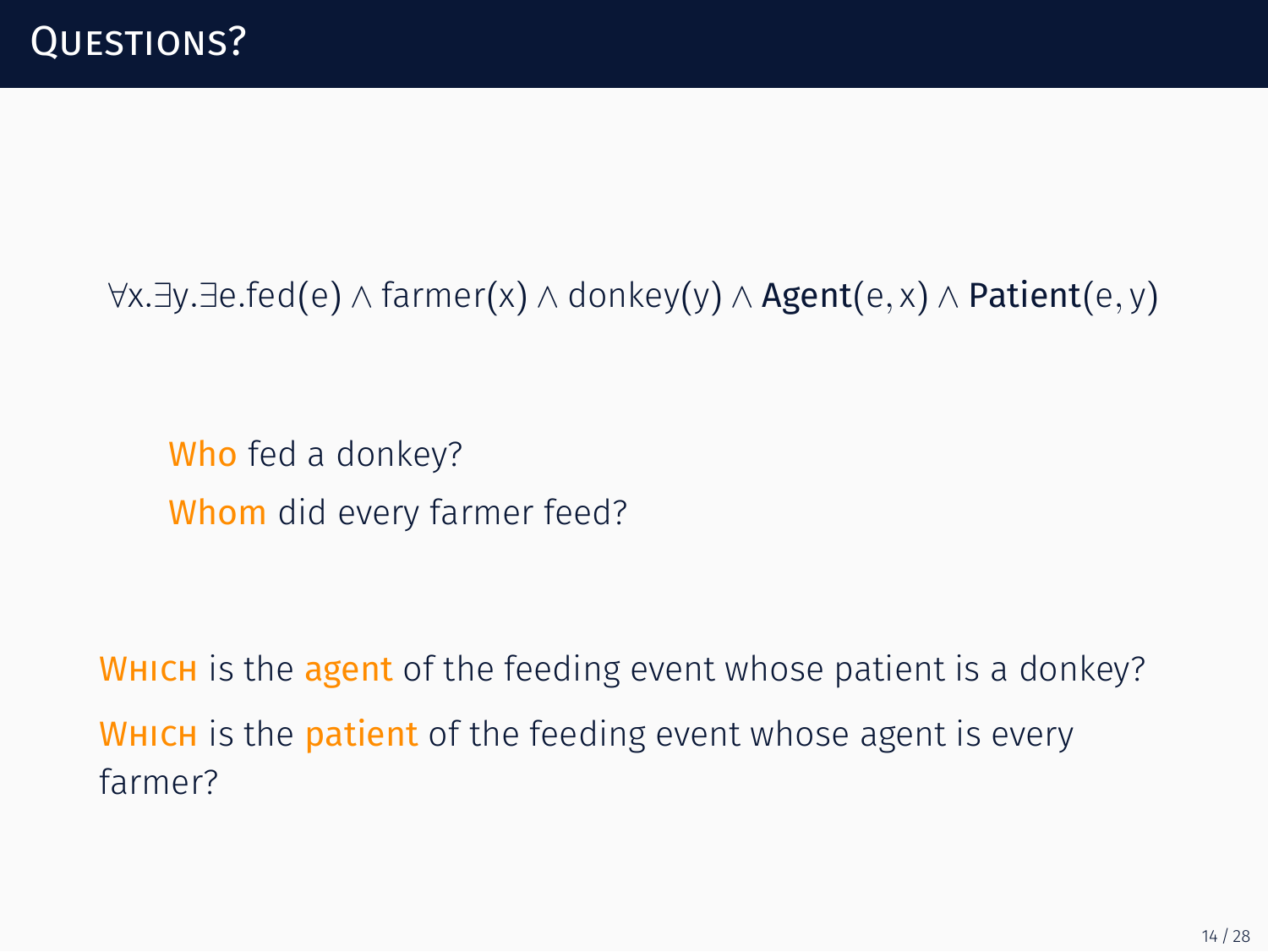- *•* NDES is compositional.
- *•* We can interrogate the content of thematic roles.
- *•* How to compute the semantic representation of interrogative sentences?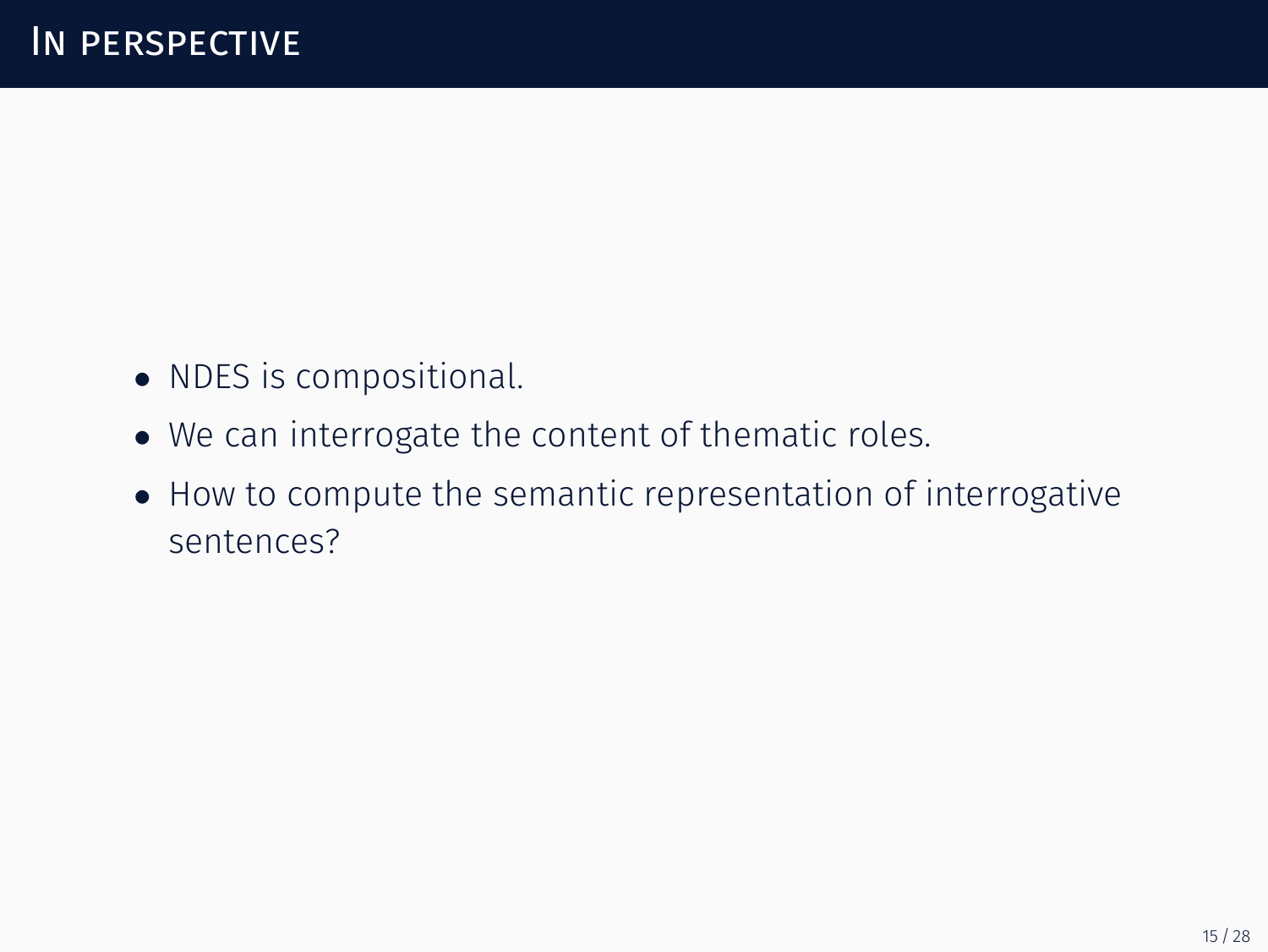Donkey (D) Unicorn (U)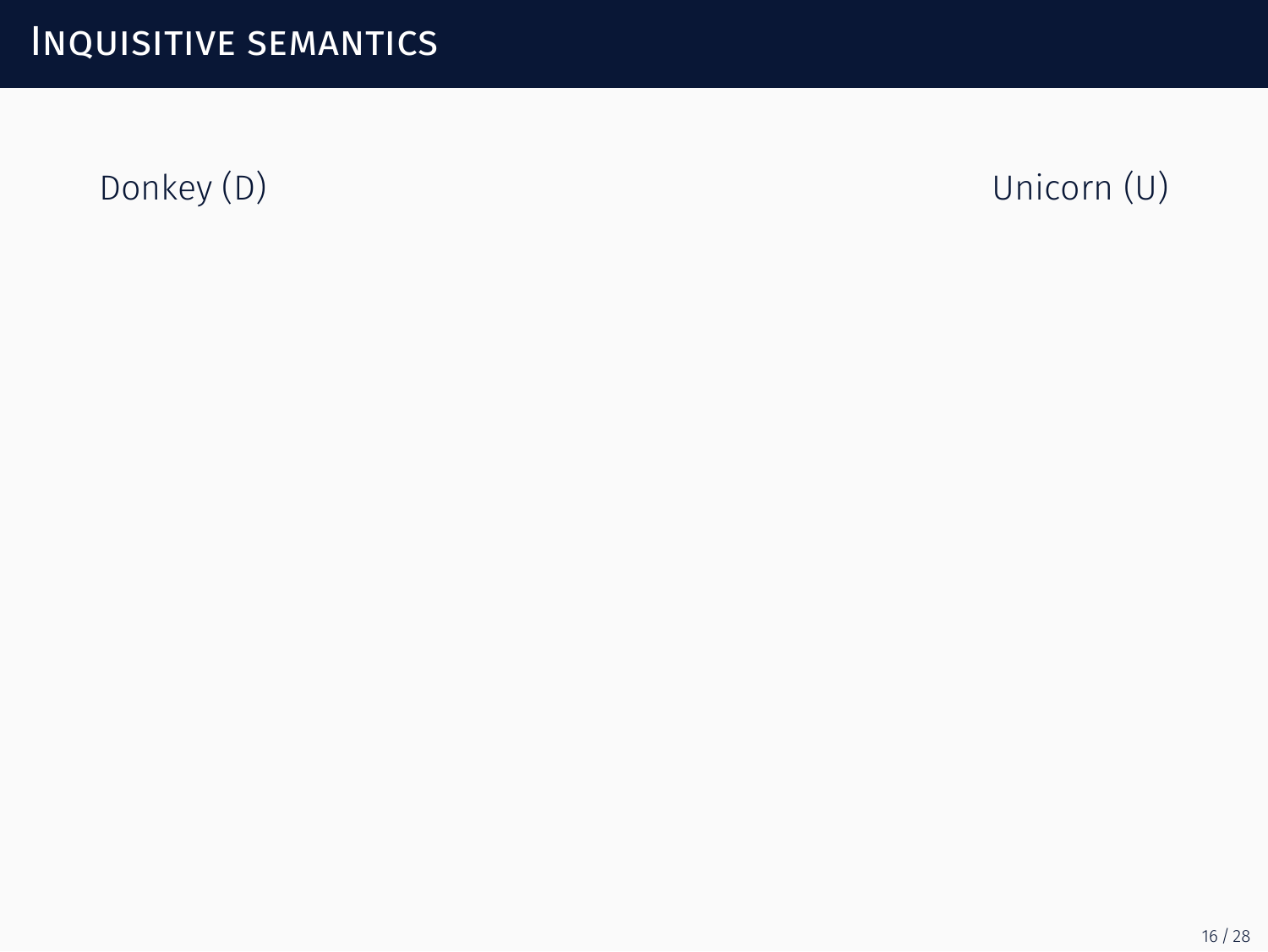

Are they hungry?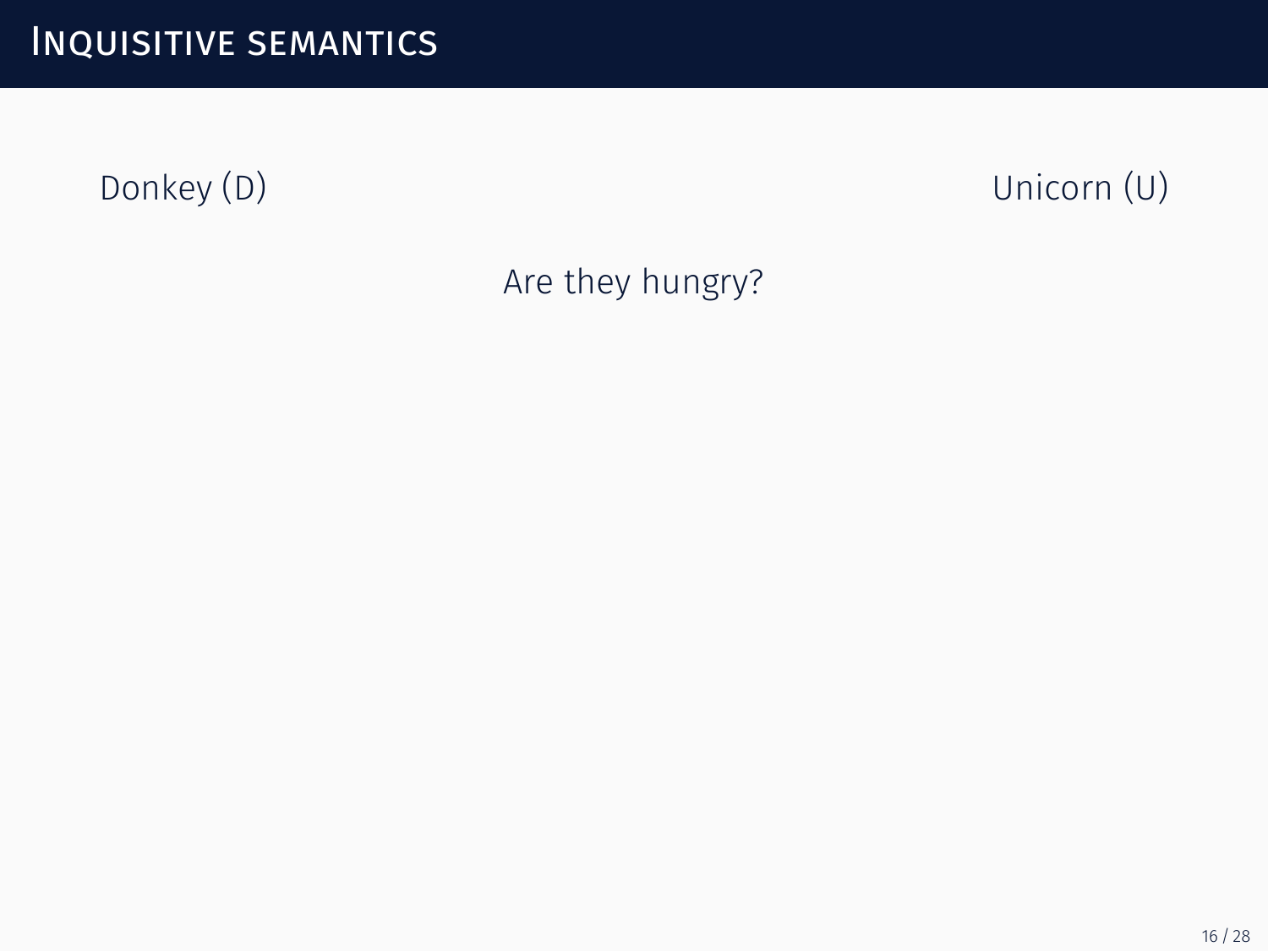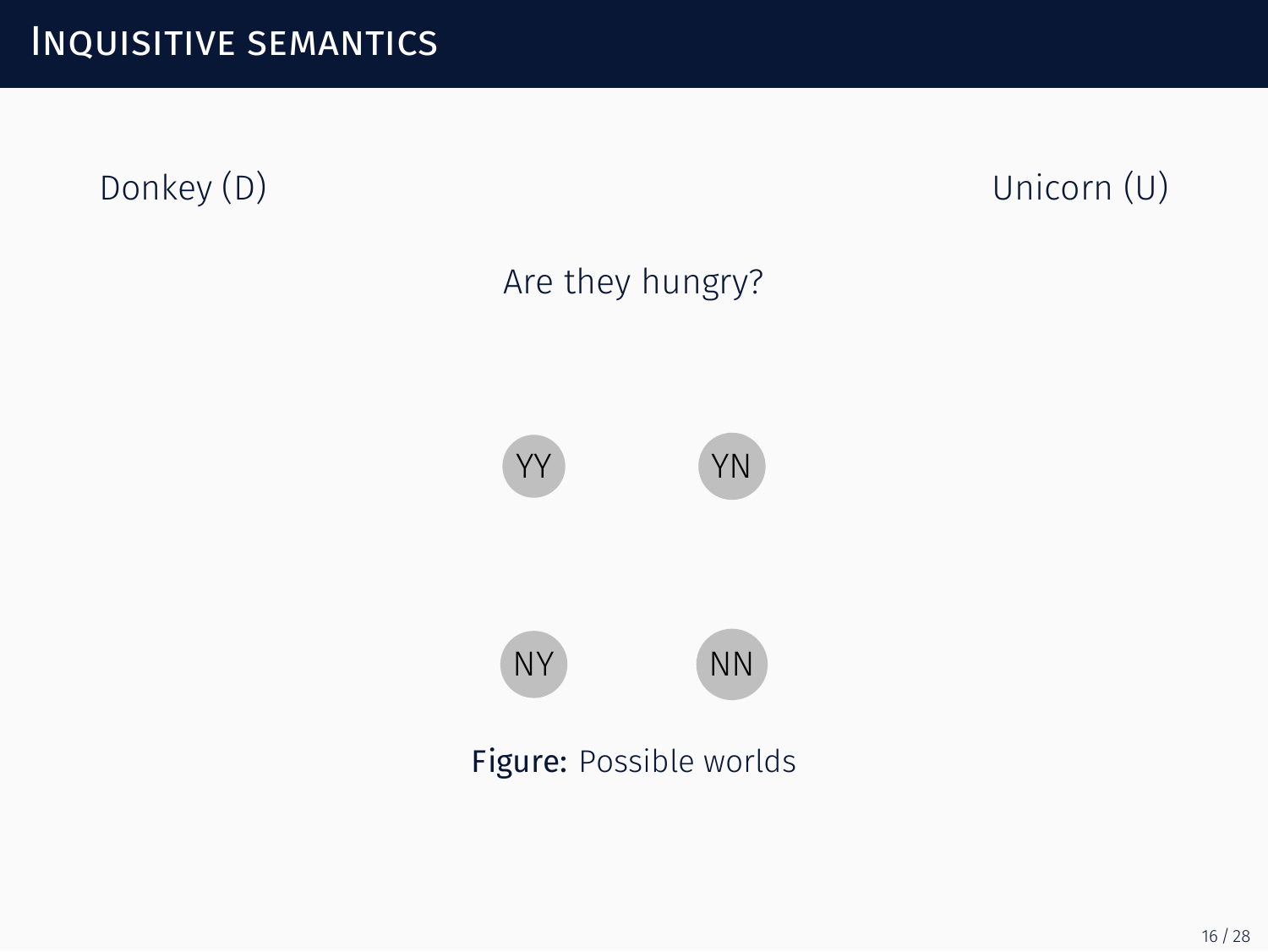### $\llbracket D$  is hungry $\rrbracket = \llbracket \phi_1 \rrbracket = \{\{YY, YN\}, \{YY\}, \{YN\}, \emptyset\}$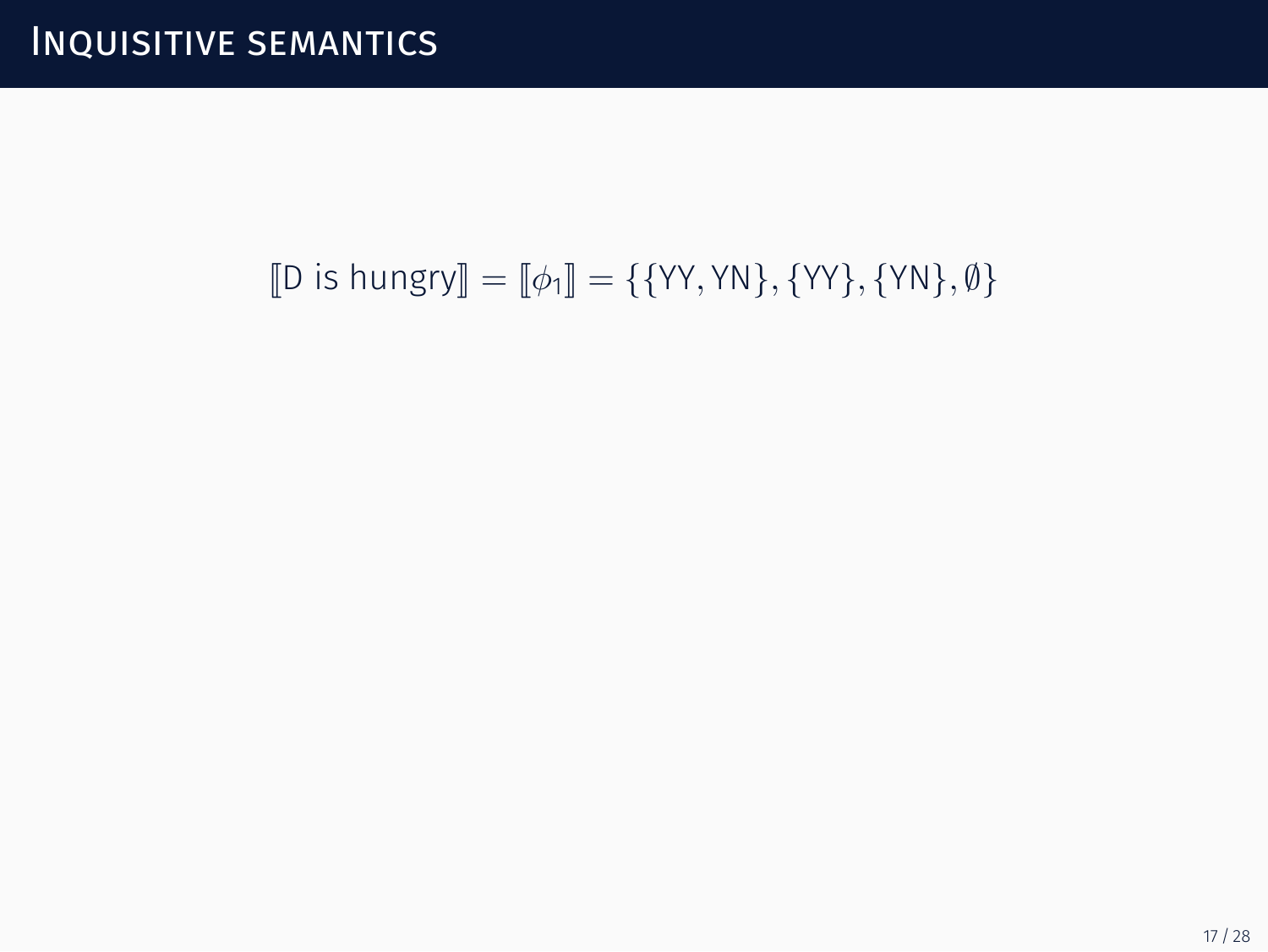# $[D \text{ is hungry}] = [\phi_1] = \{\{YY, YN\}, \{YY\}, \{YN\}, \emptyset\}$

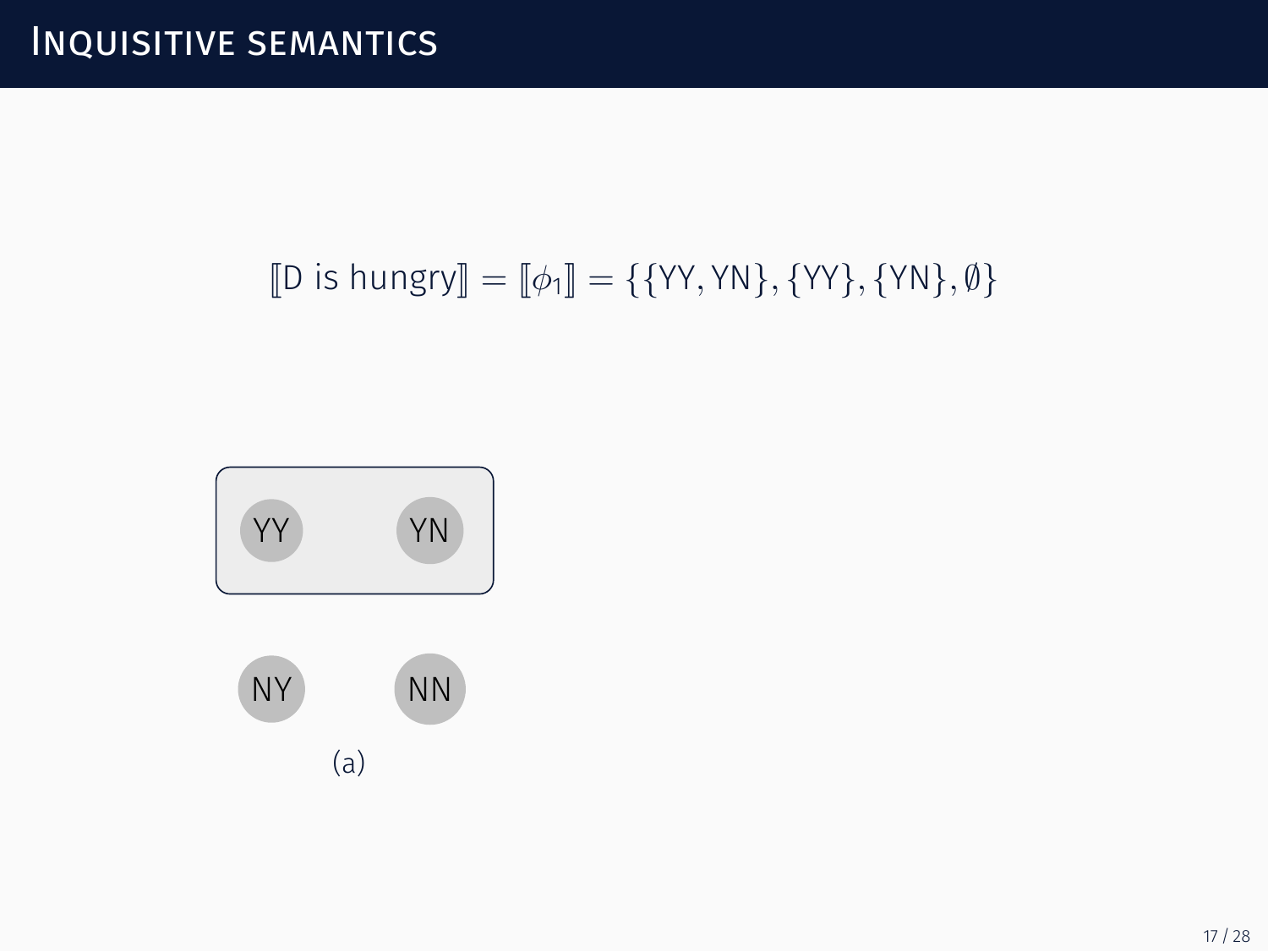$\llbracket D$  is hungry $\rrbracket = \llbracket \phi_1 \rrbracket = \{\{YY, YN\}, \{YY\}, \{YN\}, \emptyset\}$  $[[U \text{ is hungry}] = [[\phi_2]] = \{\{YY, NY\}, \{YY\}, \{NY\}, \emptyset\}$ 

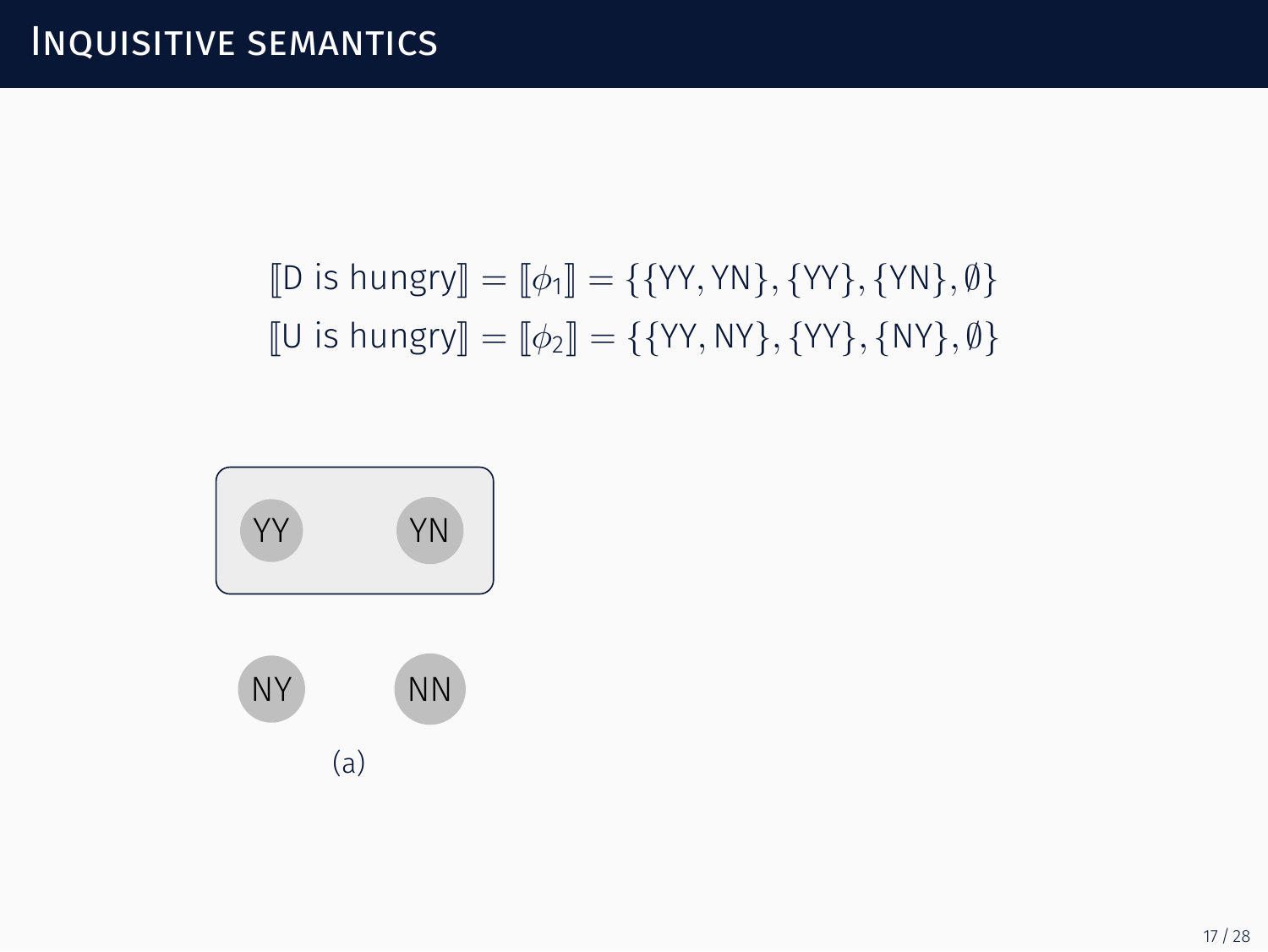$[D \text{ is hungry}] = [\phi_1] = \{\{YY, YN\}, \{YY\}, \{YN\}, \emptyset\}$  $[[U \text{ is hungry}] = [[\phi_2]] = \{\{YY, NY\}, \{YY\}, \{NY\}, \emptyset\}$ 

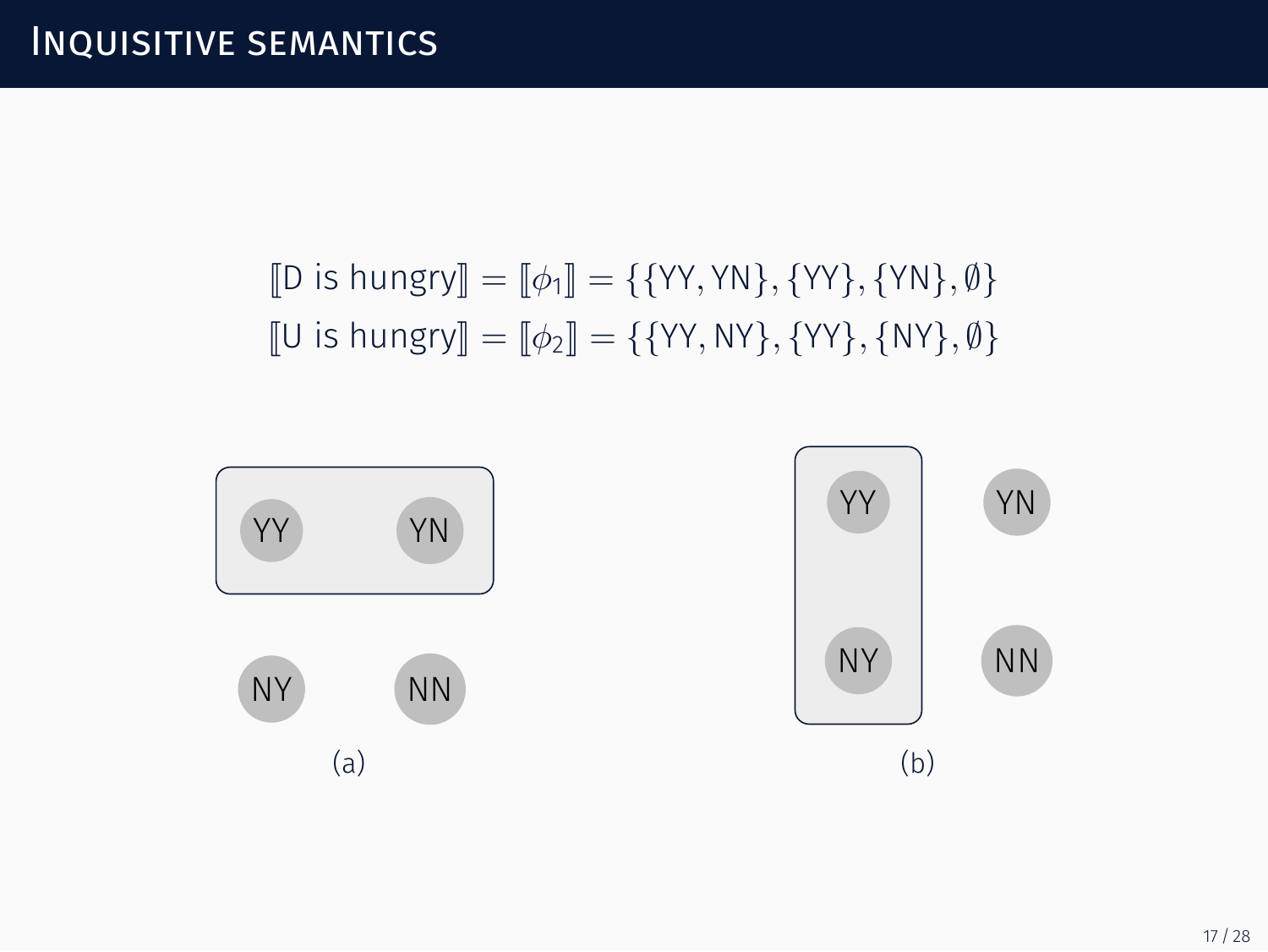$\llbracket \phi_1 \vee \phi_2 \rrbracket = \llbracket \phi_1 \rrbracket \cup \llbracket \phi_2 \rrbracket$ = *{{*YY*,* YN*}, {*YY*,*NY*}, {*YY*}, {*YN*}, {*NY*},* ∅*}*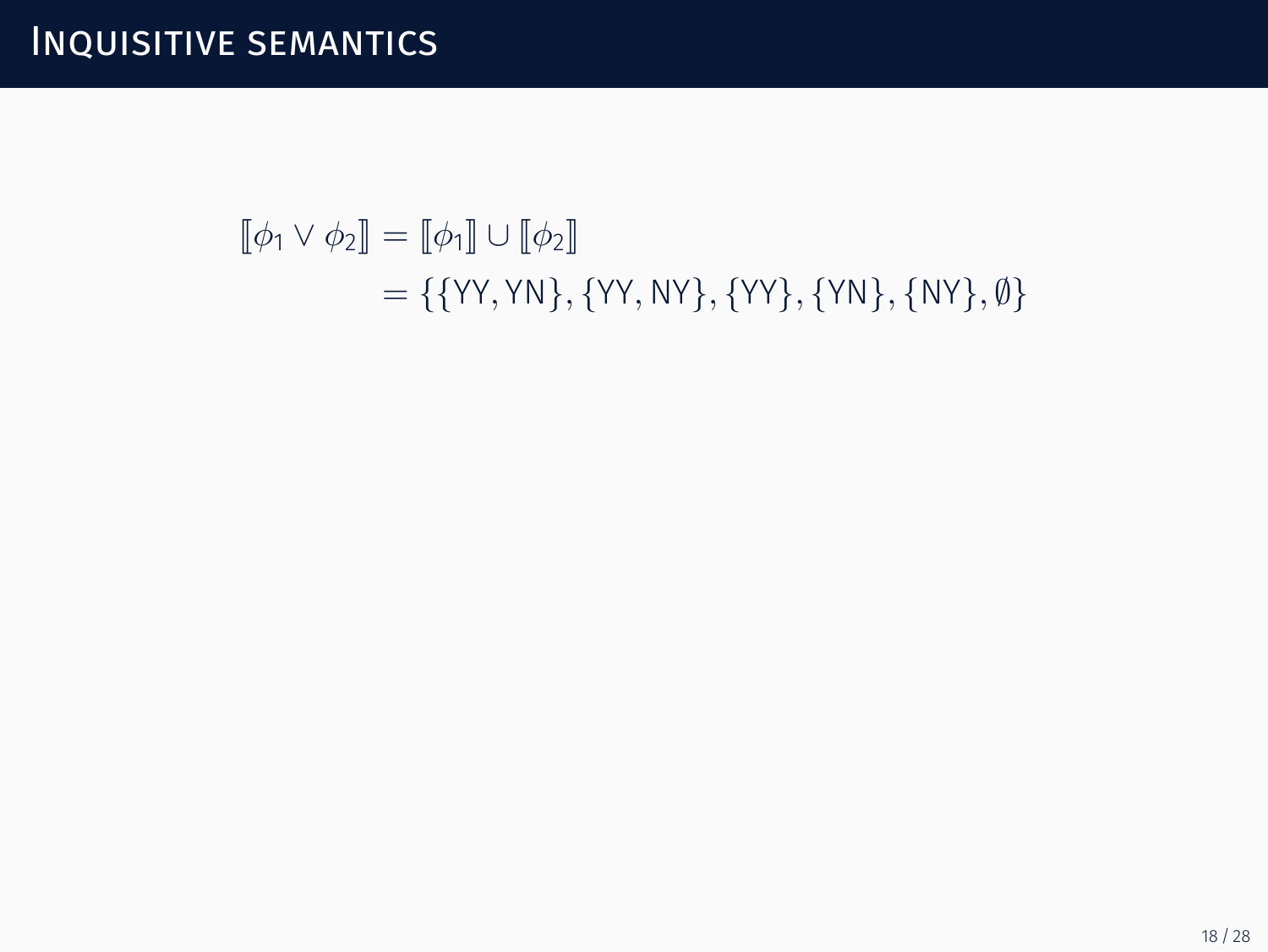# $[\![\phi_1 \vee \phi_2]\!] = [\![\phi_1]\!] \cup [\![\phi_2]\!]$ = *{{*YY*,* YN*}, {*YY*,*NY*}, {*YY*}, {*YN*}, {*NY*},* ∅*}*

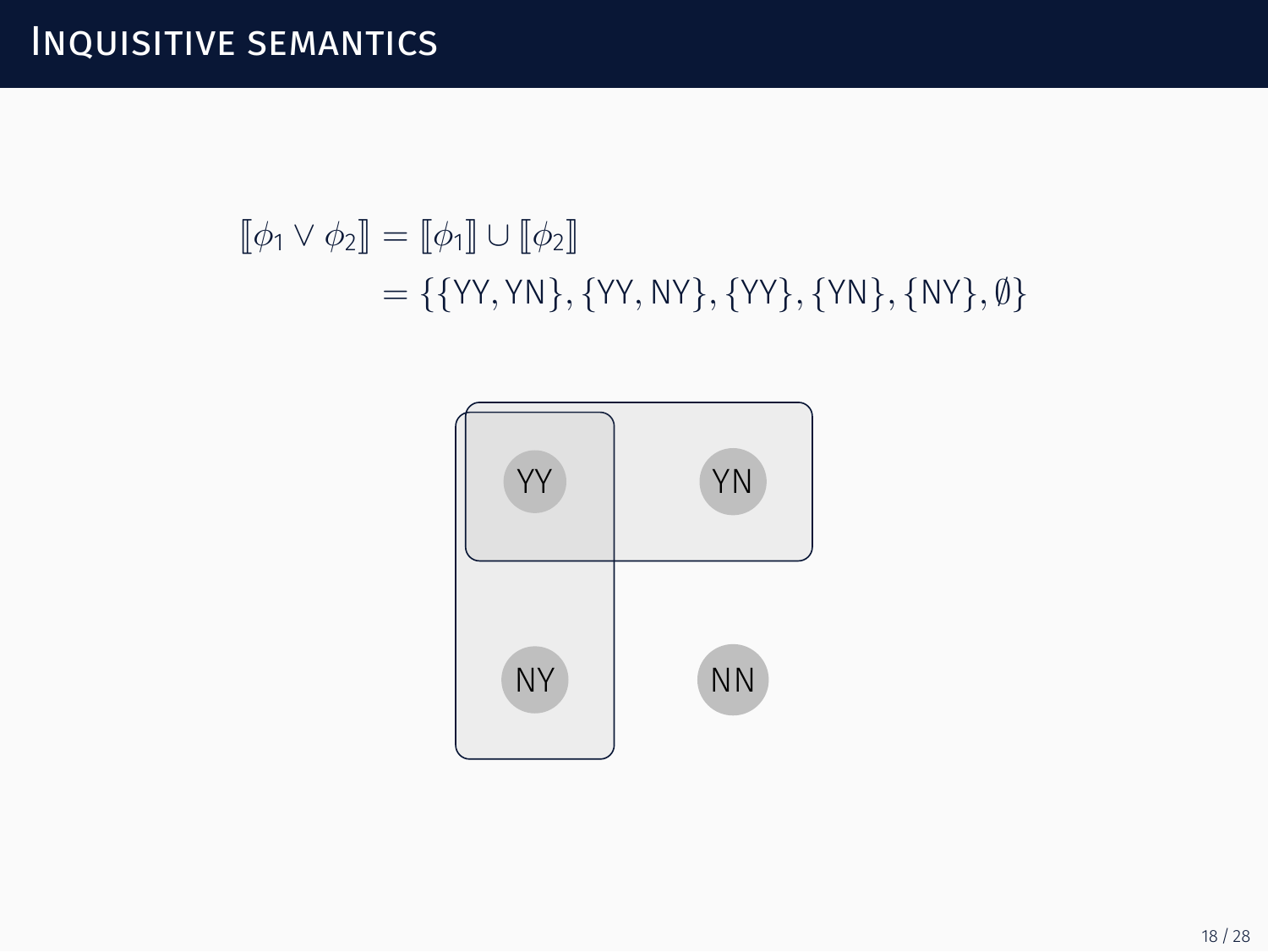# $[\![\phi_1 \vee \phi_2]\!] = [\![\phi_1]\!] \cup [\![\phi_2]\!]$ = *{{*YY*,* YN*}, {*YY*,*NY*}, {*YY*}, {*YN*}, {*NY*},* ∅*}*



"is D or U hungry?" (knowing that someone is hungry)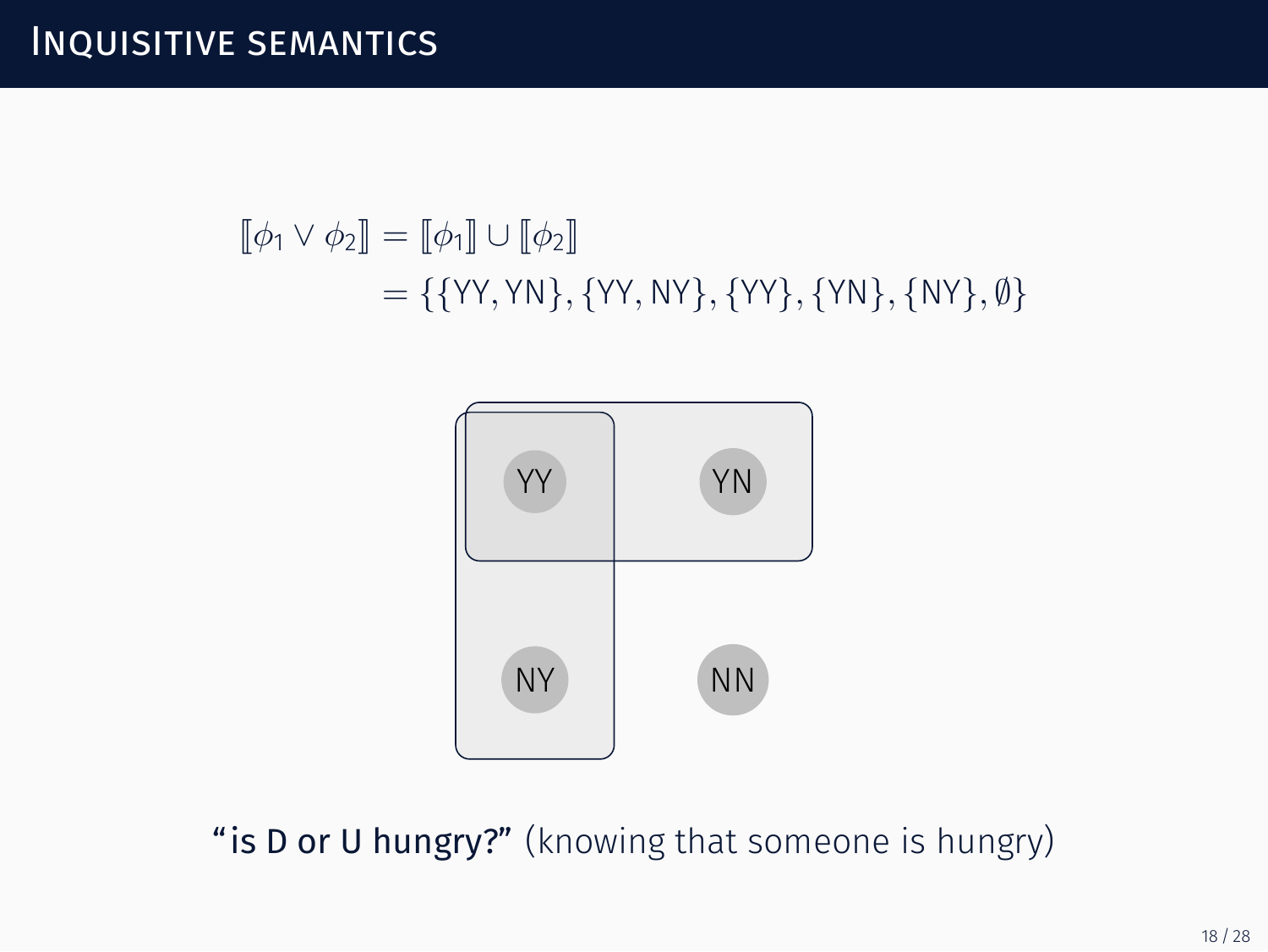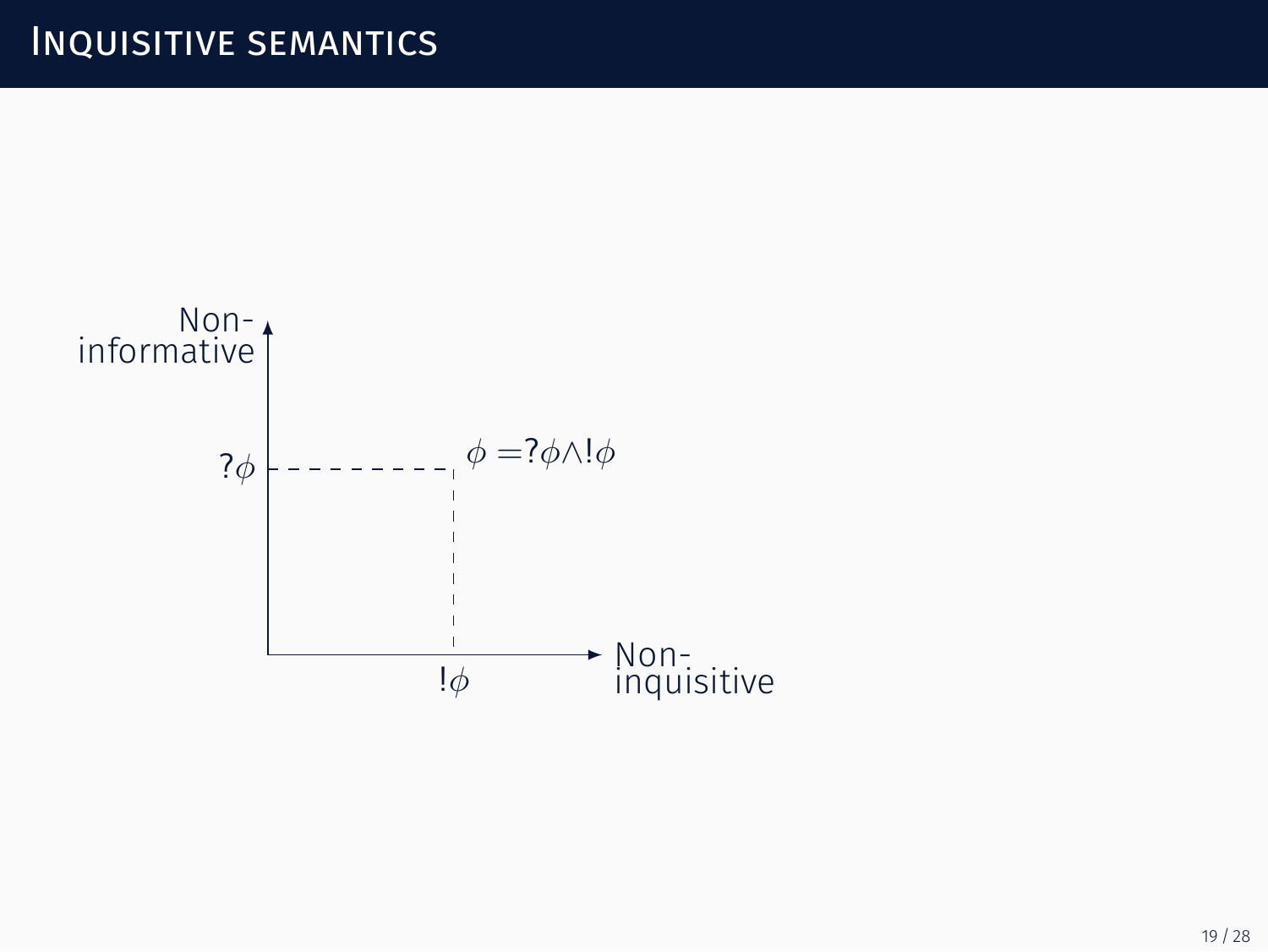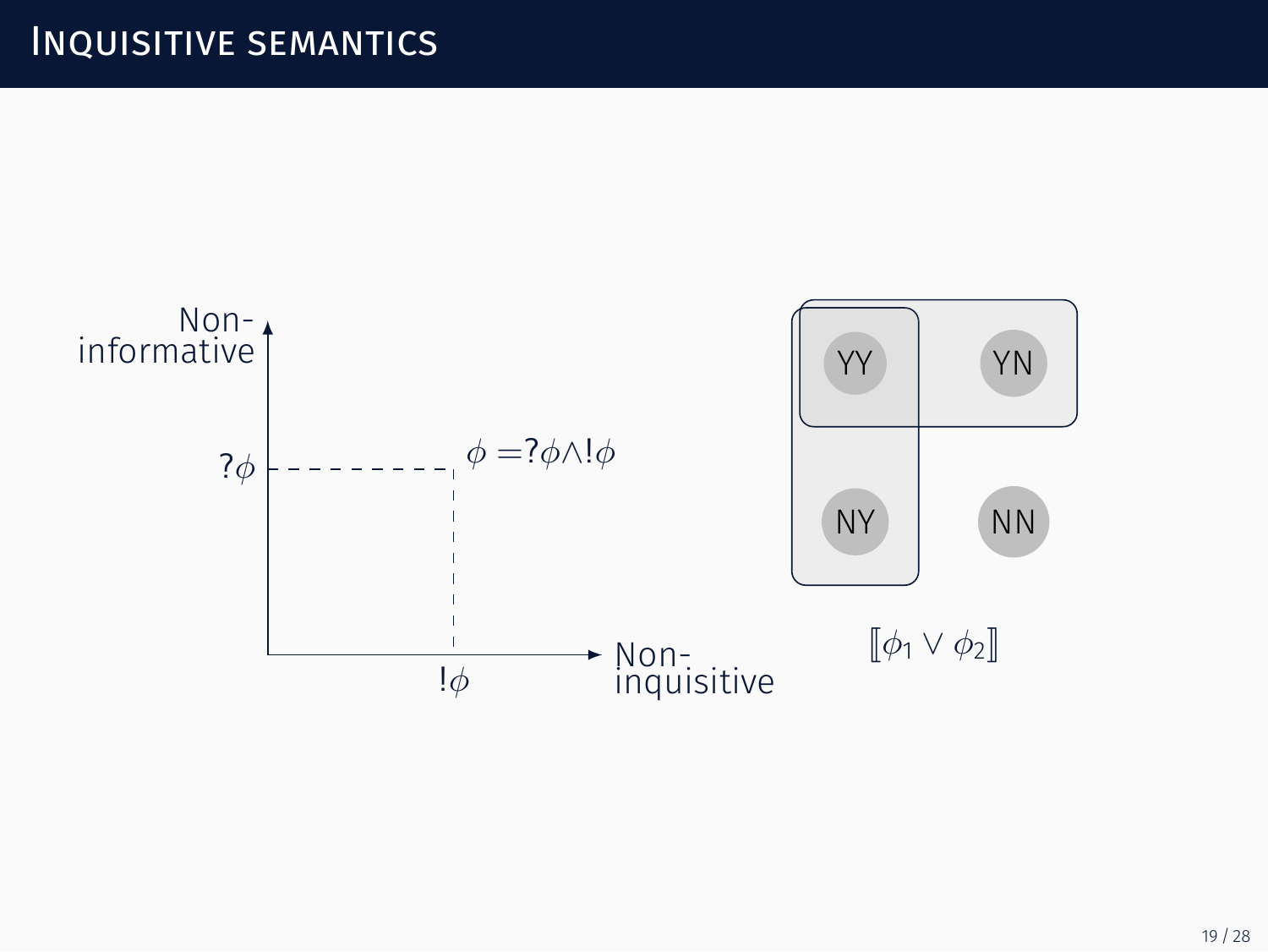

 $[\![\phi_1 \vee \phi_2]\!]$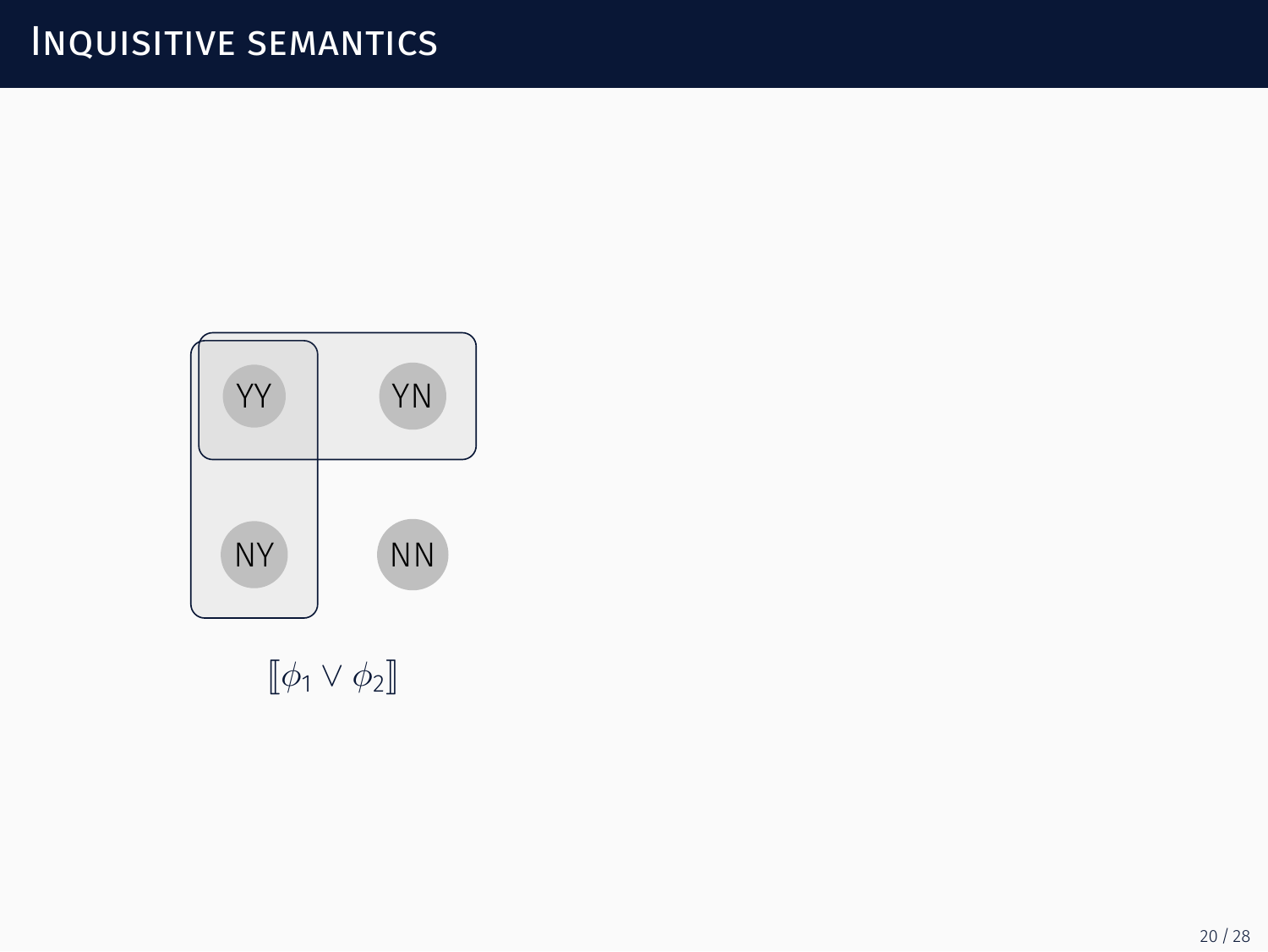

YY YN NY NN

 $[!(\phi_1 \vee \phi_2)]$ 

 $[\![\phi_1 \vee \phi_2]\!]$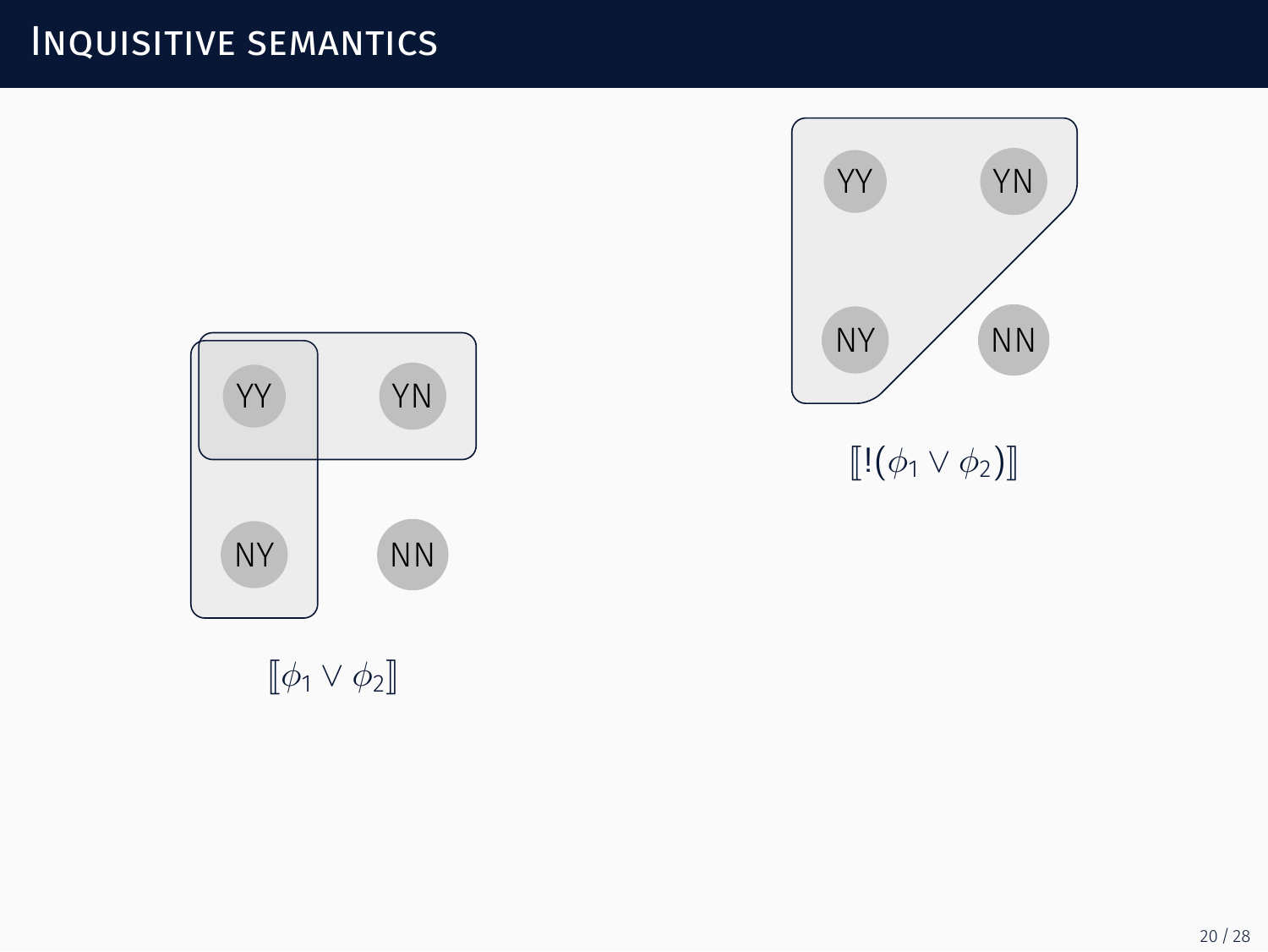

 $[\![\phi_1 \vee \phi_2]\!]$ 



 $[!(\phi_1 \vee \phi_2)]$ 



 $[[?(\phi_1 \vee \phi_2)]]$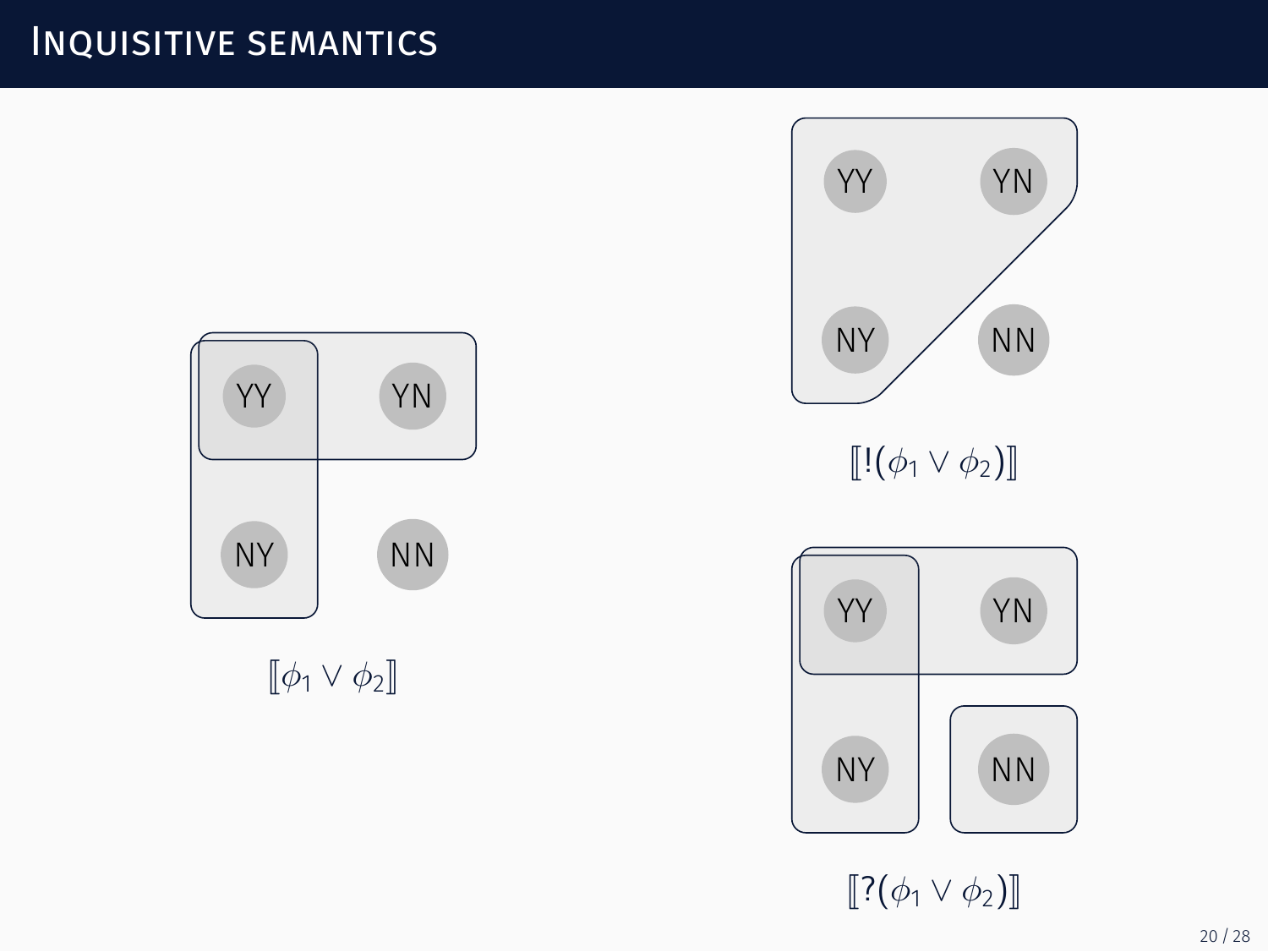#### In a model  $M = \langle D, W, I \rangle$ , given a valuation  $\xi$  from  $X$  to D:

$$
[\![\exists x.\phi]\!]_\xi = \bigcup_{d\in D} [\![\phi]\!]_{\xi[x:=d]}
$$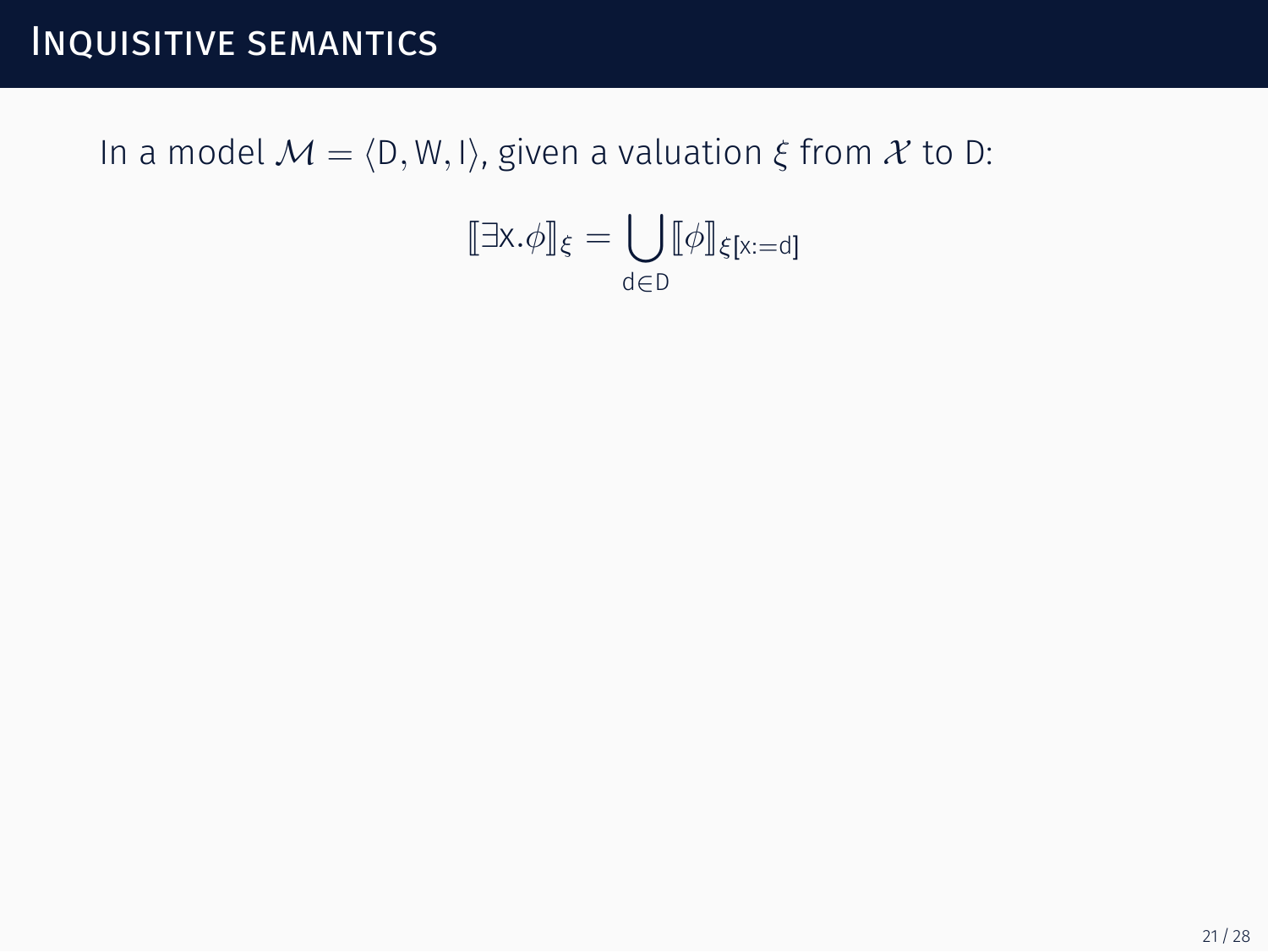#### In a model  $M = \langle D, W, I \rangle$ , given a valuation  $\xi$  from  $X$  to D:

$$
[\![\exists x.\phi]\!]_\xi = \bigcup_{d\in D} [\![\phi]\!]_{\xi[x:=d]}
$$

(1) ∃x*.*hungry x

(1) Somebody's hungry. Who?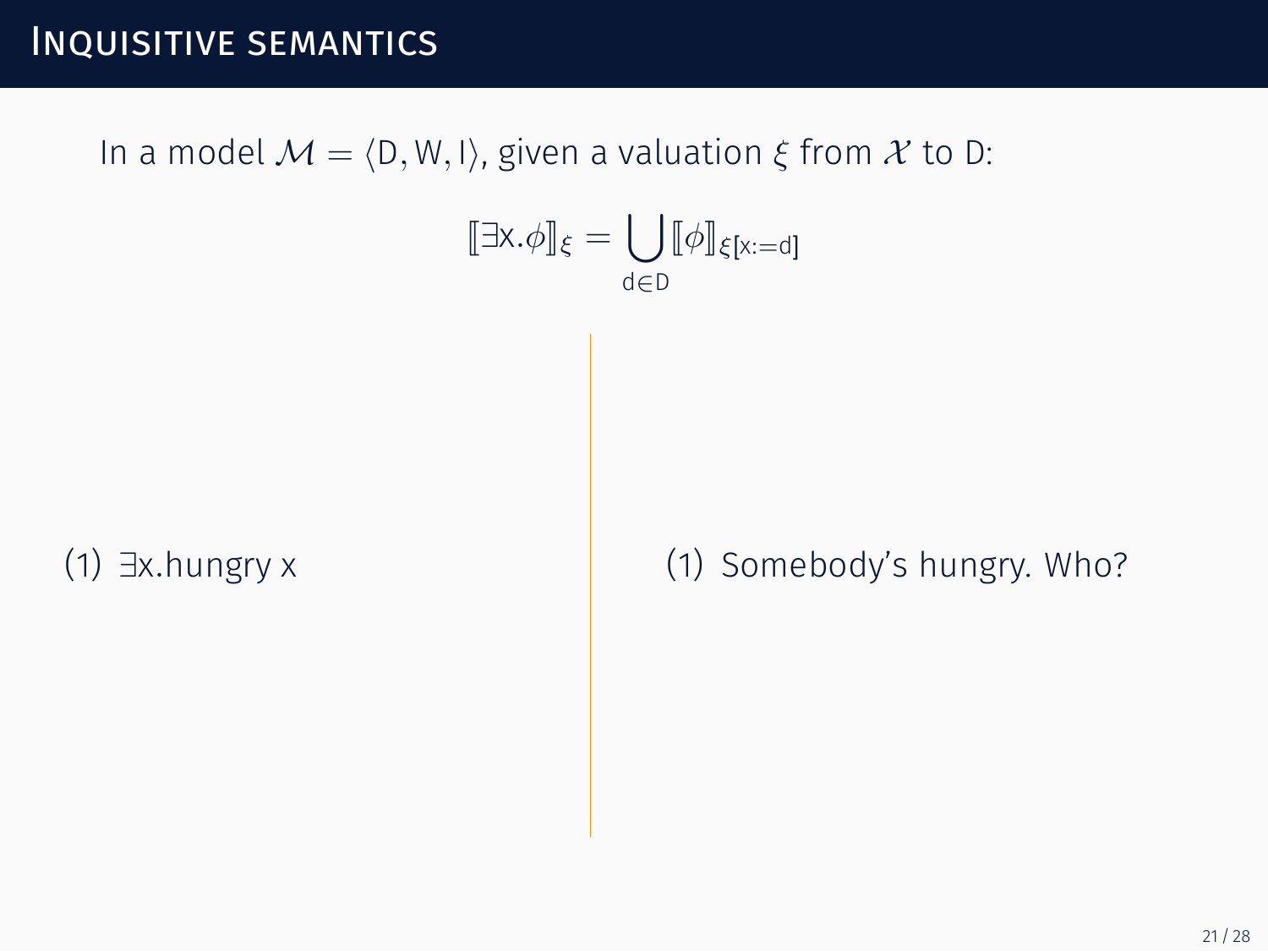### In a model  $M = \langle D, W, I \rangle$ , given a valuation  $\xi$  from  $X$  to D:

$$
[\![\exists x.\phi]\!]_\xi = \bigcup_{d\in D} [\![\phi]\!]_{\xi[x:=d]}
$$

(1) ∃x*.*hungry x

(2) !∃x*.*hungry x

(1) Somebody's hungry. Who?

(2) Somebody's hungry.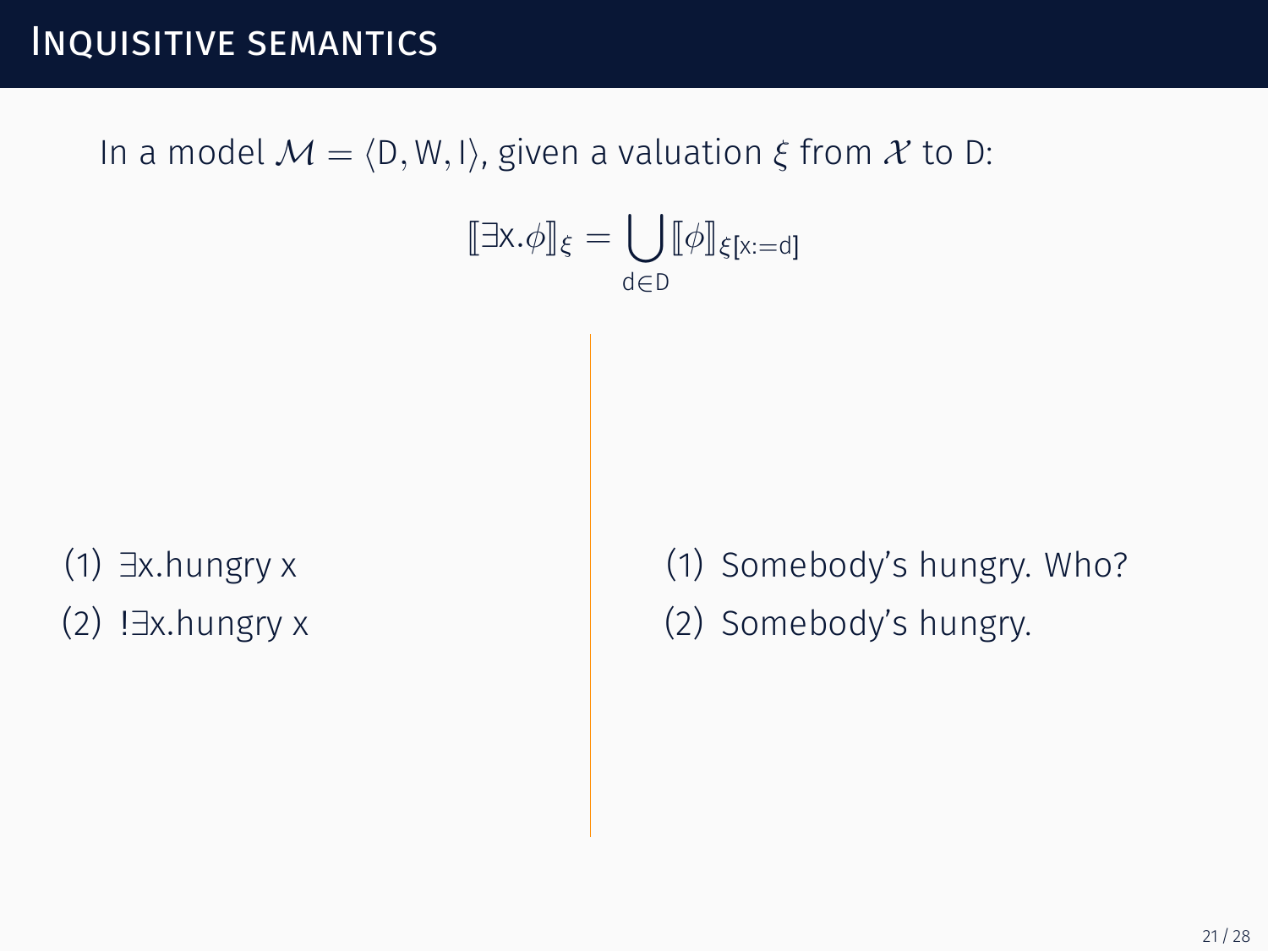#### In a model  $M = \langle D, W, I \rangle$ , given a valuation  $\xi$  from  $X$  to D:

$$
[\![\exists x.\phi]\!]_\xi = \bigcup_{d\in D} [\![\phi]\!]_{\xi[x:=d]}
$$

- (1) ∃x*.*hungry x
- (2) !∃x*.*hungry x
- (3) ?∃x*.*hungry x
- (1) Somebody's hungry. Who?
- (2) Somebody's hungry.
- (3) Who is hungry?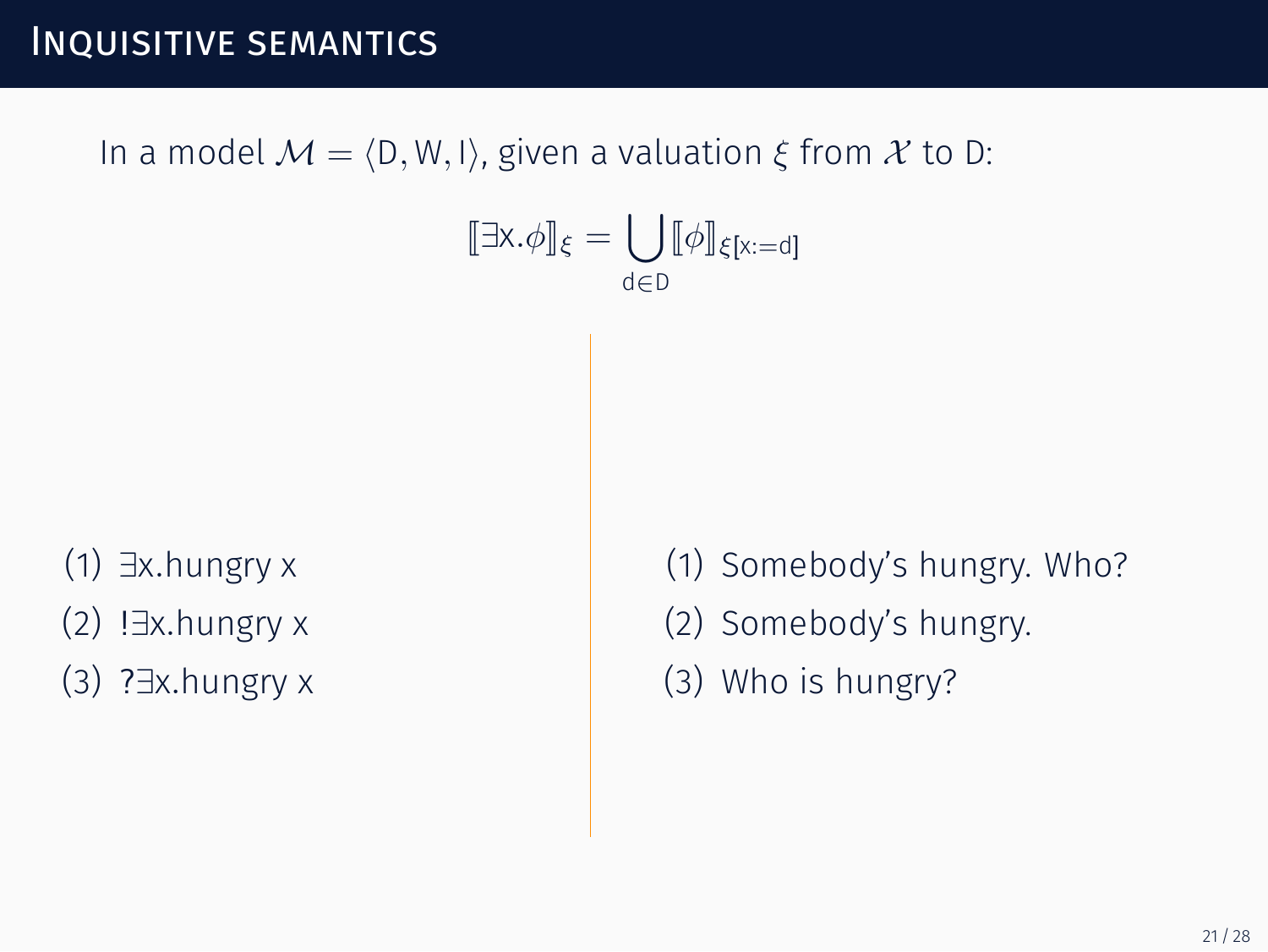*•* NDES gives us access to thematic roles, through a unique wh-word WHICH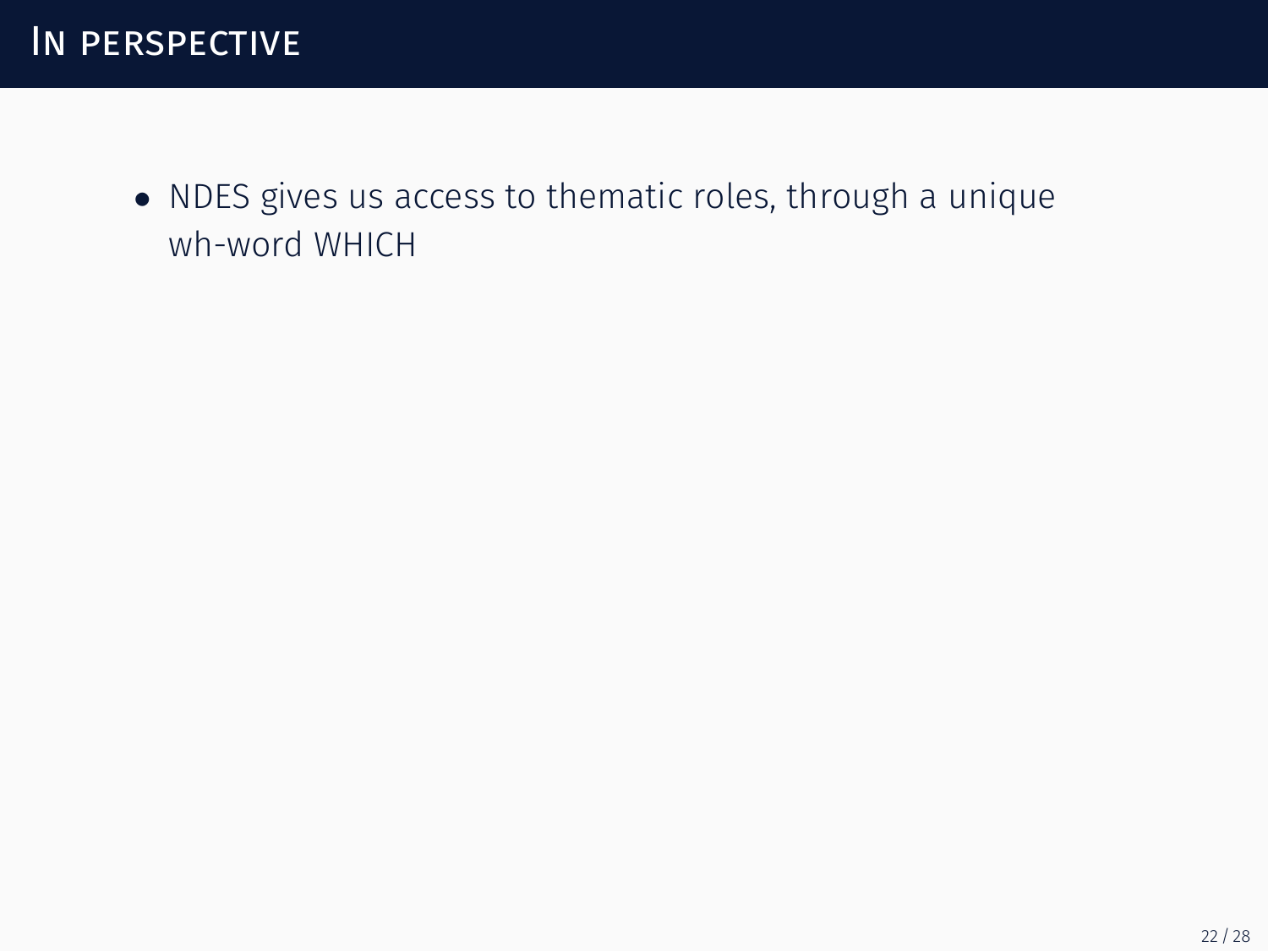#### IN PERSPECTIVE

- *•* NDES gives us access to thematic roles, through a unique wh-word WHICH
- *•* IS gives us the formalisation for WHICH: the inquisitive ∃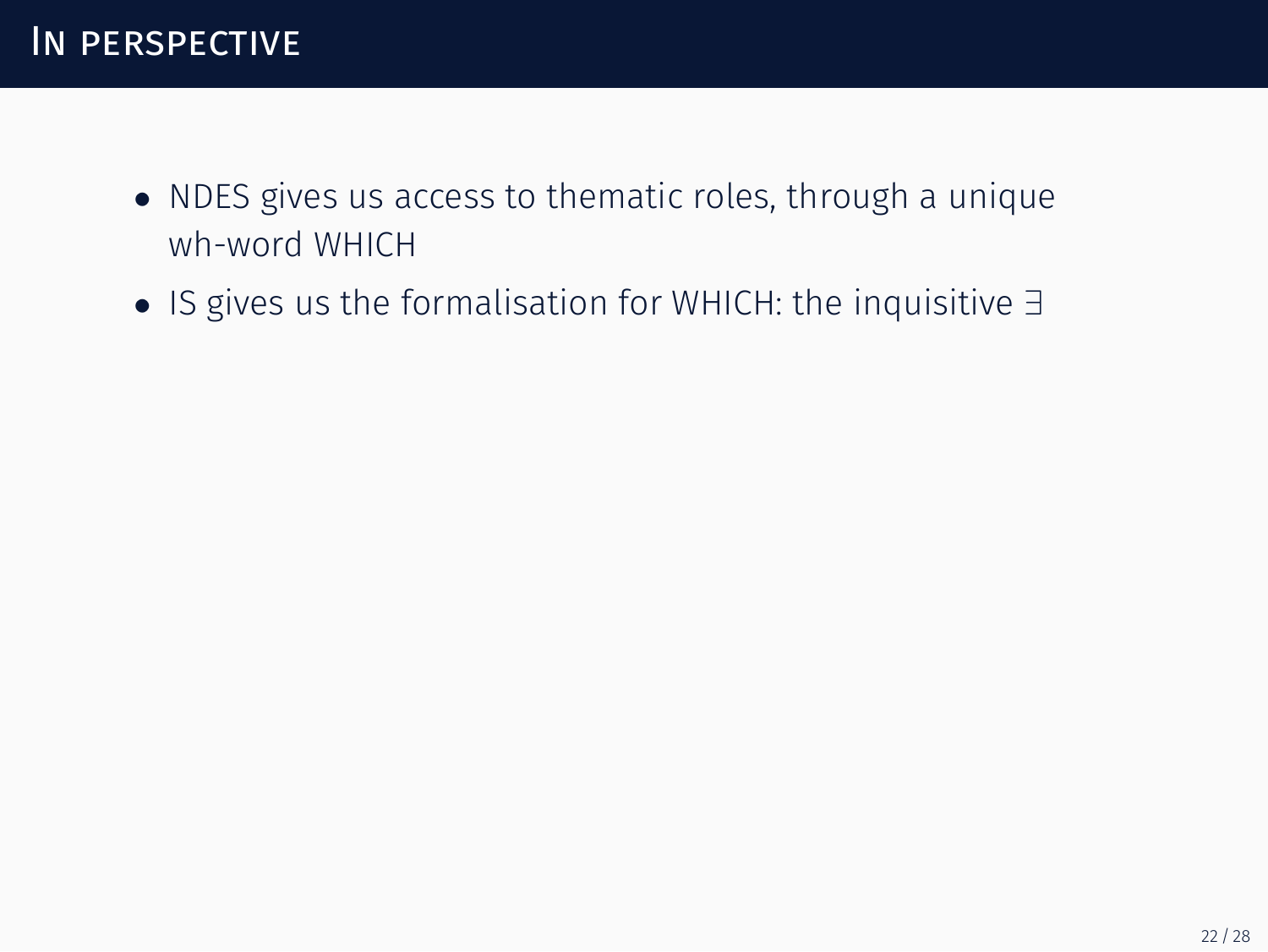- *•* NDES gives us access to thematic roles, through a unique wh-word WHICH
- *•* IS gives us the formalisation for WHICH: the inquisitive ∃
- *•* ACGs give us the architecture of our model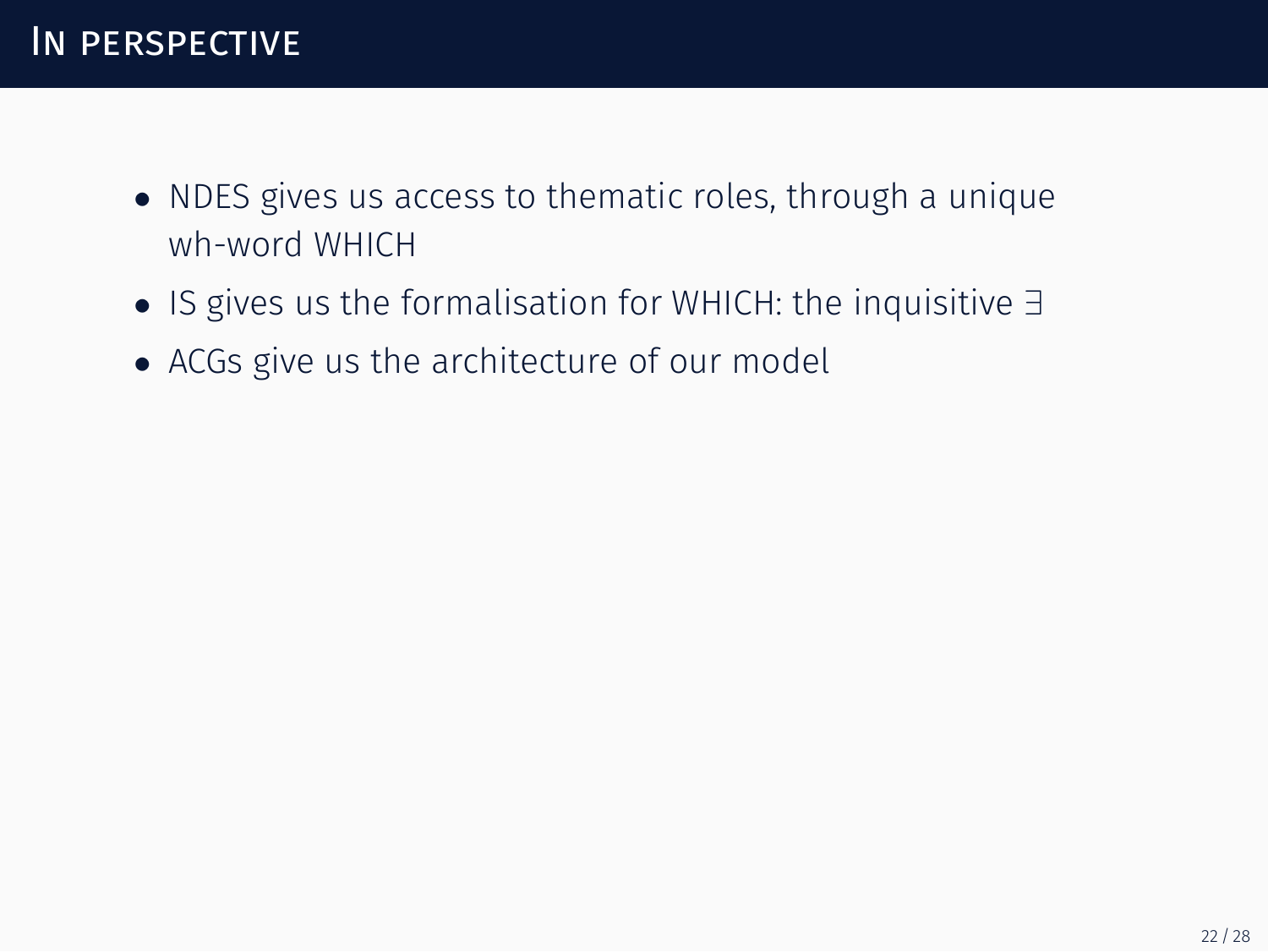- *•* NDES gives us access to thematic roles, through a unique wh-word WHICH
- *•* IS gives us the formalisation for WHICH: the inquisitive ∃
- *•* ACGs give us the architecture of our model

Surface Forms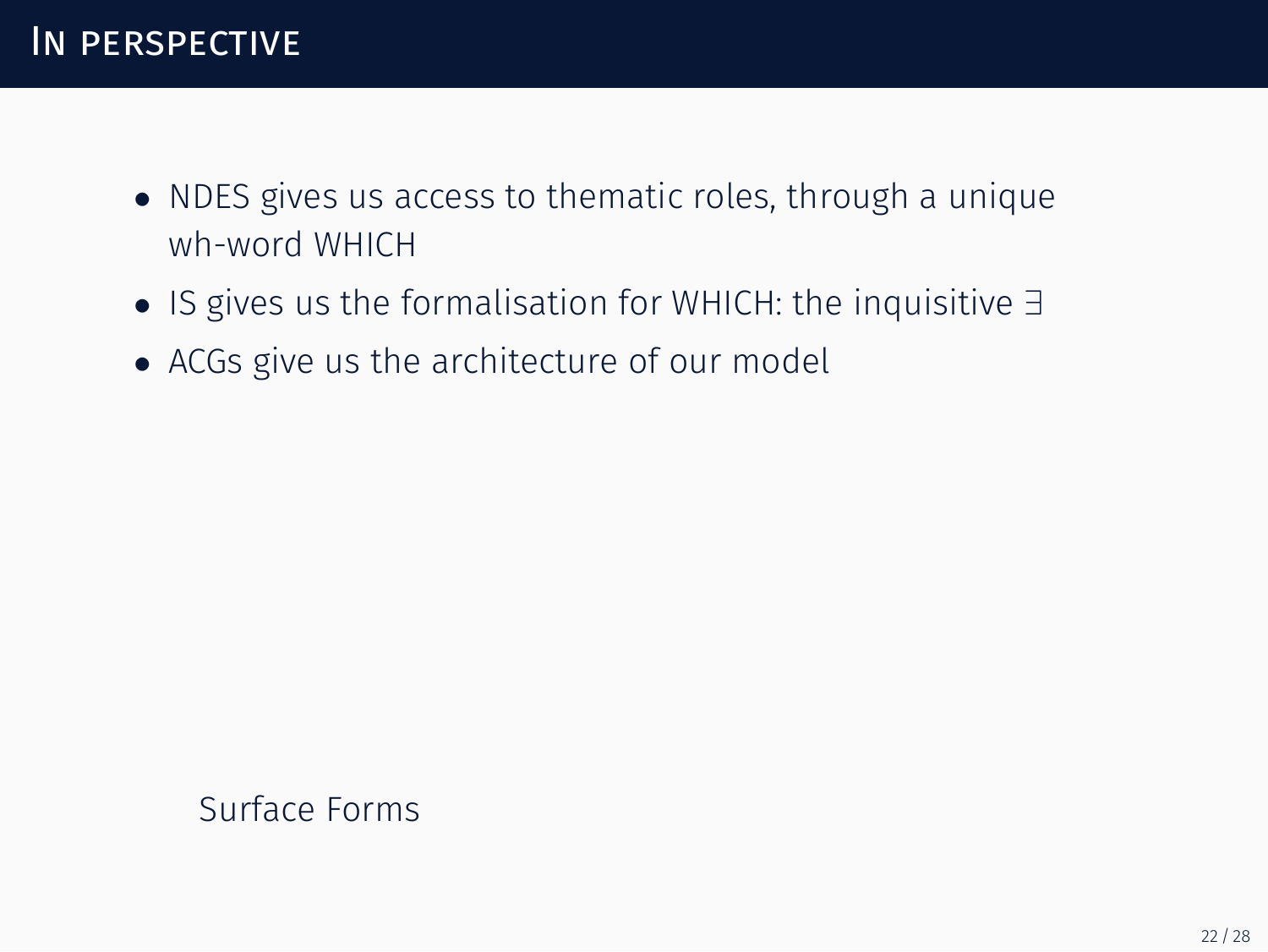#### IN PERSPECTIVE

- *•* NDES gives us access to thematic roles, through a unique wh-word WHICH
- *•* IS gives us the formalisation for WHICH: the inquisitive ∃
- *•* ACGs give us the architecture of our model

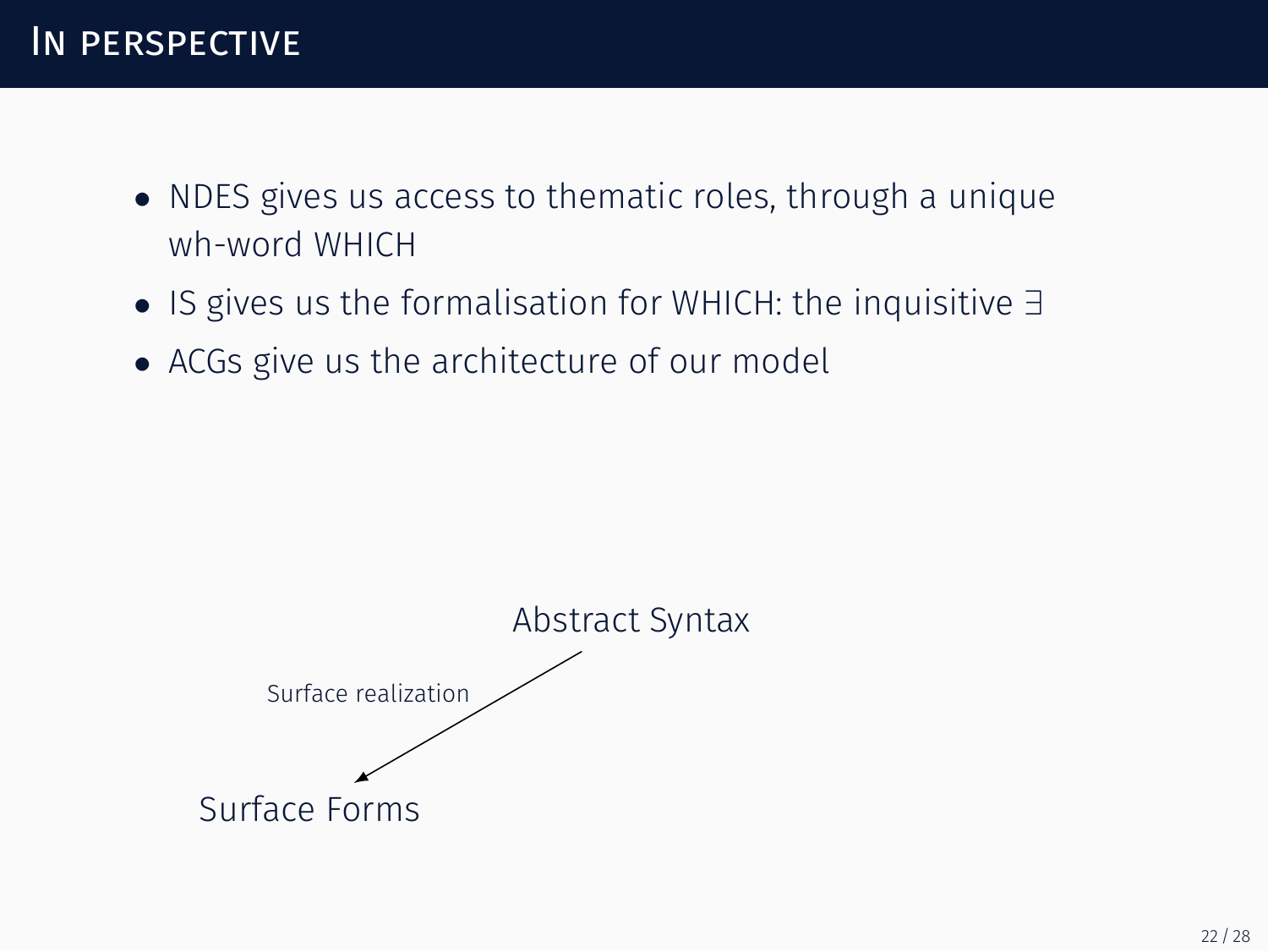- *•* NDES gives us access to thematic roles, through a unique wh-word WHICH
- *•* IS gives us the formalisation for WHICH: the inquisitive ∃
- *•* ACGs give us the architecture of our model

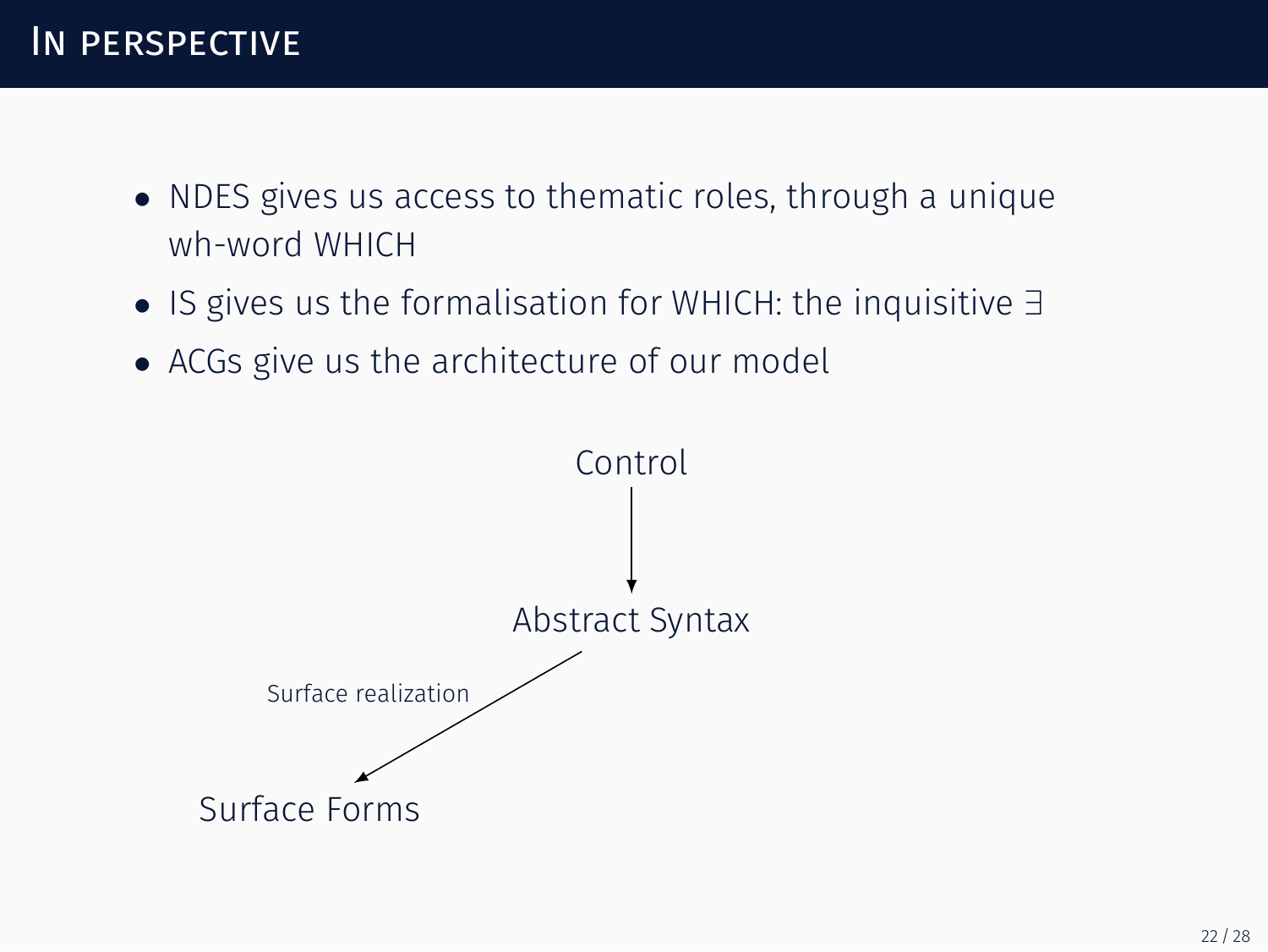- *•* NDES gives us access to thematic roles, through a unique wh-word WHICH
- *•* IS gives us the formalisation for WHICH: the inquisitive ∃
- *•* ACGs give us the architecture of our model

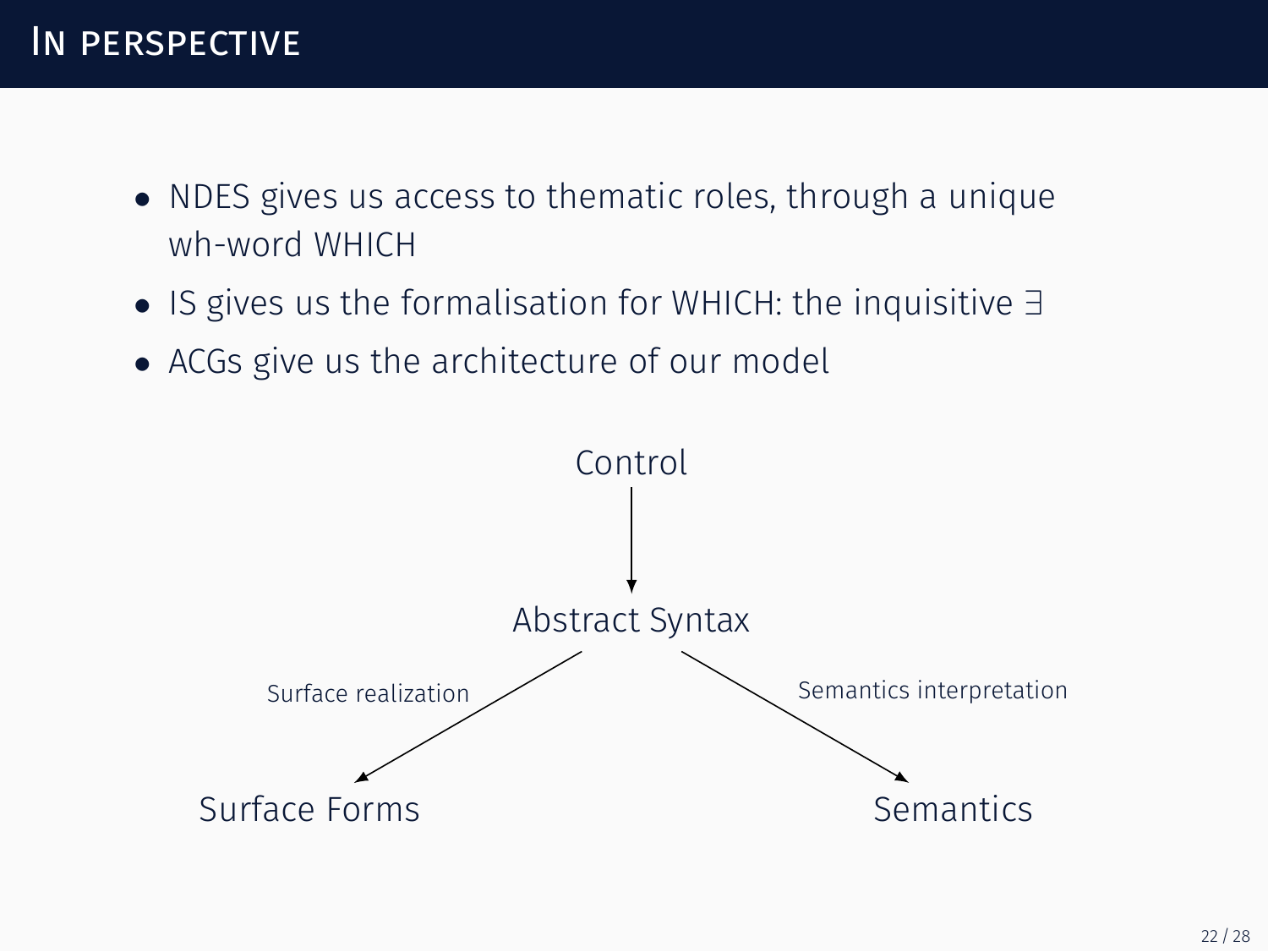# EXCERPTS FROM THE GRAMMAR

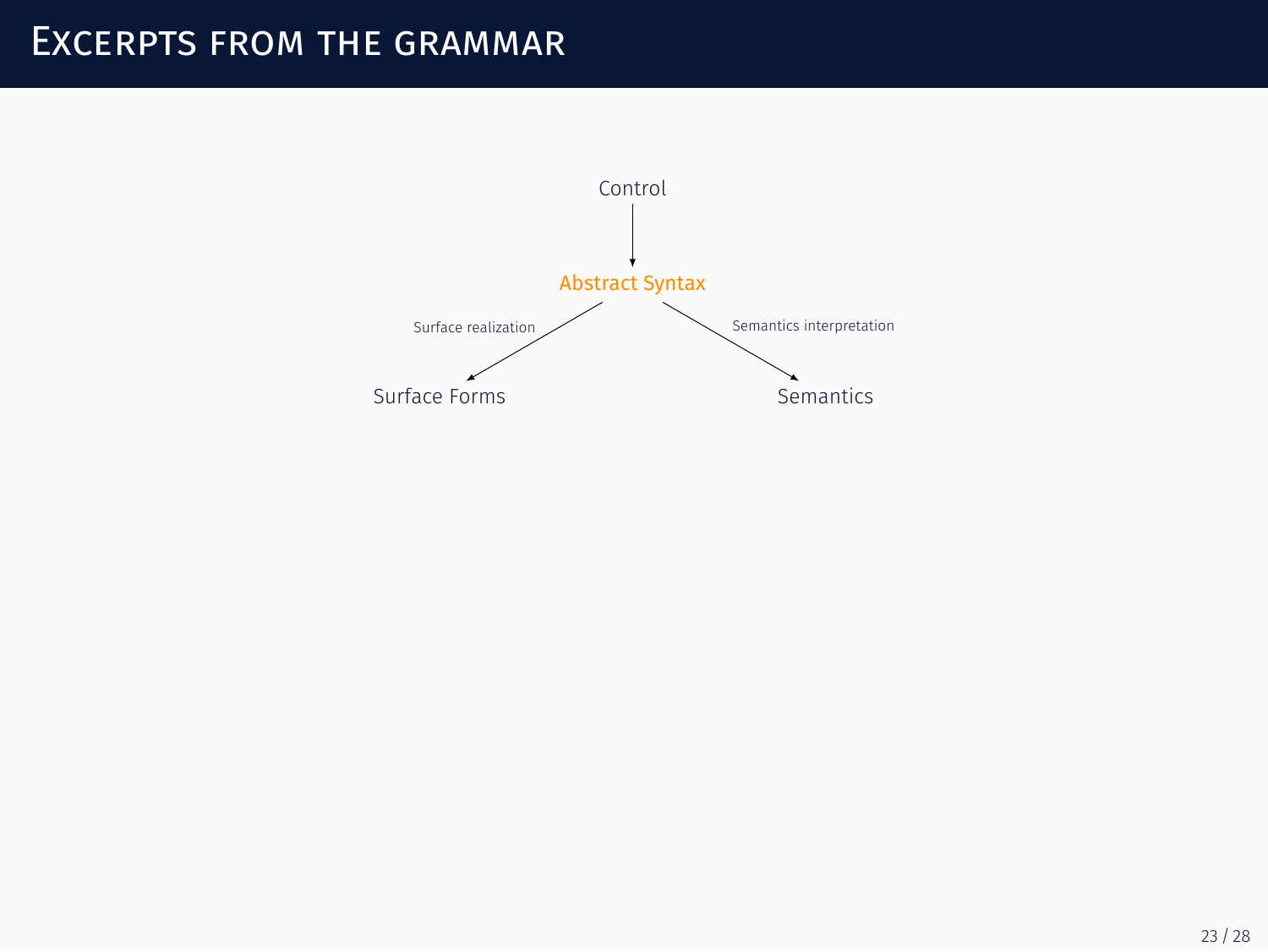# EXCERPTS FROM THE GRAMMAR



| Abstract Syntax                                          |
|----------------------------------------------------------|
| SOME : $n \rightarrow (np \rightarrow s) \rightarrow s$  |
| WHICH : $n \rightarrow (np \rightarrow s) \rightarrow s$ |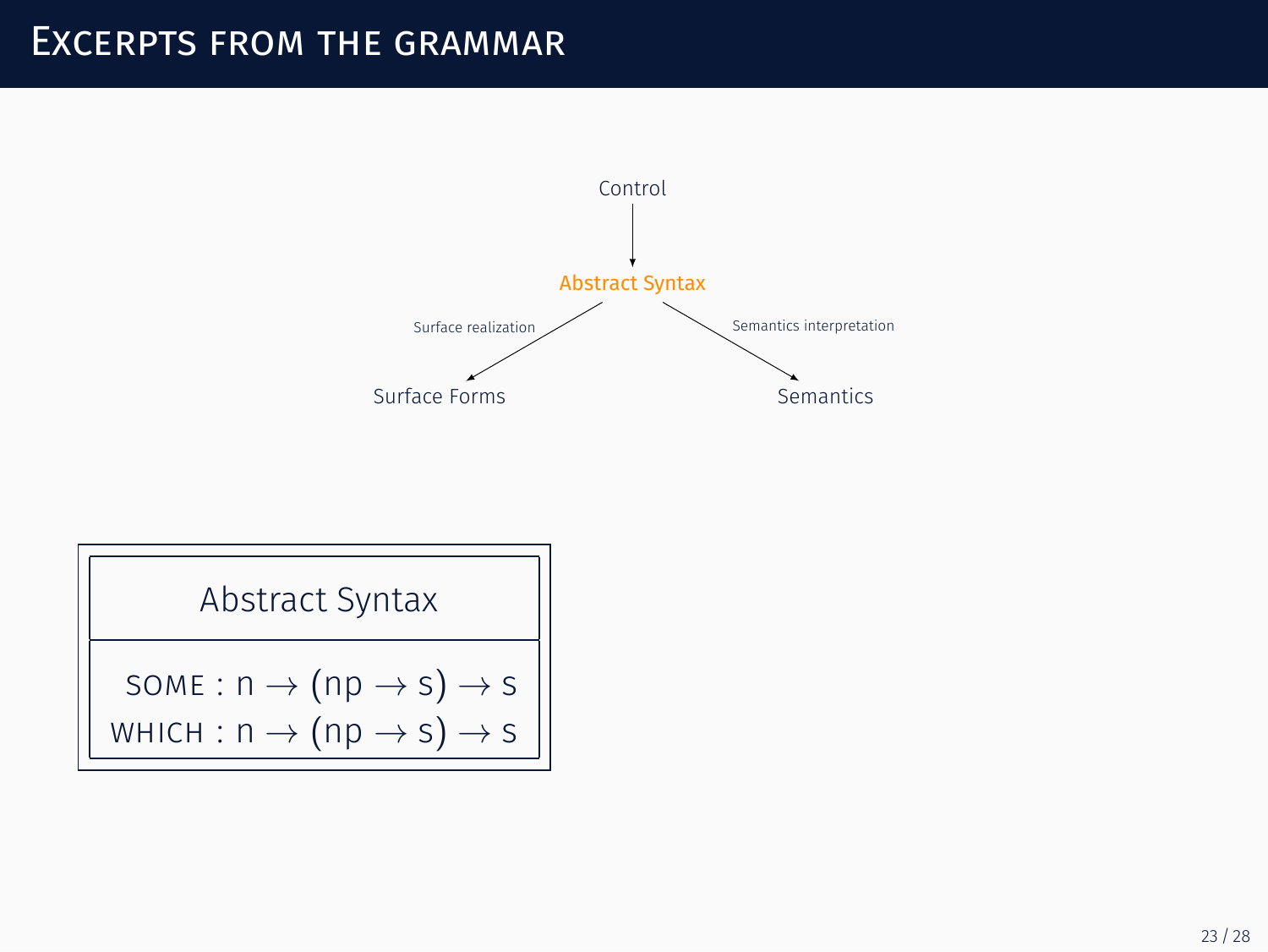#### EXCERPTS FROM THE GRAMMAR





Semantic Interpretation

SOME :=  $\lambda$ pq. !( $\exists$ x. (px)  $\wedge$  (qx)) WHICH :=  $\lambda$ pq.  $\exists$ x. (p x)  $\wedge$  (q x)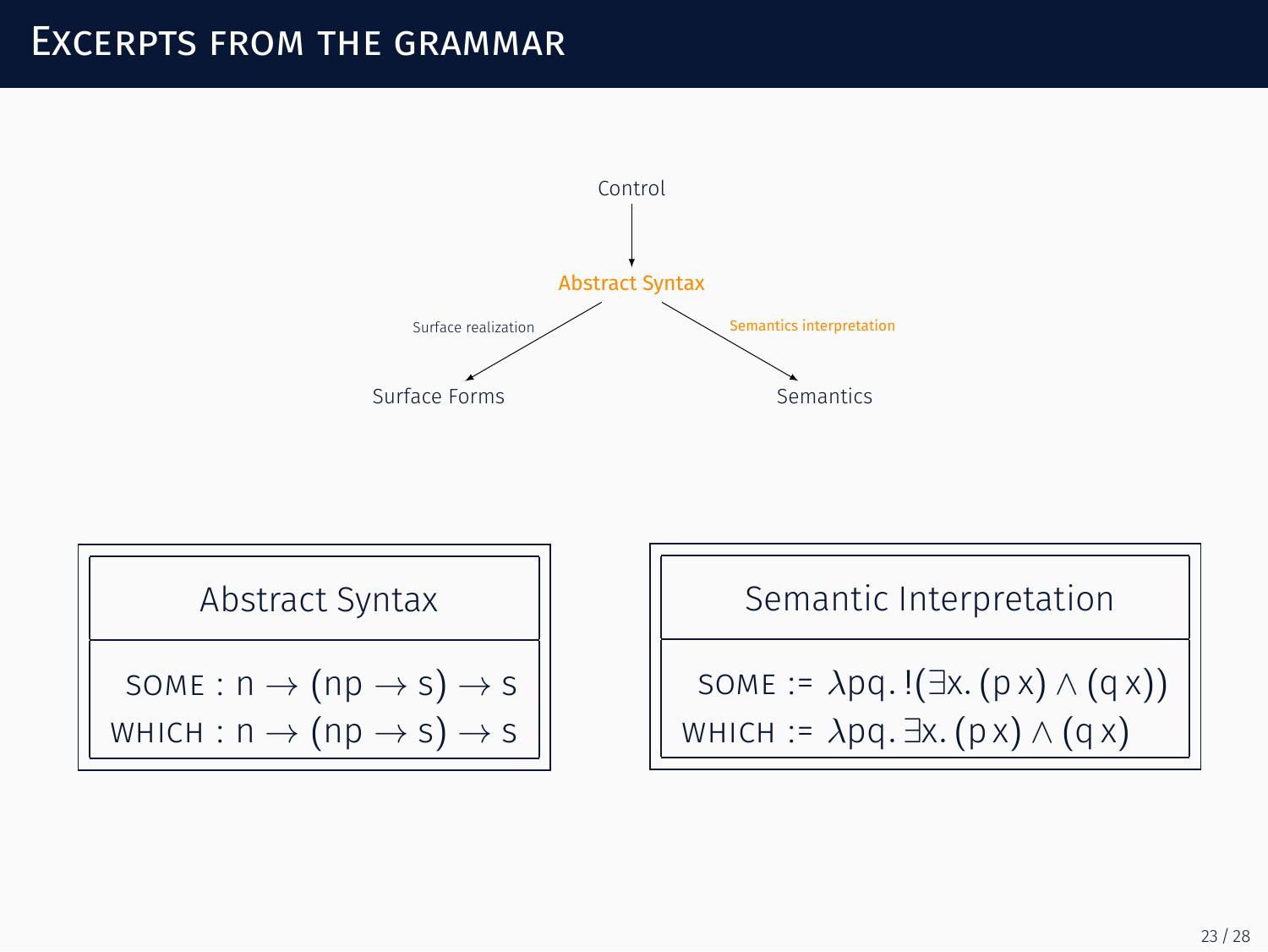

# Every farmer fed a donkey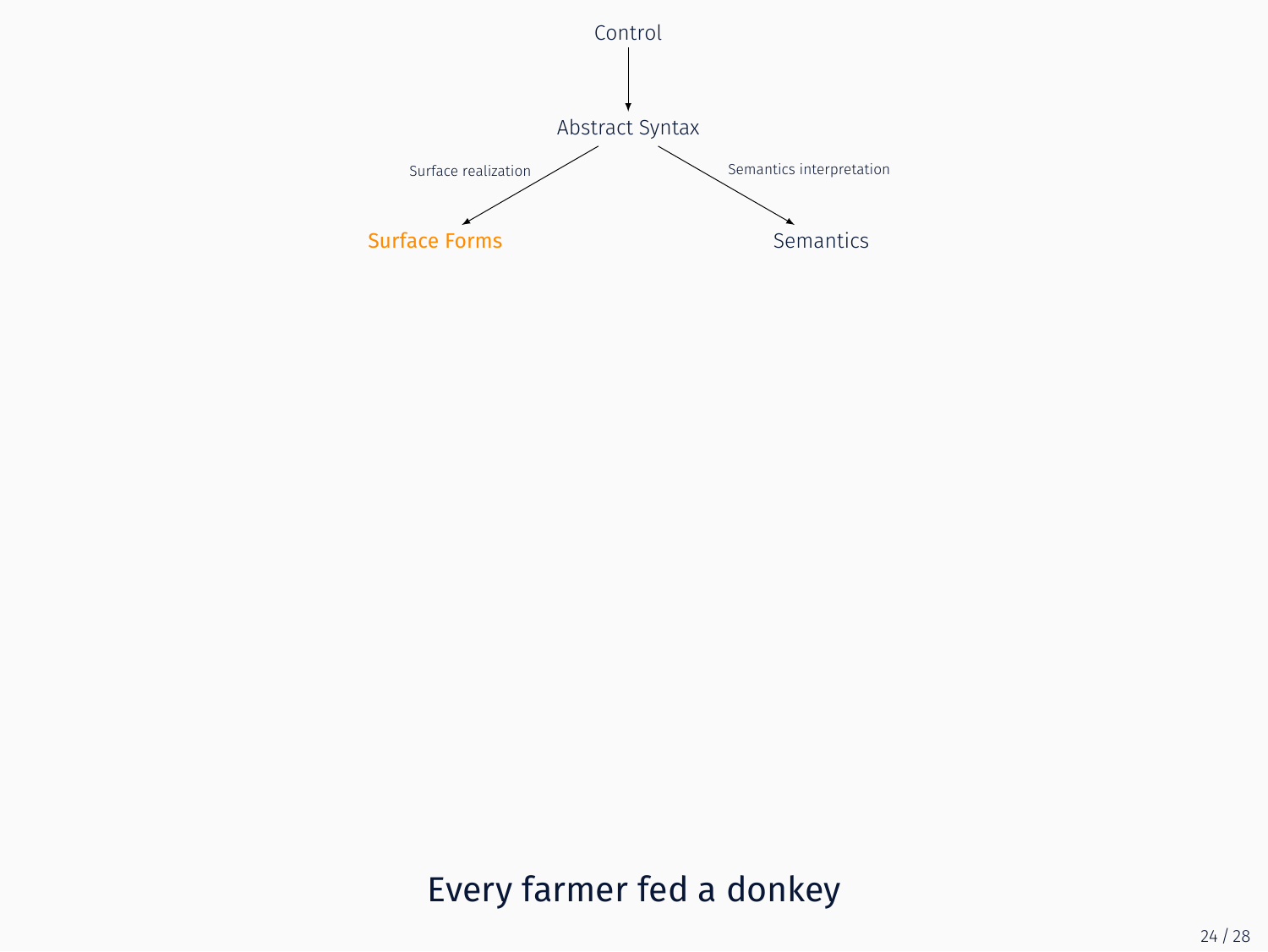

Every farmer fed a donkey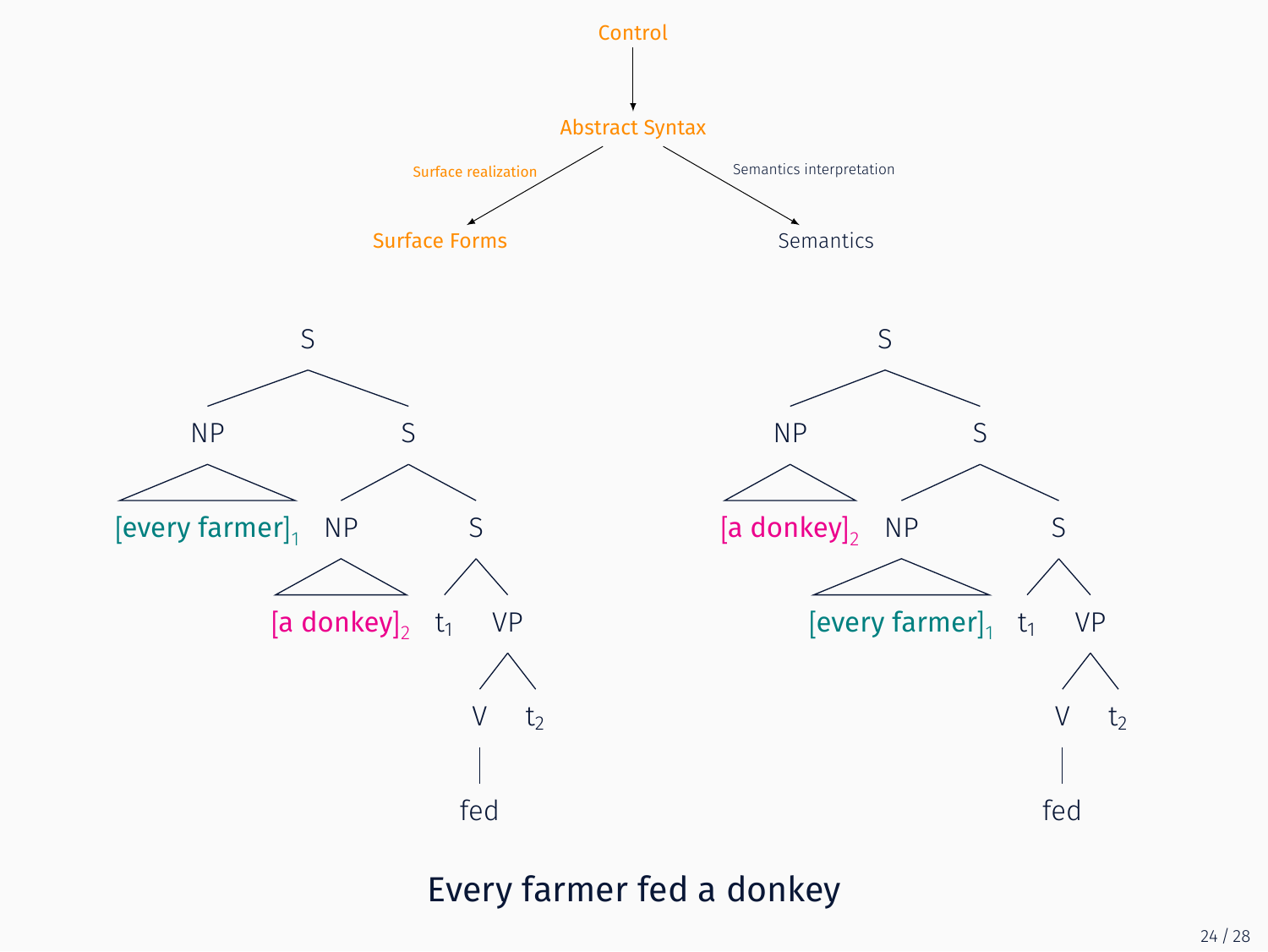# WHERE DID EVERY FARMER FEED A DONKEY?

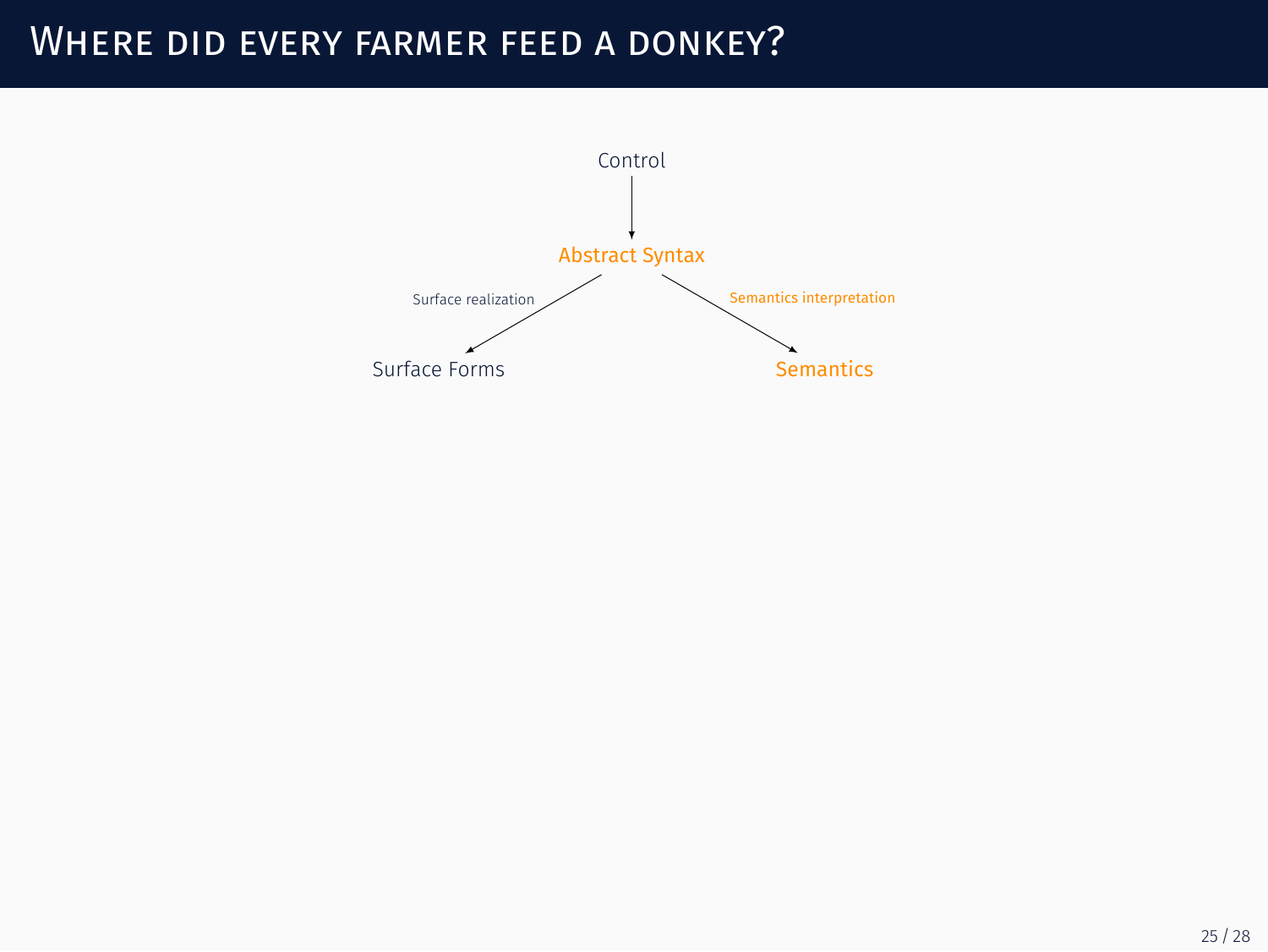#### WHERE DID EVERY FARMER FEED A DONKEY?



- Q (WHERE (λf*.* EVERY FARMER (λx*.* A DONKEY (λy*.* E-CLOS (f (DID-FEED y x)))))) (1)
- Q (WHERE (λf*.* A DONKEY (λx*.* EVERY FARMER (λy*.* E-CLOS (f (DID-FEED x y)))))) (2)

?∃x*.*∀y*.*(farmer y) →!((∃z*.*(donkey z)∧!((∃e*.*(fed e) ∧ (patient e z)

 $\wedge$  (agent e y)  $\wedge$  (location e x))))) (1)

?∃x*.*!(∃y*.*(donkey y) ∧ (∀z*.*(farmer z) →!((∃e*.*(fed e) ∧ (patient e y)

 $\wedge$  (agent e z)  $\wedge$  (location e x))))) (2)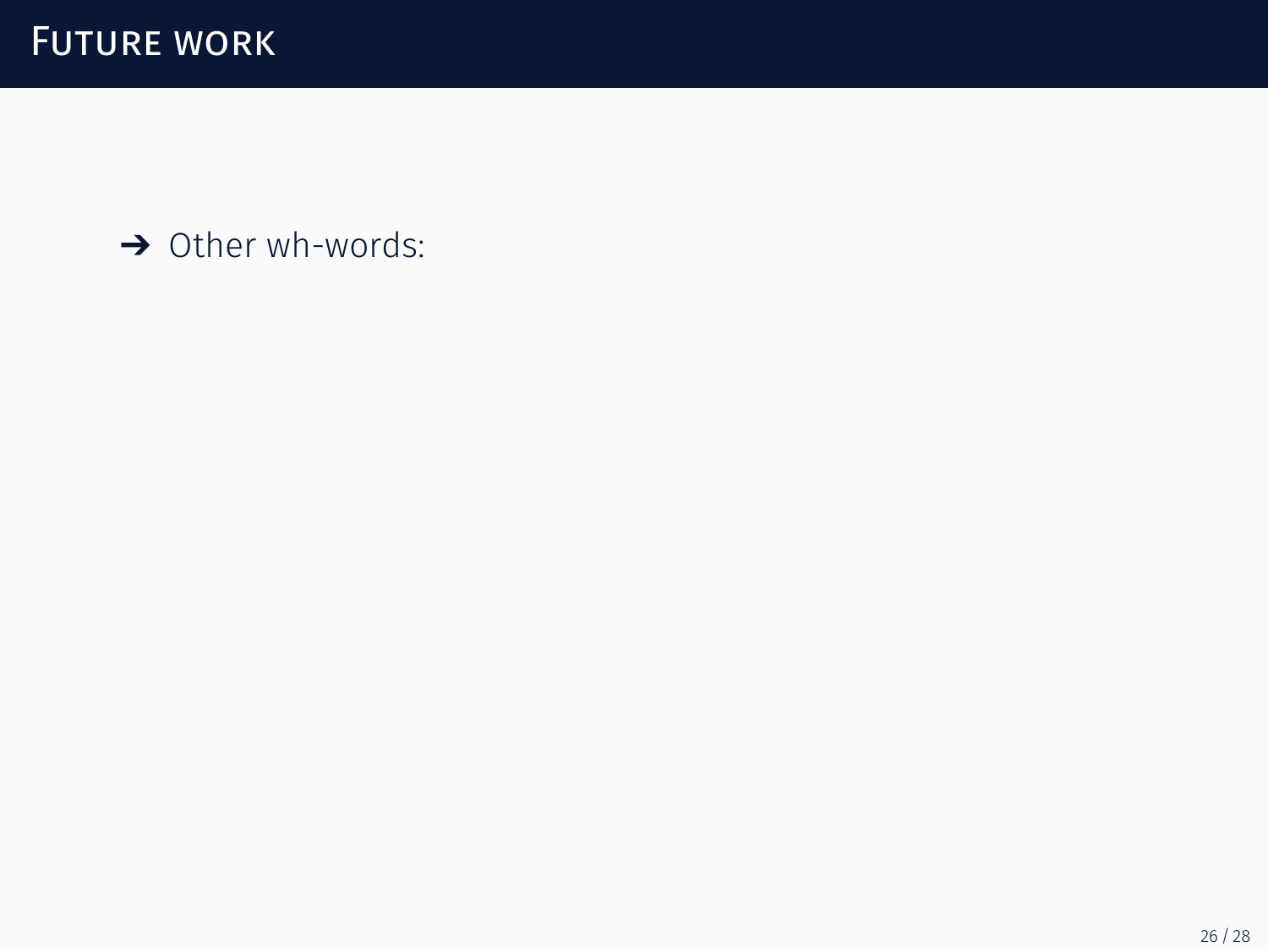whose how to represent the possessive relation? what is the corresponding thematic role?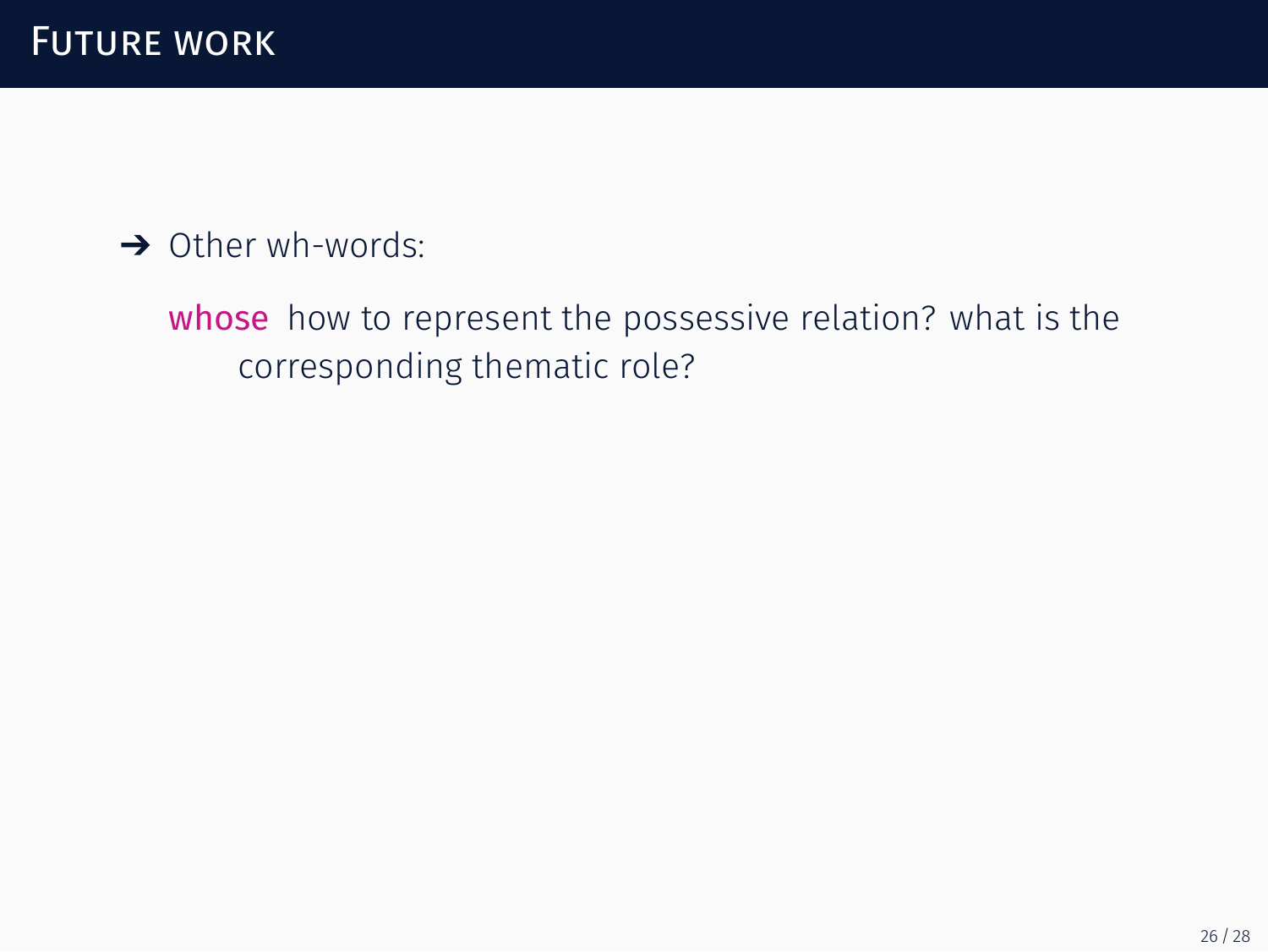whose how to represent the possessive relation? what is the corresponding thematic role?

how "how long" VS "how far"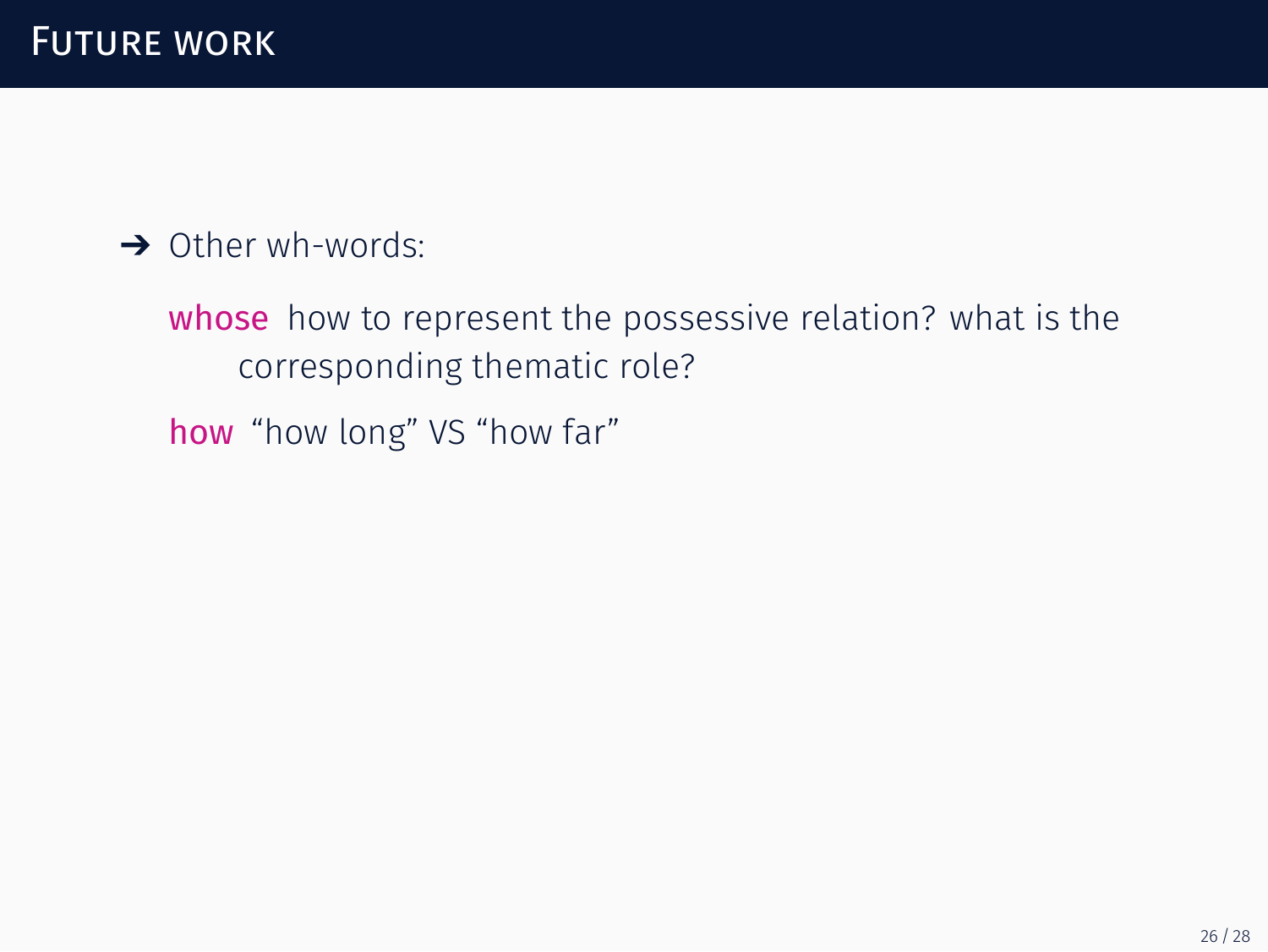whose how to represent the possessive relation? what is the corresponding thematic role?

how "how long" VS "how far"

what "what did the farmer do?"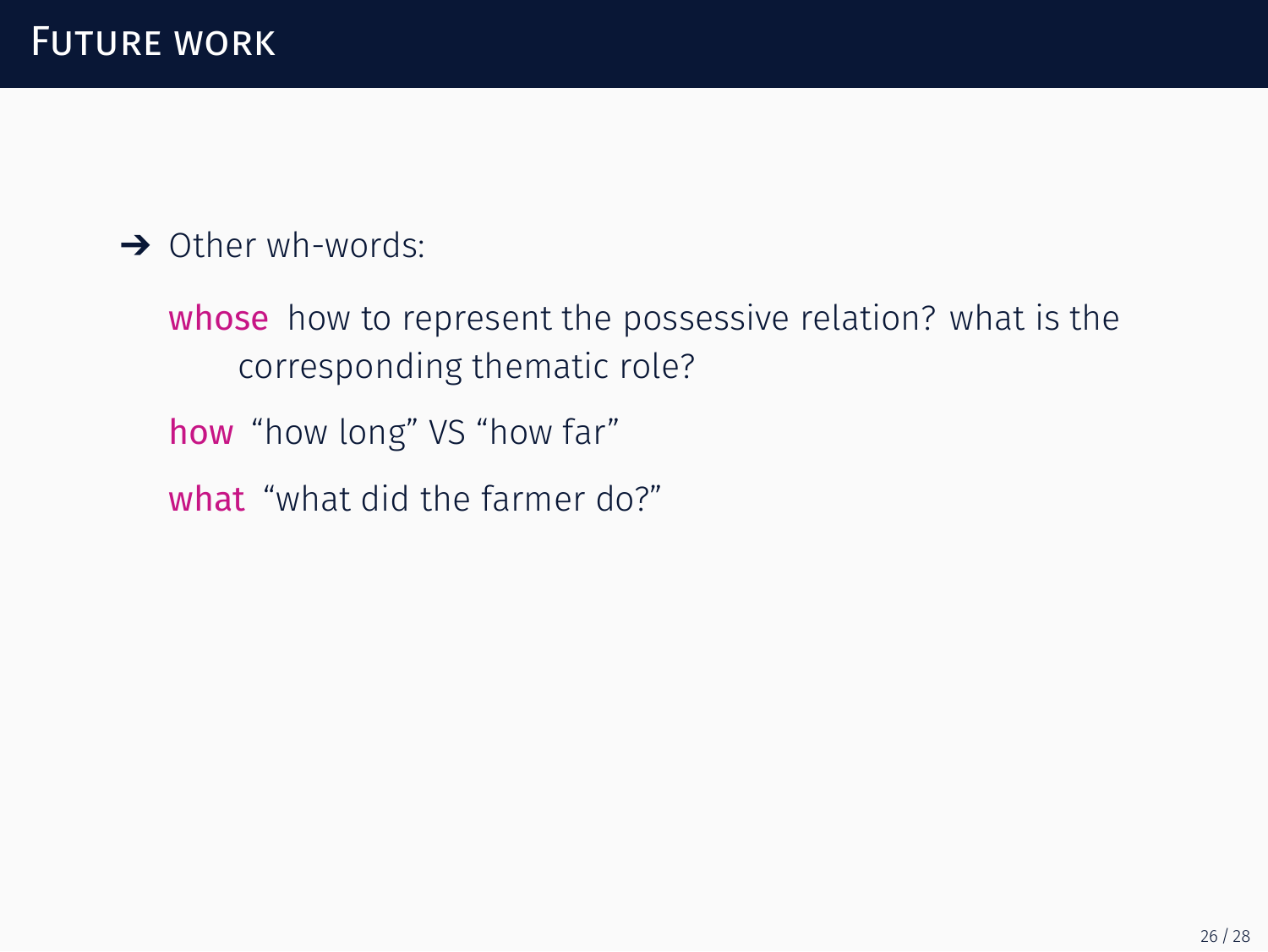whose how to represent the possessive relation? what is the corresponding thematic role?

how "how long" VS "how far"

what "what did the farmer do?"

why EXPLANATION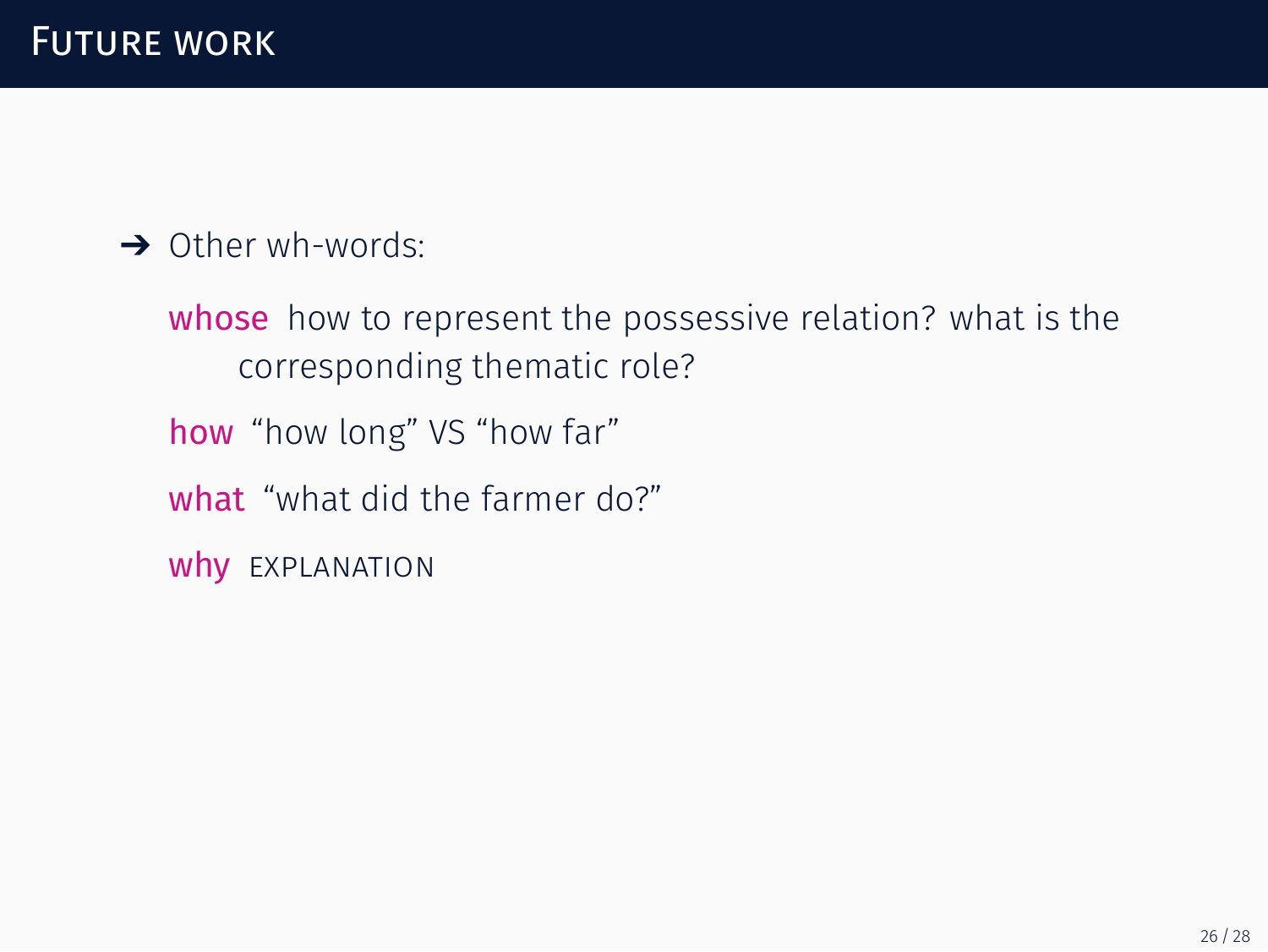whose how to represent the possessive relation? what is the corresponding thematic role?

how "how long" VS "how far"

what "what did the farmer do?"

why EXPLANATION

➔ Integration in larger models of dialogue modeling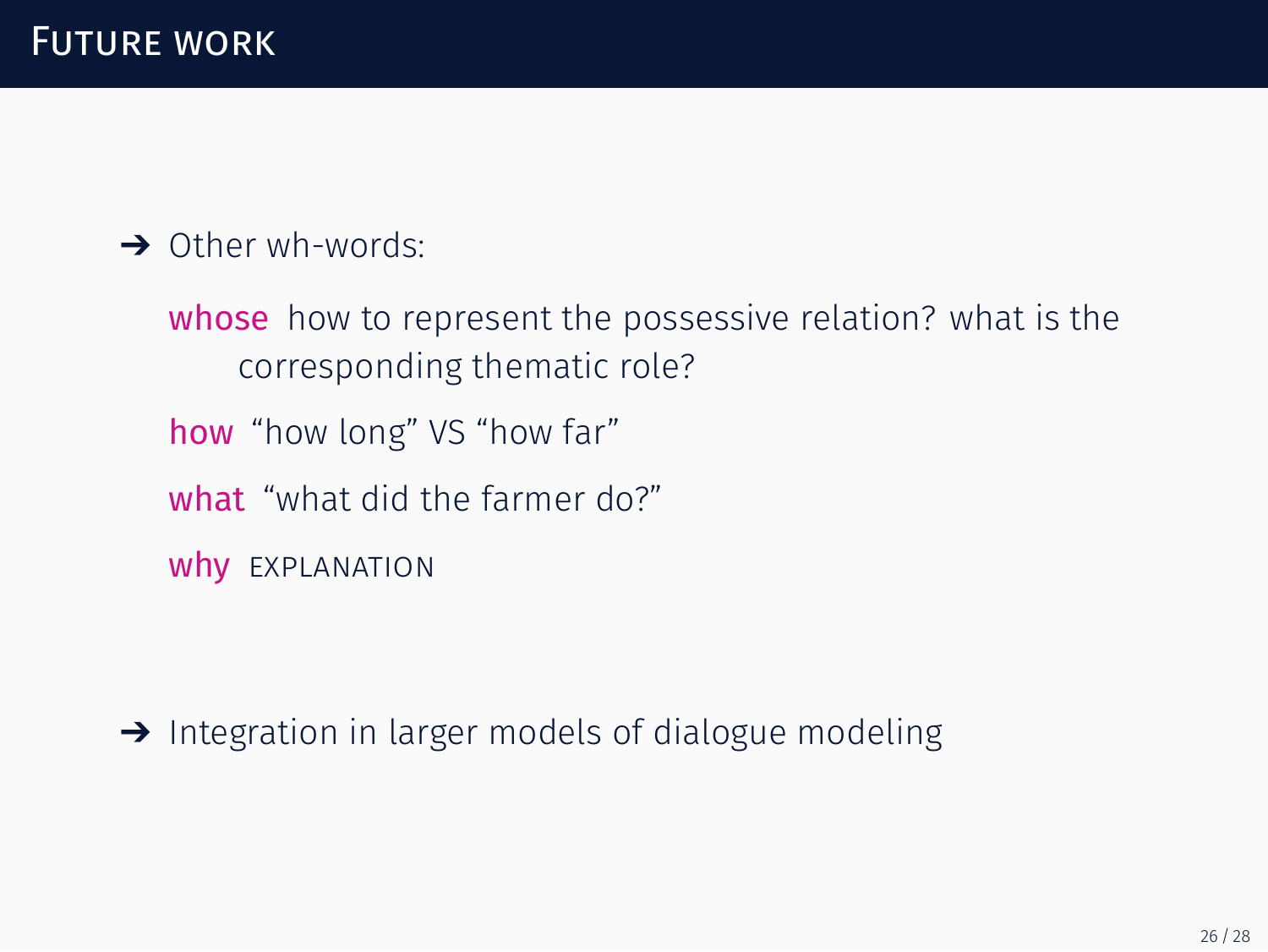We have:

- *•* Annotations of questions and answers in dialogue
- *•* Formal models of semantics of dialogue

Now:

- $\rightarrow$  Broadening and deepening of annotations
- ➔ Integration of our models in operationalized systems
- ➔ Hybrid approaches: combining machine learning techniques and logic representations
- $\rightarrow$  Dialogue studies: clinical applications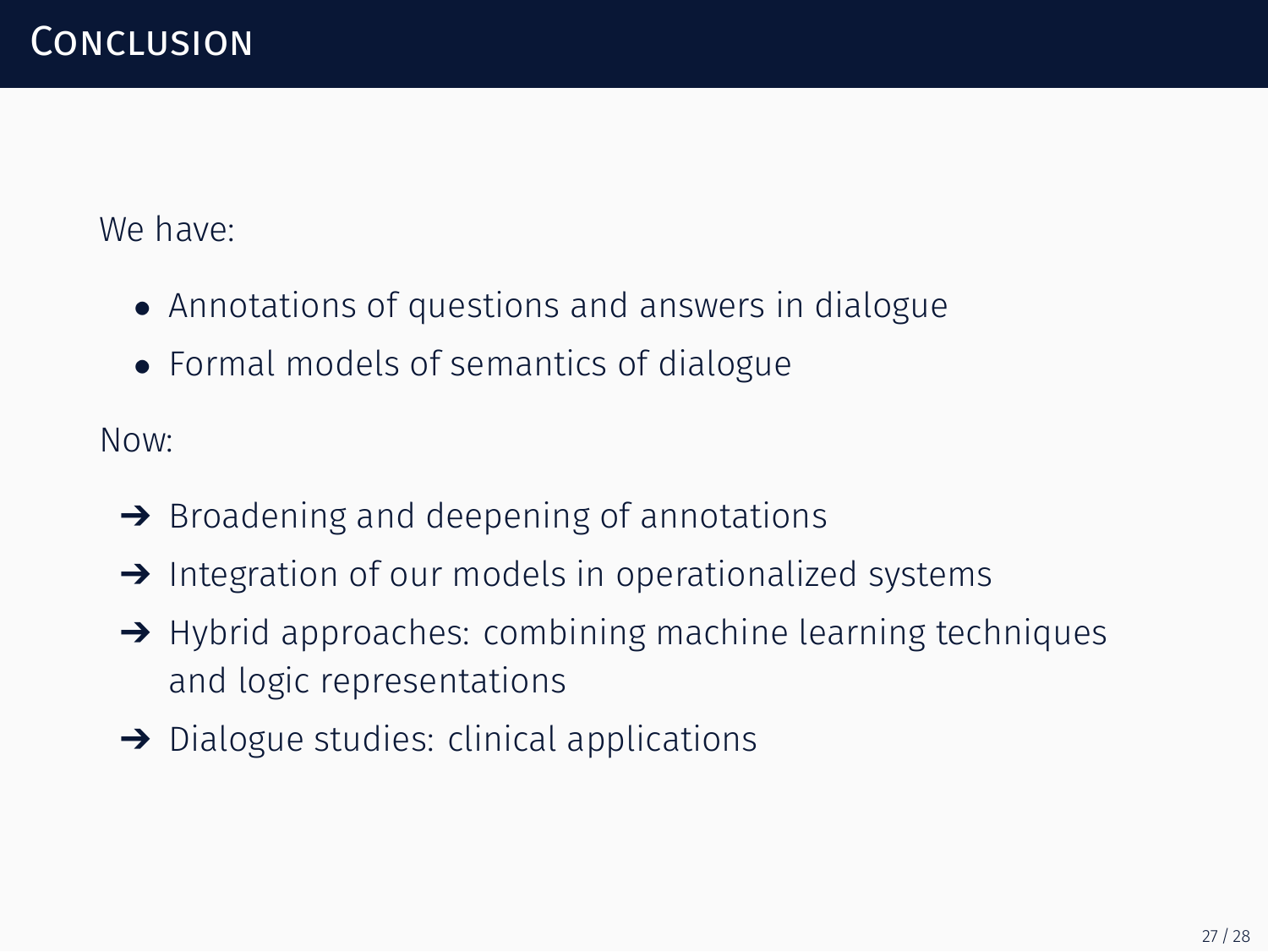## THANK YOU FOR YOUR ATTENTION! QUESTIONS?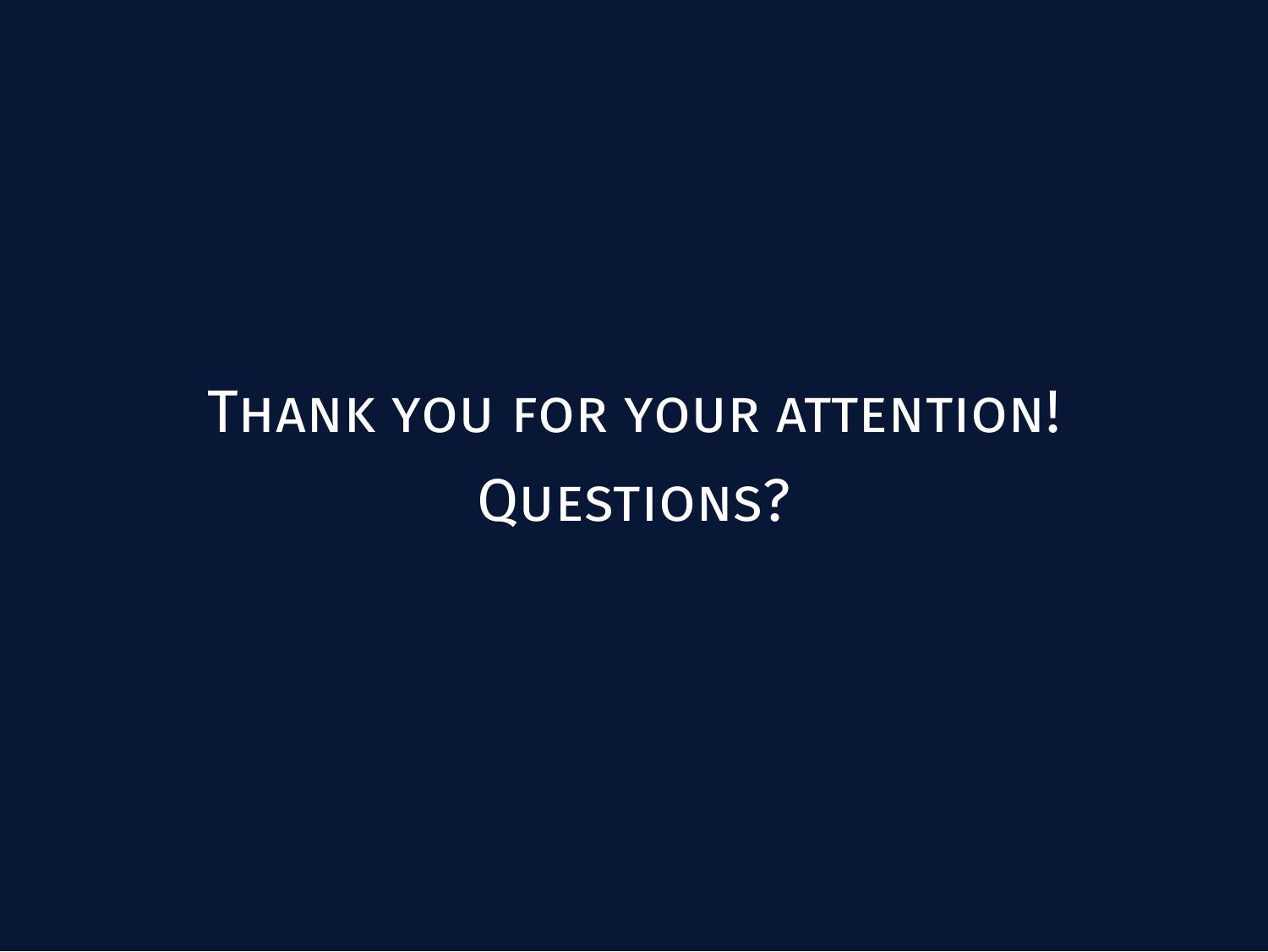## REFERENCES I

晶 Asher, N., Hunter, J., Morey, M., Benamara, F., and Afantenos, S. (2016). Discourse Structure and Dialogue Acts in Multiparty Dialogue: the STAC Corpus. In 10th International Conference on Language Resources and Evaluation (LREC 2016), pages 2721–2727, Portoroz, Slovenia.



- Breitholtz, E., Cooper, R., Howes, C., and Lavelle, M. (2021). Reasoning in multiparty dialogue involving patients with schizophrenia. In (In) coherence of Discourse, pages 43–63. Springer.
- E. Champollion, L. (2011). Quantifcation and negation in event semantics.



Ciardelli, I., Groenendijk, J., and Roelofsen, F. (2018). Inquisitive semantics. Oxford University Press.



de Groote, P. (2006). Towards a montagovian account of dynamics. Proceedings of semantics and linguistic theory XVI.



Howes, C., Purver, M., and McCabe, R. (2014). Linguistic indicators of severity and progress in online text-based therapy for depression. ACL 2014, 7.